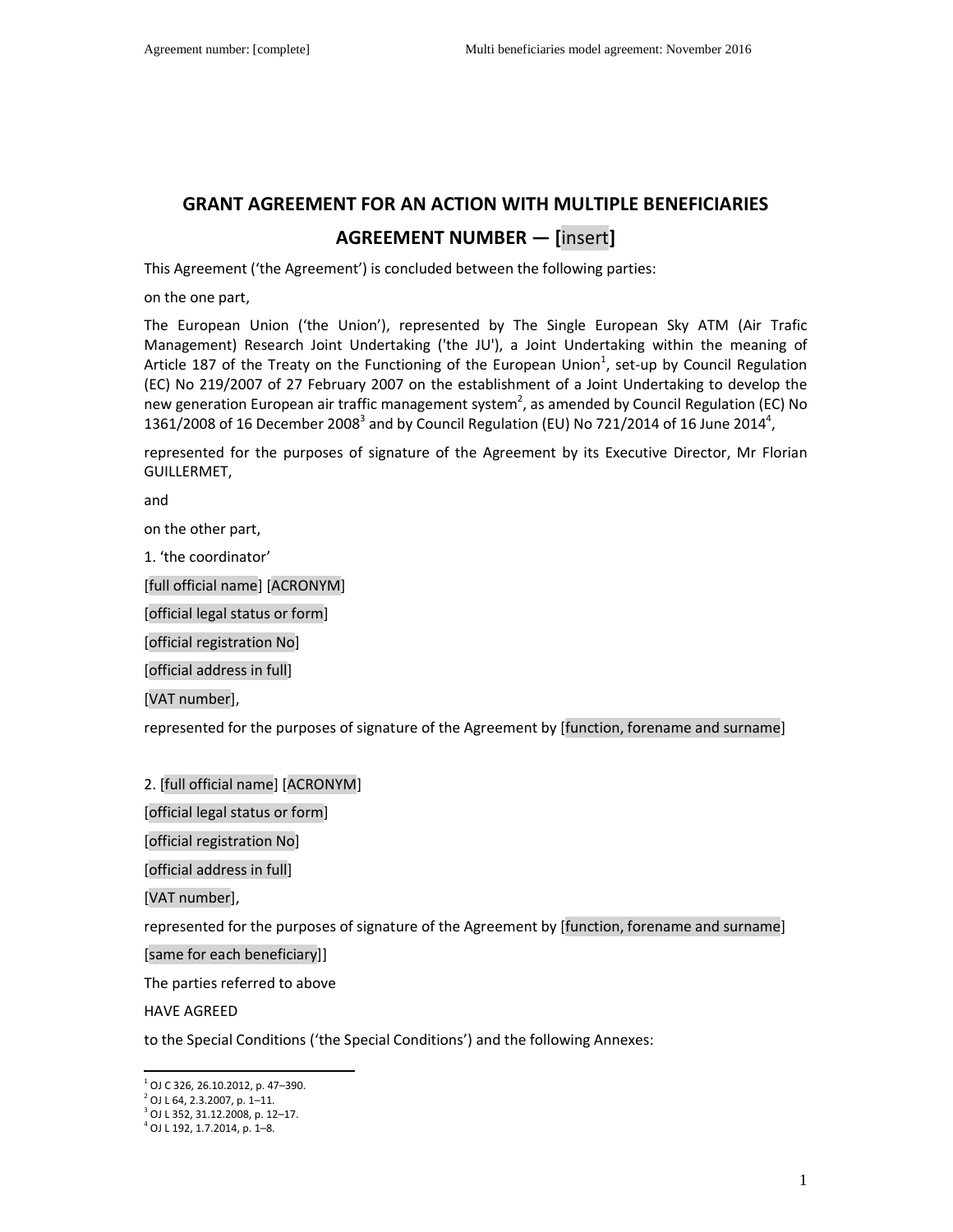- Annex I Description of the action
- Annex II General Conditions ('the General Conditions')
- Annex III Estimated budget of the action
- Annex IV *[Option 1 for signing:* Mandate[s] provided to the coordinator by the other beneficiary[ies]]

 *[Option 2 for signing: Accession Form[s] provided by the other beneficiary[ies]*

- Annex V Model financial statement
- Annex VI Model terms of reference for the certificate on the financial statements
- Annex VI Model terms of reference for the certificate on the compliance of the cost accounting practices

which form an integral part of the Agreement.

The provisions in the Special Conditions of the Agreement take precedence over its Annexes.

The provisions in Annex II 'General Conditions' take precedence over the other Annexes.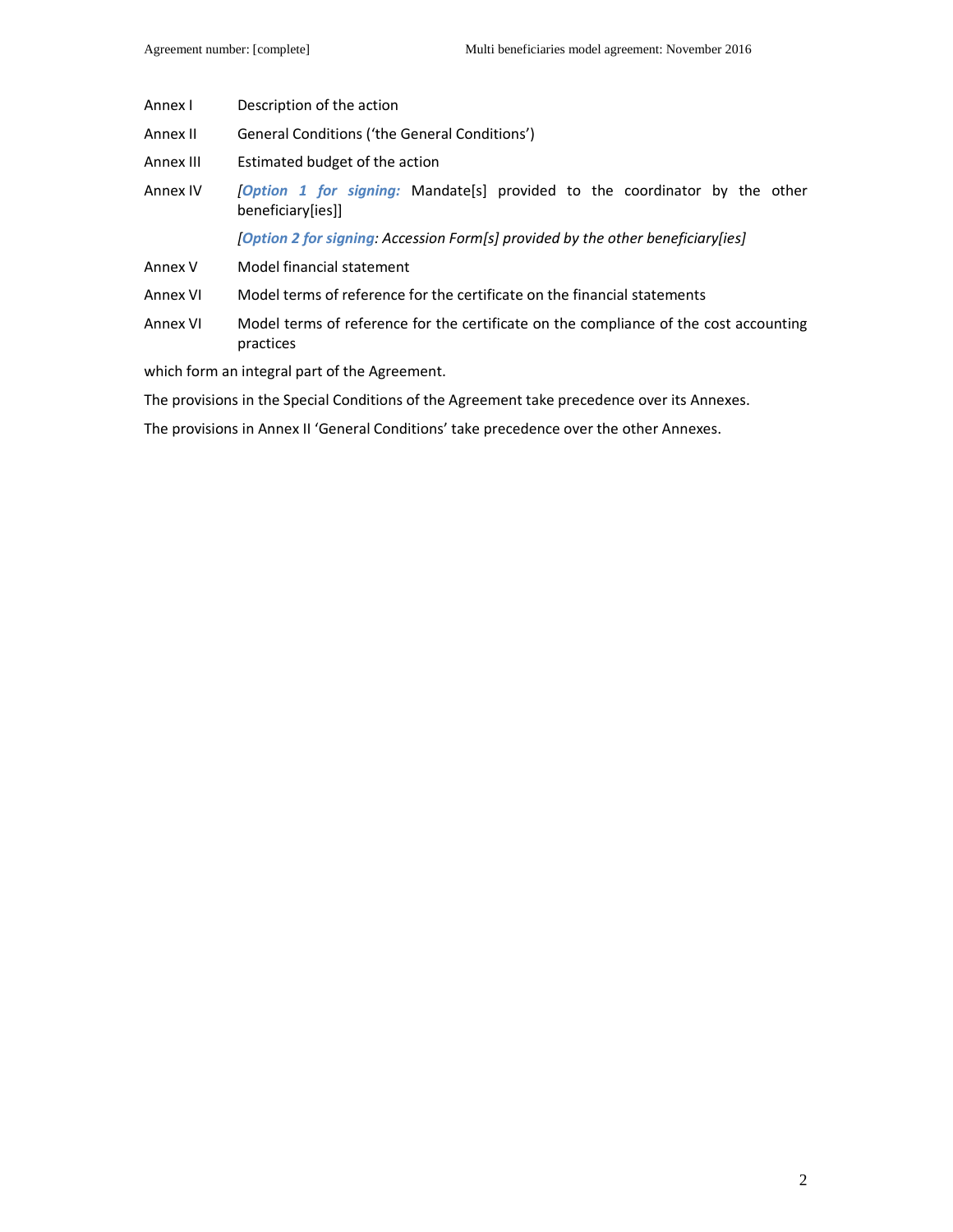# **SPECIAL CONDITIONS**

# **TABLE OF CONTENTS**

|                               | ARTICLE I.4 - REPORTING - REQUESTS FOR PAYMENT AND SUPPORTING DOCUMENTS 5                       |
|-------------------------------|-------------------------------------------------------------------------------------------------|
| 1.4.1                         |                                                                                                 |
| 1.4.2                         | Request for pre-financing payment and supporting documents 6                                    |
| 1.4.3                         | Request[s] for interim payment[s] and supporting documents  6                                   |
| 1.4.4                         | Request for payment of the balance and supporting documents 6                                   |
| 1.4.5                         |                                                                                                 |
| 1.4.6<br>conversion into euro | Currency for requests for payment and financial statements and<br>7                             |
| 1.4.7<br>statements reports   | Language of requests for payments, technical reports and financial<br>7                         |
|                               |                                                                                                 |
| 1.5.1                         |                                                                                                 |
| 1.5.2                         |                                                                                                 |
| 1.5.4                         |                                                                                                 |
| 1.5.5                         |                                                                                                 |
| 1.5.6                         |                                                                                                 |
| 1.5.7                         |                                                                                                 |
| 1.5.8                         |                                                                                                 |
| 1.5.9                         |                                                                                                 |
| 1.5.10                        |                                                                                                 |
|                               |                                                                                                 |
|                               |                                                                                                 |
| 1.7.1                         |                                                                                                 |
| 1.7.2                         |                                                                                                 |
|                               |                                                                                                 |
| 1.7.3                         |                                                                                                 |
| 1.7.3                         | Communication details of the JU after payment of the balance  10                                |
|                               |                                                                                                 |
| 1.7.4<br>balance              | Communication details of the beneficiaries after payment of the<br>10                           |
|                               |                                                                                                 |
|                               | Article I.XX - Additional provisions on THE reimbursement of costs declared on the basis of the |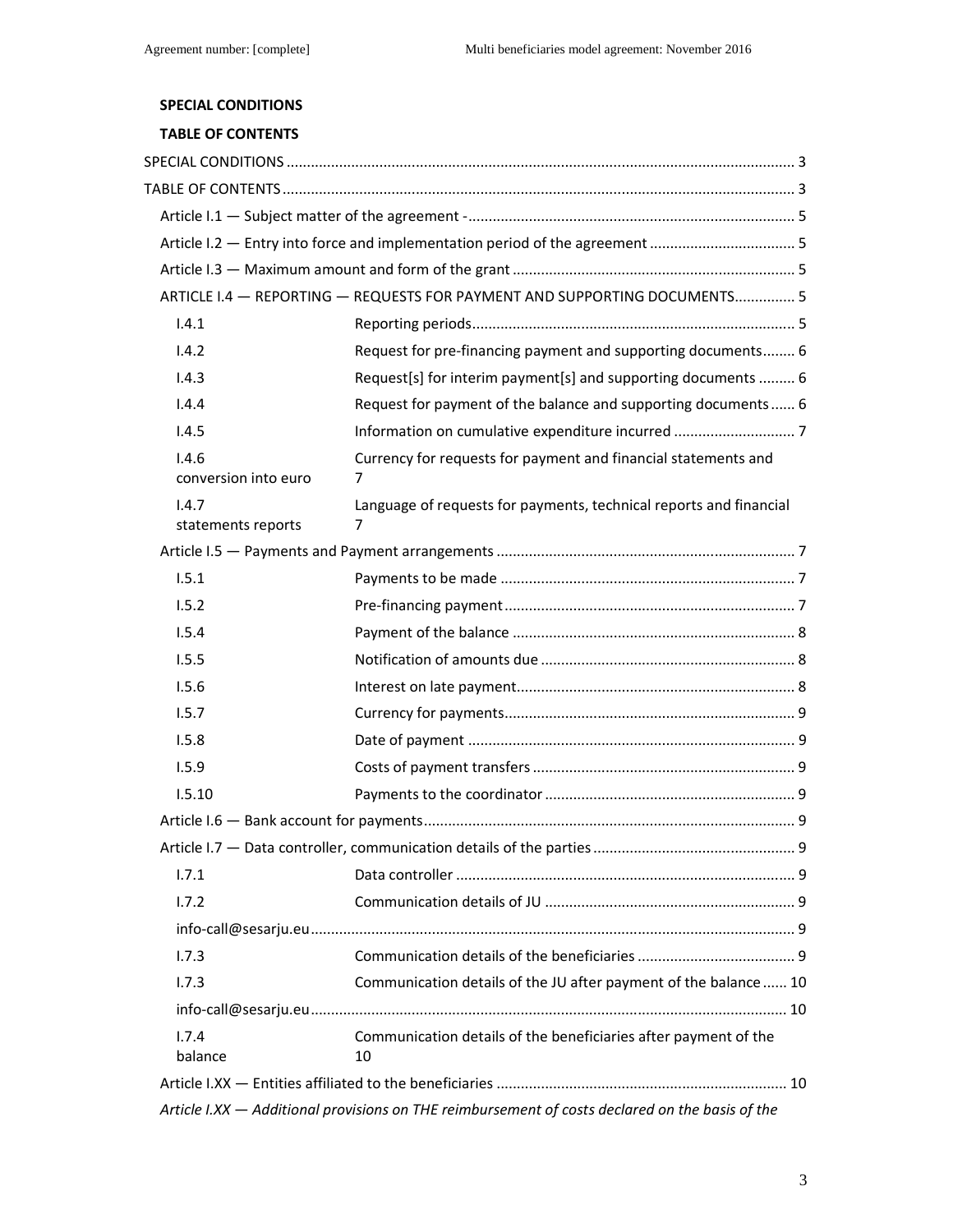|        | Article I.XX - Additional provisions on use of the results (including intellectual and industrial   |  |
|--------|-----------------------------------------------------------------------------------------------------|--|
|        | Article I.XX - Obligation to conclude an internal cooperation agreement  11                         |  |
|        | Article I.XX - Special provisions on the financial responsibility for recoveries  11                |  |
|        |                                                                                                     |  |
|        |                                                                                                     |  |
|        |                                                                                                     |  |
|        |                                                                                                     |  |
|        | Article I.XX - Special provisions on budget transfers involving use oF provisions for contingencies |  |
|        |                                                                                                     |  |
|        |                                                                                                     |  |
| 1.XX.4 |                                                                                                     |  |
| 1.XX.1 |                                                                                                     |  |
| I.XX.2 | [Certificates on the financial statements] [and] [certificates on the                               |  |
| I.XX.3 |                                                                                                     |  |
| 1.XX.5 |                                                                                                     |  |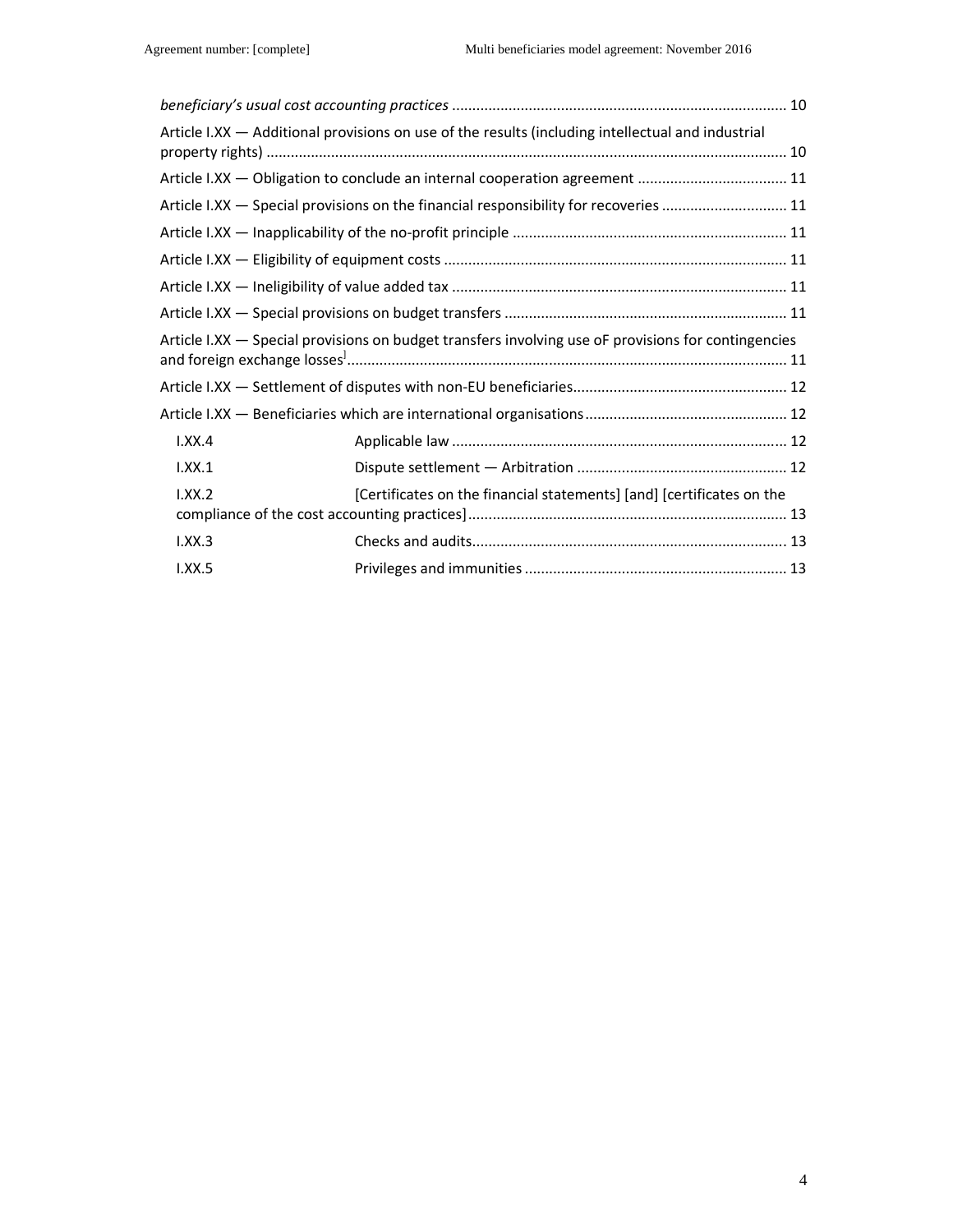### **Article I.1 — Subject matter of the agreement -**

JU has decided to award a grant under the terms and conditions set out in the Special Conditions, the General Conditions and the other Annexes to the Agreement, for the *action* entitled **[insert title of the action in bold]**, as described in Annex I.

By signing the Agreement, the beneficiaries accept the grant and agree to implement the *action*, acting on their own responsibility.

#### **Article I.2 — Entry into force and implementation period of the agreement**

- **I.2.1** The Agreement enters into force on the date on which the last party signs it.
- **I.2.2** The *action* runs for [x] **months** starting on the first day following the date when the last party signs the Agreement.

#### **Article I.3 — Maximum amount and form of the grant**

#### **I.3.1** The *maximum amount of the grant* is **EUR [insert amount].**

**I.3.2** The grant takes **the form** of:

- (a) Reimbursement of 70 % of the eligible costs of the action ('reimbursement of eligible costs'), which are estimated at EUR xxxx and which are:
	- (i) Reimbursement of eligible costs: actually incurred during the period set in article I.2.2 ('reimbursement of actual costs') for the [following categories of costs] [for [each of] the [following] beneficiaries] [[and] affiliated entities] and in line with the estimated budget for the action: […]]
		- a. for direct personnel costs:
			- i. as actually incurred costs ('actual costs') or
			- ii. on the basis of an amount per unit calculated by the beneficiary in accordance with its usual cost accounting practices ('unit costs').

Personnel costs for SME owners or beneficiaries that are natural persons not receiving a salary must be declared on the basis of the amount per unit (unit costs).

- b. for direct costs for subcontracting: as actually incurred costs (actual costs);
- c. for other direct costs: as actually incurred costs (actual costs);
- d. for indirect costs: on the basis of a 7% flat-rate applied to the total eligible direct costs('flat-rate costs')
- (ii) Reimbursement of unit costs: **not applicable**
- (iii) Reimbursement of lump sum costs: **not applicable**
- (iv) Reimbursement of flat-rate costs: **not applicable**
- (v) Reimbursement of costs declared on the basis of the beneficiary's usual cost accounting practices: **not applicable**
- (b) Unit contribution: **not applicable**
- (c) Lump sum contribution: **not applicable**
- (d) Flat-rate contribution: **not applicable**

#### ARTICLE I.4 — REPORTING — REQUESTS FOR PAYMENT AND SUPPORTING DOCUMENTS

#### *I.4.1 Reporting periods*

The *action* is divided into the following *reporting periods*:

Reporting period 1: from month 1 to the last month of the action.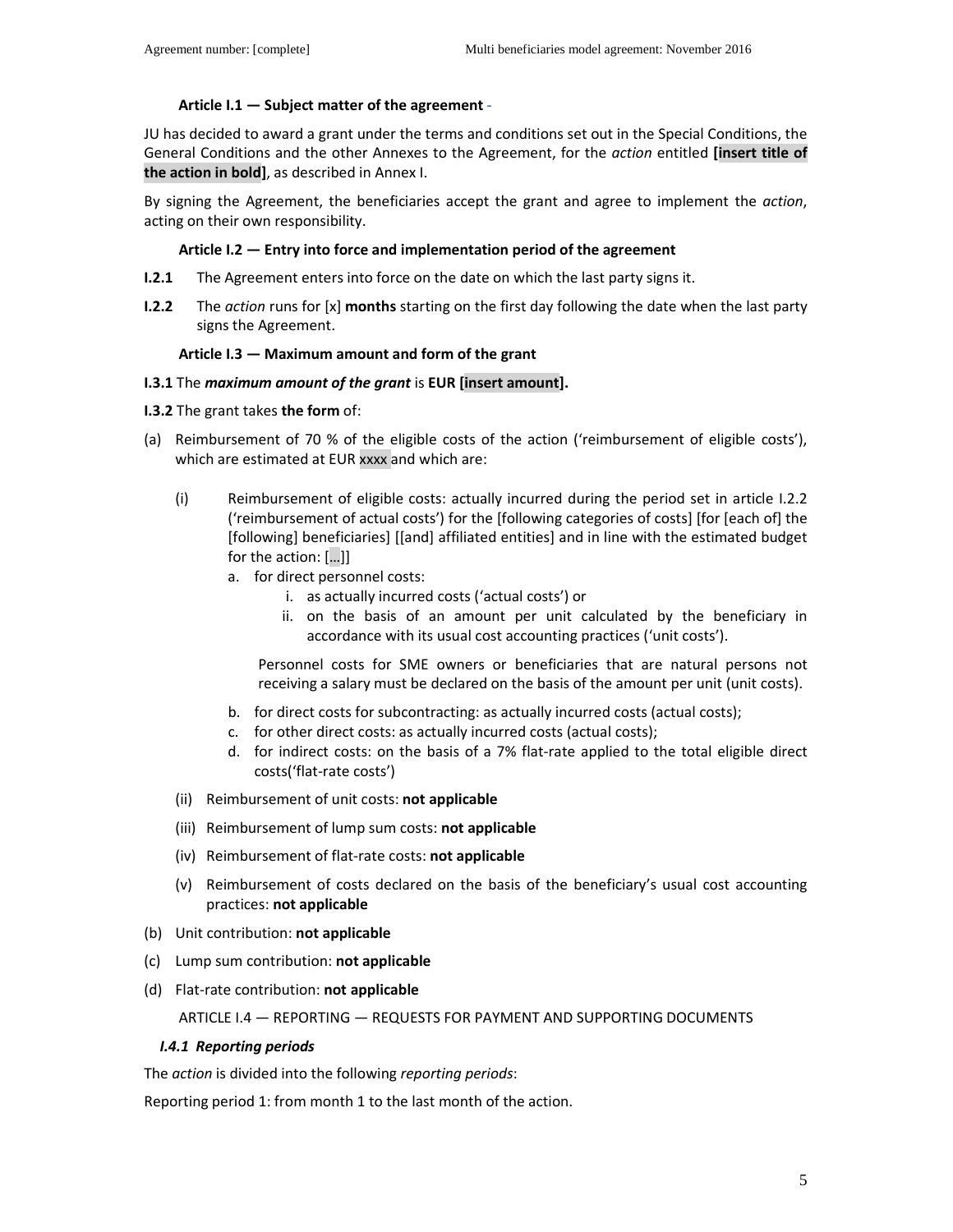#### *I.4.2 Request for pre-financing payment and supporting documents*

The coordinator may submit a request for the pre-financing payment within 30 calendar days following the last date of the signature of the grant agreement.

The request must be accompanied by a financial guarantee.

#### *I.4.3 Request[s] for interim payment[s] and supporting documents*

Not applicable

#### *I.4.4 Request for payment of the balance and supporting documents*

The coordinator must submit a request for payment of the balance within 60 calendar days following the end of the last reporting period.

This request must be accompanied by the following documents:

- (a) a final report on implementation of the action ('final technical report'), drawn up in accordance with Annex V, containing:
	- (i) the information needed to justify the eligible costs declared or the contribution requested on the basis of unit costs and lump sums (where the grant takes the form of the reimbursement of unit or lump sum costs or of a unit or lump sum contribution, as provided for in Article I.3.2(a)(ii) and (iii), (b) or (c)),;
	- (ii) information on subcontracting as referred to in Article II.11.1(d);
- (b) a final financial statement ('final financial statement'). The final financial statement must include a consolidated statement and a breakdown of the amounts claimed by each beneficiary and its affiliated entities.

The final financial statement must be drawn up in accordance with the structure of the estimated budget set out in Annex III and in accordance with Annex VI and detail the amounts for each of the forms of grant set out in Article I.3.2 for the last reporting period;

(c) a summary financial statement ('summary financial statement').

This statement must include a consolidated financial statement and a breakdown of the amounts declared or requested by each beneficiary and its affiliated entities, aggregating the financial statements already submitted previously and indicating the receipts referred to in Article II.25.3 for each beneficiary and its affiliated entities.

The summary financial statement must be drawn up in accordance with Annex VI;

- (d) a certificate on the financial statements and underlying accounts ('certificate on the financial statements') for each beneficiary and for each affiliated entity, if:
	- (i) the cumulative amount of payments the beneficiary requests as reimbursement of actual costs as referred to in Article I.3.2(a)(i) (and for which no certificate has yet been submitted) is EUR 325000 or more;
	- (ii) the maximum grant amount indicated for that beneficiary and its affiliated entities in the estimated budget as reimbursement of actual costs is EUR 750000 or more.

This certificate must be produced by an approved auditor or, in case of public bodies, by a competent and independent public officer and drawn up in accordance with Annex VII.

The certificate must certify that the costs declared in the final financial statement by the beneficiary concerned or its affiliated entities for the categories of costs reimbursed in accordance with Article I.3.2 (a)(i) are real, accurately recorded and eligible in accordance with the Agreement.

In addition, the certificate must certify that all the receipts referred to in Article II.25.3 have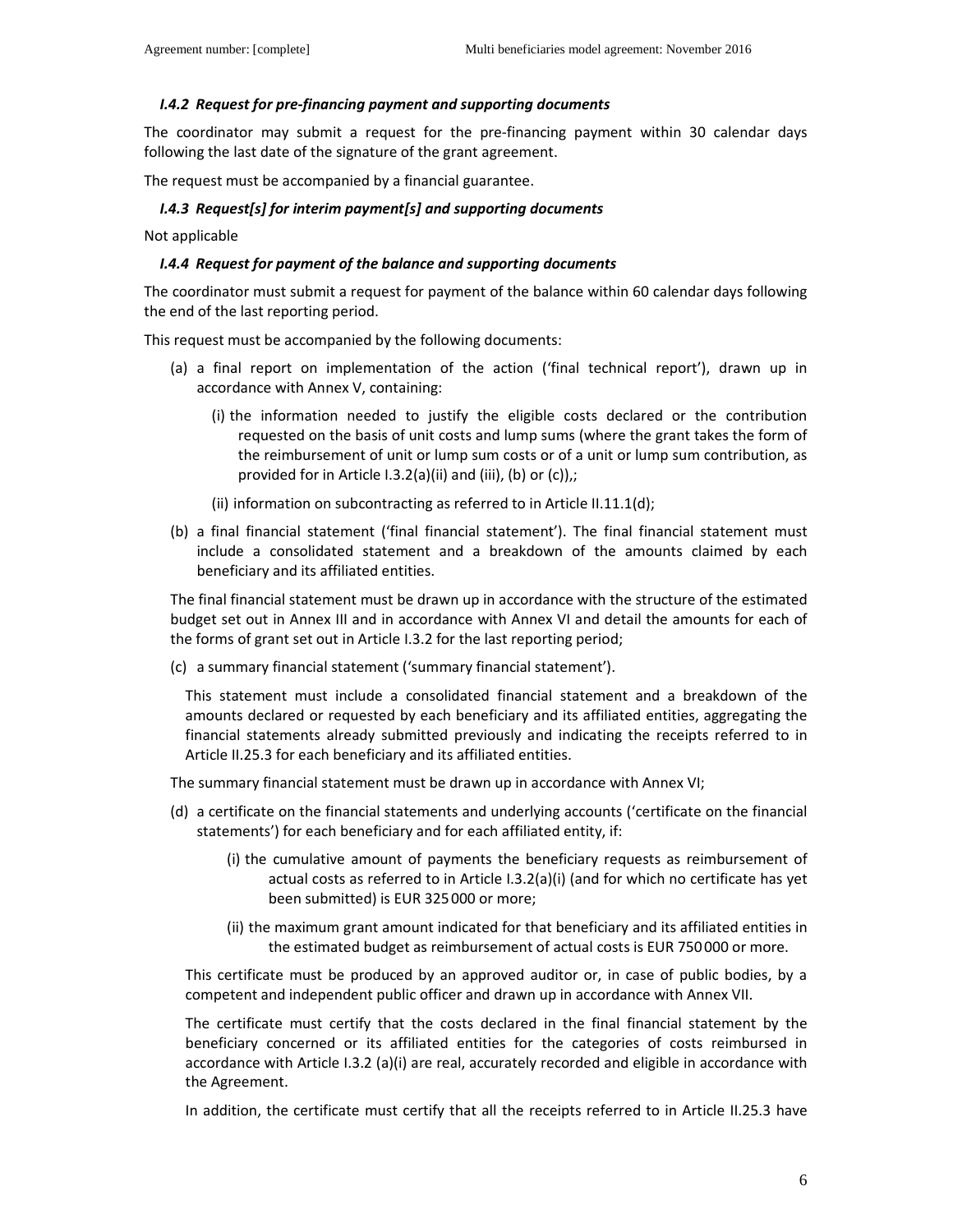#### been declared.

The coordinator must certify that the information provided in the request for payment of the balance is full, reliable and true.

The coordinator must also certify that the costs incurred can be considered eligible in accordance with the Agreement and that the request for payment is substantiated by adequate supporting documents that can be produced in the context of the checks or audits described in Article II.27.

In addition, the coordinator must certify that all the receipts referred to in Article II.25.3 have been declared.

#### *I.4.5 Information on cumulative expenditure incurred*

Not applicable

#### I.4.6 Currency for *requests for payment and financial statements* and conversion into euro

Requests for payment and financial statements must be drafted in euros.

Beneficiaries and affiliated entities with general accounts in a currency other than the euro must convert costs incurred in another currency into euros at the average of the daily exchange rates published in the C series of the *Official Journal of the European Union*, determined over the corresponding reporting period (available at

http://www.ecb.europa.eu/stats/exchange/eurofxref/html/index.en.html).

If no daily euro exchange rate is published in the *Official Journal of the European Union* for the currency in question, conversion must be made at the average of the monthly accounting rates established by the Commission and published on its website (http://ec.europa.eu/budget/contracts\_grants/info\_contracts/inforeuro/inforeuro\_en.cfm), determined over the corresponding reporting period.

Beneficiaries and affiliated entities with general accounts in euros must convert costs incurred in another currency into euros in accordance with their usual accounting practices.

### *I.4.7 Language of requests for payments, technical reports and financial statements reports*

All requests for payments, technical reports and financial statements must be submitted in English.

#### **Article I.5 — Payments and Payment arrangements**

#### *I.5.1 Payments to be made*

The JU must make the following payments to the coordinator:

- one pre-financing payment;
- one payment of the balance, on the basis of the request for payment of the balance referred to in Article I.4.4.

### *I.5.2 Pre-financing payment*

The aim of the pre-financing is to provide the beneficiaries with a float. The pre-financing remains the property of the Union until it is cleared against interim payments or, if it is not cleared against interim payments, until the payment of the balance.

JU must make the pre-financing payment of EUR [insert amount] to the coordinator within 30 calendar days from [the entry into force of the Agreement][insert a date later than the date of the entry into force of the Agreement] [or from when JU receives the financial guarantee of EUR [insert amount], whichever is the latest], except if Article II.24.1 applies.

The financial guarantee must fulfil the following conditions:

(a) it is provided by a bank or an approved financial institution or, if requested by the coordinator and accepted by the JU, by a third party;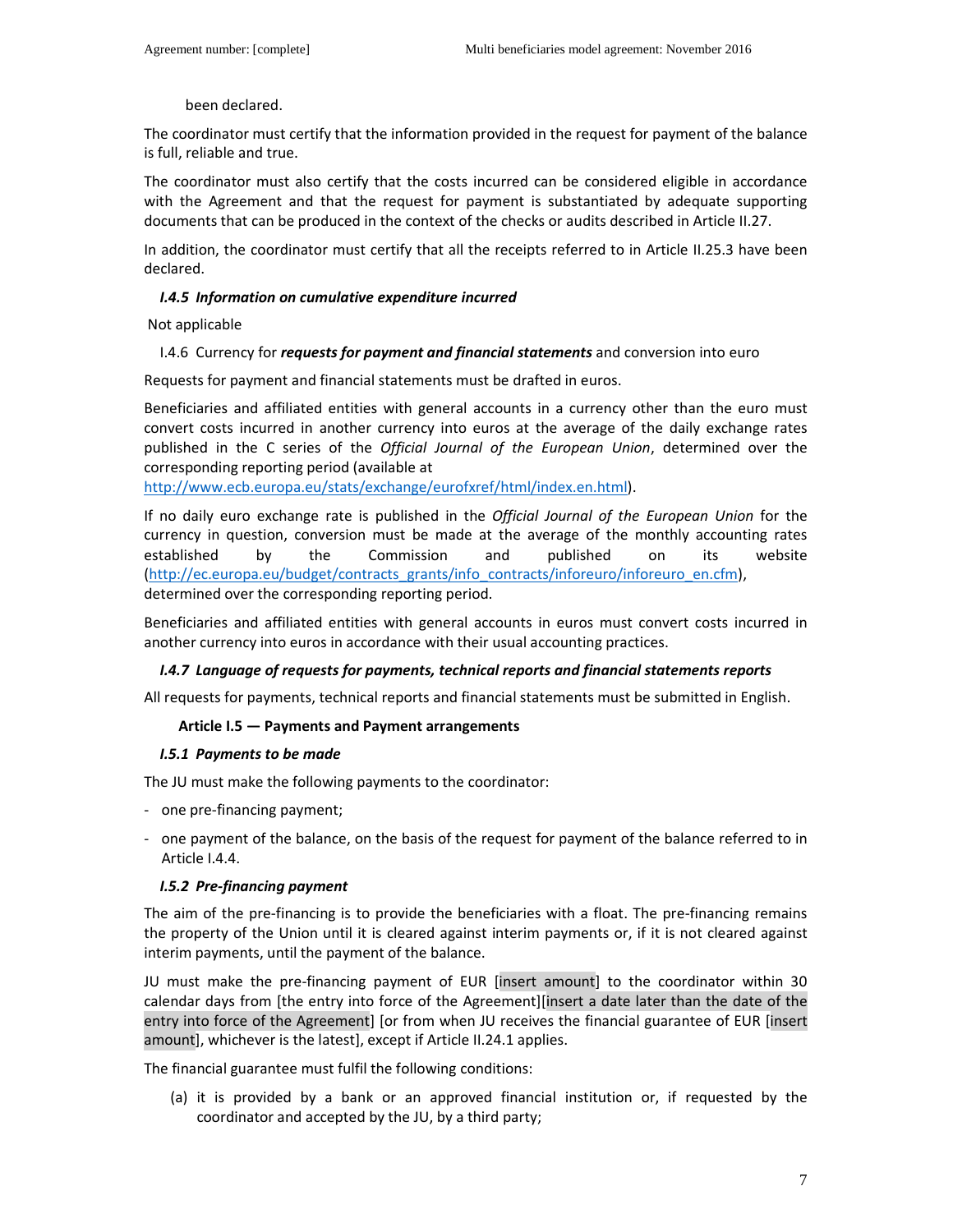- (b) the guarantor stands as first-call guarantor and does not require JU to first have recourse against the principal debtor (i.e. the beneficiary concerned); and
- (c) it explicitly remains in force until the pre-financing is cleared against interim payments or payment of the balance by JU. If payment of the balance takes the form of a recovery, the financial guarantee must remain in force until three months after the debit note is notified to a beneficiary. The JU must release the guarantee within the following month.

#### *I.5.4 Payment of the balance*

The payment of the balance reimburses or covers the remaining part of the eligible costs incurred by the beneficiaries for the implementation of the *action*.

If the total amount of earlier payments is greater than the final amount of the grant determined in accordance with Article II.25, the payment of the balance takes the form of a recovery as provided for by Article II.26.

If the total amount of earlier payments is lower than the final amount of the grant determined in accordance with Article II.25, JU must pay the balance within 90 calendar days from when it receives the documents referred to in Article I.4.4, except if Article II.24.1 or II.24.2 apply.

Payment is subject to the approval of the request for payment of the balance and of the accompanying documents. Their approval does not imply recognition of the compliance, authenticity, completeness or correctness of their content.

JU determines the amount due as the balance by deducting the total amount of pre-financing and interim payment already made from the final amount of the grant determined in accordance with Article II.25.

The amount to be paid may, however, be offset, without the beneficiary's consent, against any other amount owed by the beneficiary to JU or to an executive agency (under the EU or Euratom budget), up to the maximum contribution indicated for that beneficiary, in the estimated budget in Annex III.

#### *I.5.5 Notification of amounts due*

JU must send a *formal notification* to the coordinator:

- (a) informing it of the amount due; and
- (b) specifying whether the notification concerns a pre-financing payment, an interim payment or the payment of the balance.

For the payment of the balance, JU must also specify the final amount of the grant determined in accordance with Article II.25.

#### *I.5.6 Interest on late payment*

If JU does not pay within the time limits for payment, the beneficiaries are entitled to late-payment interest at the rate applied by the European Central Bank for its main refinancing operations in euros ('the reference rate'), plus three and a half points. The reference rate is the rate in force on the first day of the month in which the time limit for payment expires, as published in the C series of the *Official Journal of the European Union*.

Late-payment interest is not due if all beneficiaries are Member States of the Union (including regional and local government authorities and other public bodies acting in the name of and on behalf of the Member State for the purpose of the Agreement).

If JU suspends the time limit for payment as provided for in Article II.24.2 or if it suspends an actual payments as provided for in Article II.24.1, these actions may not be considered as cases of late payment.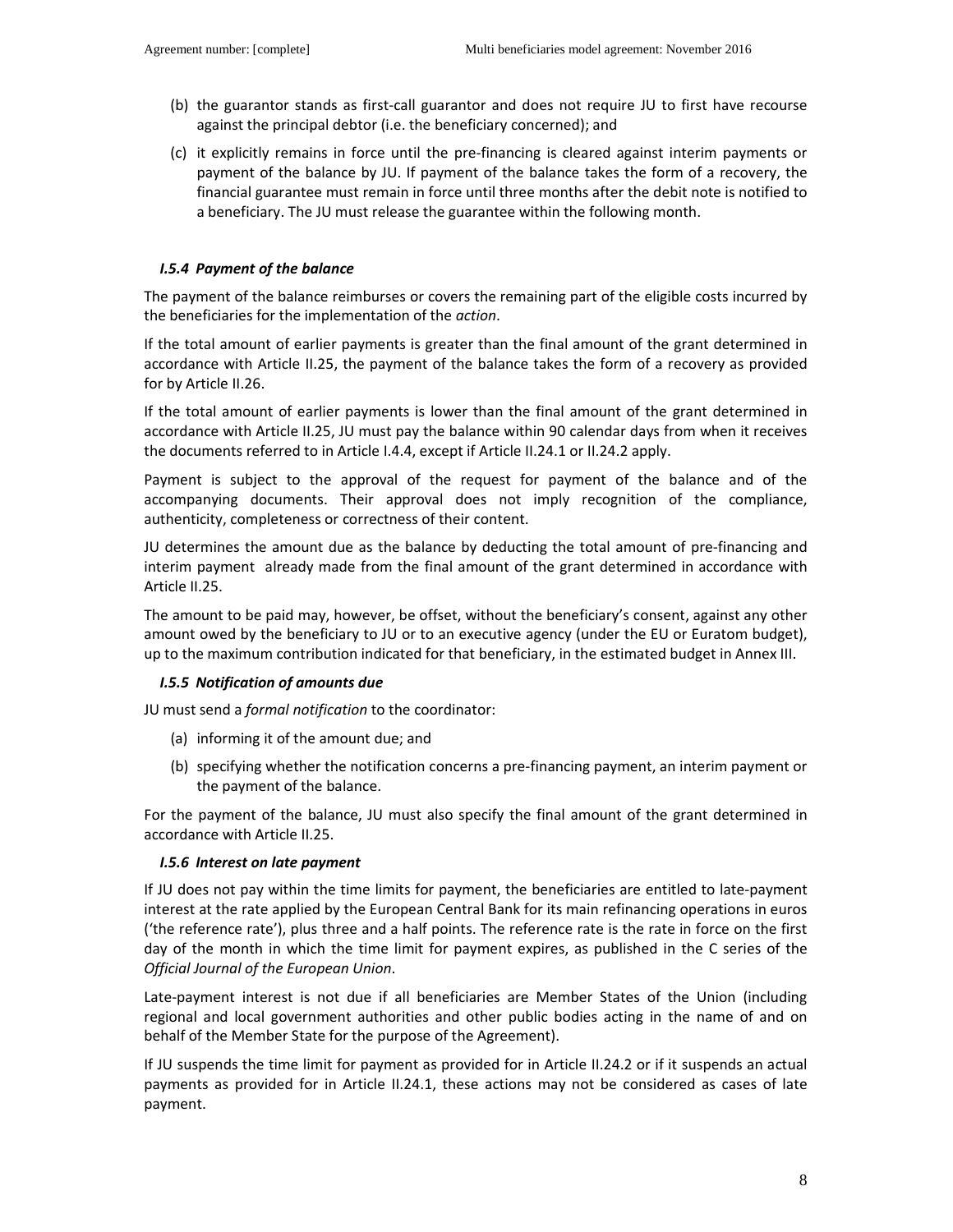Late-payment interest covers the period running from the day following the due date for payment, up to and including the date of actual payment as established in Article I.5.8. JU does not consider payable interest when determining the final amount of grant within the meaning of Article II.25.

As an exception to the first subparagraph, if the calculated interest is lower than or equal to EUR 200, it must be paid to the coordinator only if the coordinator requests it within two months of receiving late payment.

### *I.5.7 Currency for payments*

JU must make payments in euros.

### *I.5.8 Date of payment*

Payments by JU are considered to have been carried out on the date when they are debited to its account.

### *I.5.9 Costs of payment transfers*

Costs of the payment transfers are borne as follows:

- (a) JU bears the costs of transfer charged by its bank;
- (b) the beneficiary bears the costs of transfer charged by its bank;
- (c) the party causing a repetition of a transfer bears all costs of repeated transfers.

# *I.5.10 Payments to the coordinator*

JU must make payments to the coordinator.

Payments to the coordinator discharge JU from its payment obligation.

The coordinator may only distribute pre-financing if all the beneficiaries mentioned in the preamble have acceded to the Agreement in accordance with Article I.1.2.

### **Article I.6 — Bank account for payments**

All payments must be made to the coordinator's bank account as indicated below:

Name of bank: […]

Precise denomination of the account holder: […]

Full account number (including bank codes): […]

[IBAN code:  $[...]$ <sup>5</sup>

### **Article I.7 — Data controller, communication details of the parties**

### *I.7.1 Data controller*

The entity acting as a data controller as provided for in Article II.7 is the SESAR Joint Undertaking.

### *I.7.2 Communication details of JU*

Any communication addressed to JU must be sent to the following address*:* 

**SESAR Joint Undertaking Grant Management team Avenue de Cortenbergh, 100 B-1000 Brussels BELGIUM**  *info-call@sesarju.eu*

### *I.7.3 Communication details of the beneficiaries*

 $\overline{a}$ 5 The BIC or SWIFT code should be used for countries which do not use the IBAN code.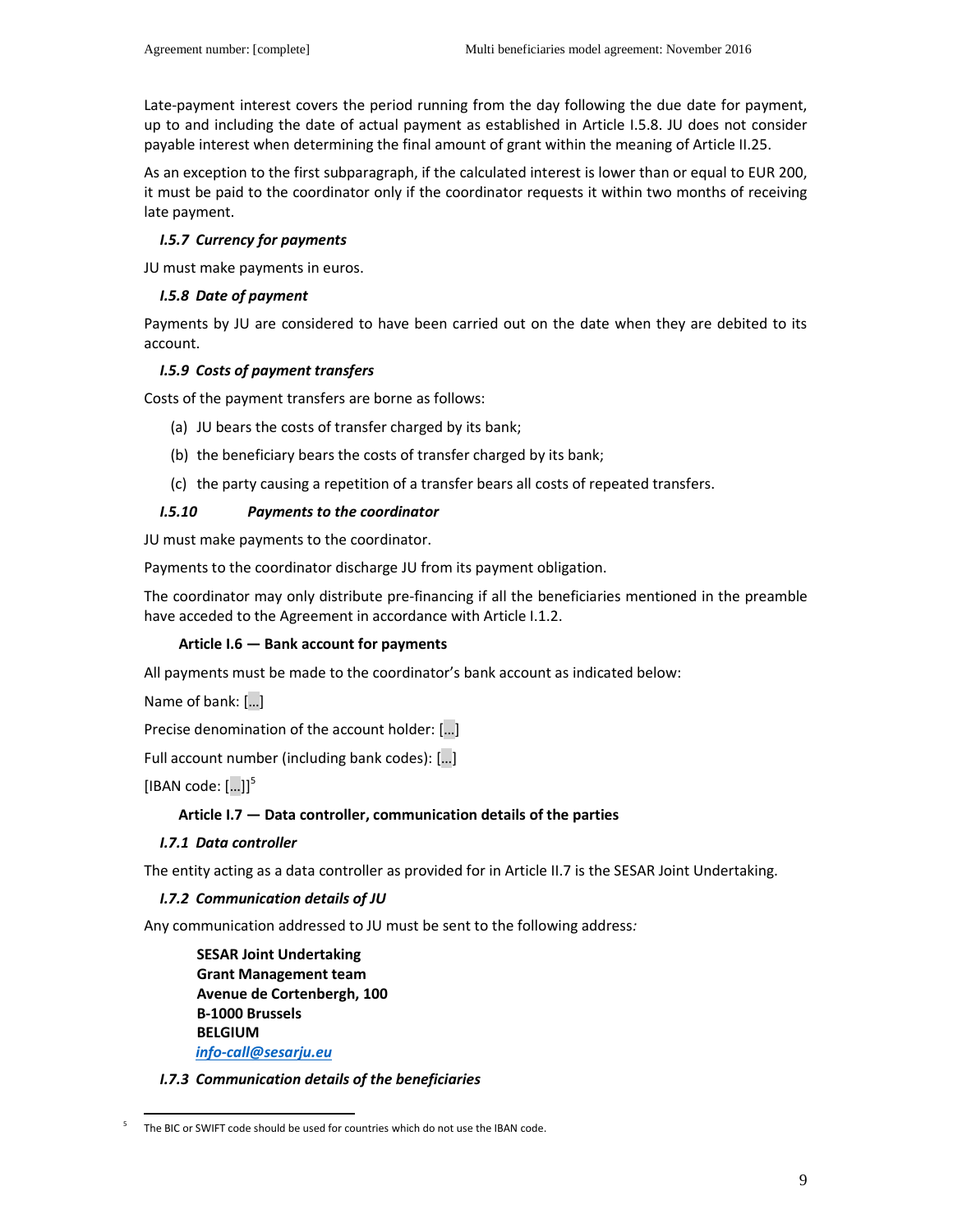Any communication from JU to the beneficiaries must be sent to the following address:

[Full name]

[Function]

[Name of the entity]

#### [Full official address]

Email address: [complete]]

### *I.7.3 Communication details of the JU after payment of the balance*

After the payment of the balance, any communication addressed to the JU must be sent to the following address:

**SESAR Joint Undertaking Grant Management team Avenue de Cortenbergh, 100 B-1000 Brussels BELGIUM**  *info-call@sesarju.eu* 

### *I.7.4 Communication details of the beneficiaries after payment of the balance*

After the payment of the balance, any communication addressed to the beneficiaries must be sent to their legal address as specified in the 'Beneficiary register'.

### **Article I.XX — Entities affiliated to the beneficiaries**

The following entities are considered as affiliated entities for the purpose of the Agreement:

- [name of the entity], affiliated to [name or acronym of the beneficiary];
- [name of the entity], affiliated to [name or acronym of the beneficiary];

[idem for further affiliated entities]

### *Article I.XX — Additional provisions on THE reimbursement of costs declared on the basis of the beneficiary's usual cost accounting practices*

*[In addition to the conditions set out in Article II.20.3.1, if, in accordance with Article I.3.2(a)(v), the grant takes the form of the reimbursement of [unit costs] [lump sum costs][flat-rate costs] declared by the beneficiary on the basis of its usual cost accounting practices, the beneficiary must ensure that the cost accounting practices used are also in compliance with the following conditions: […].]* 

*[If, in accordance with Article I.3.2(a)(v), the grant takes the form of the reimbursement of [unit costs][lump sum costs][flat-rate costs] declared by the beneficiary on the basis of its usual cost accounting practices, the beneficiary may ask the JU to assess whether the cost accounting practices used by the beneficiary comply with the conditions referred to in Article II.20.3.1 [and in the first subparagraph].* 

[In the latter case, the beneficiary must submit a certificate on the compliance of the cost accounting practices ('certificate on the compliance of the cost accounting practices') in accordance with Article II.20.3.2]]

# **Article I.XX — Additional provisions on use of the results (including intellectual and industrial property rights)**

JU and the Union acquires rights to use free of charge all the results of the action, whatever their form. The Commission and JU shall also have the right to use under the same conditions any preexisting industrial and intellectual property rights, which have been included in the results of the action.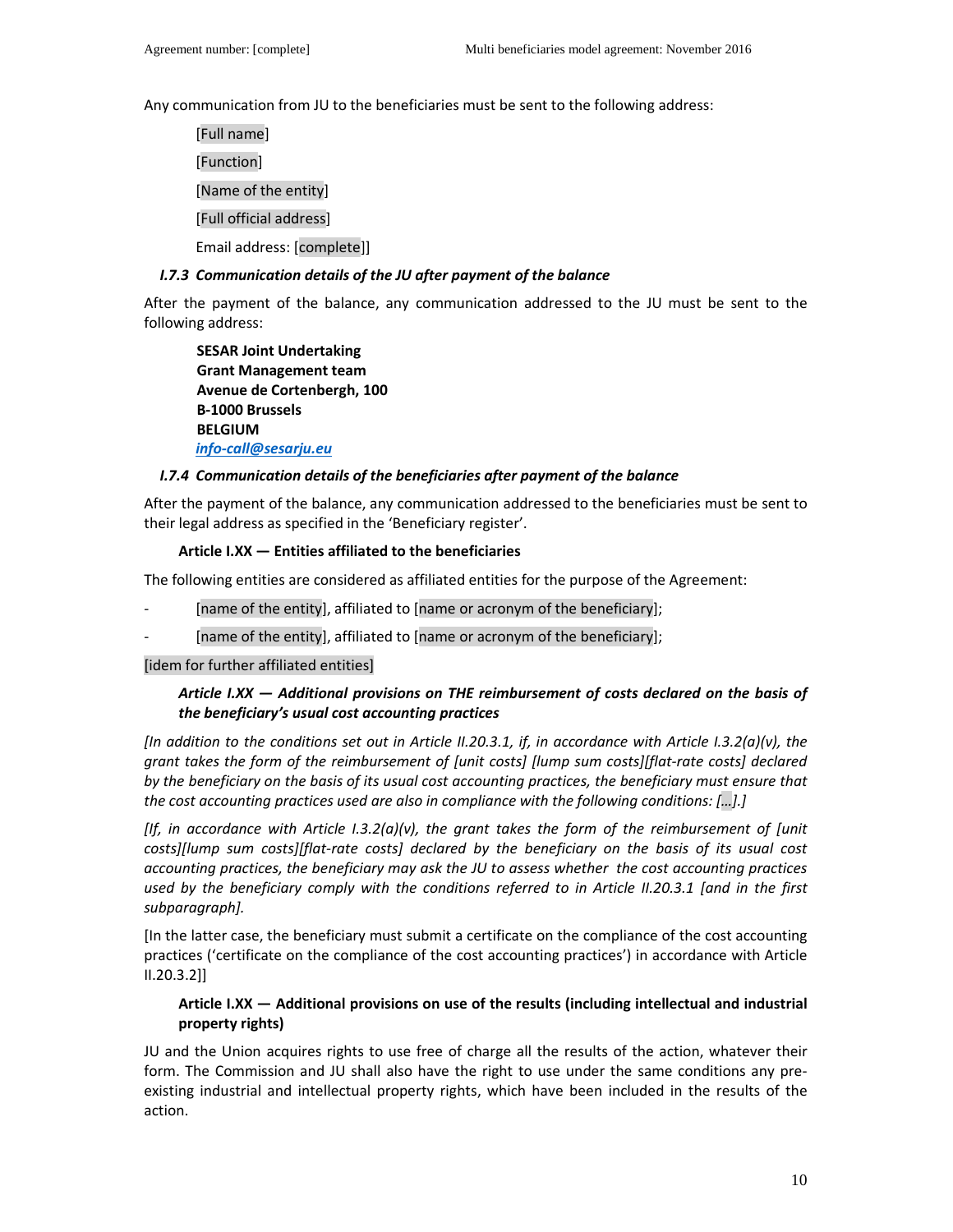These results may be used as follows:

- (a) distribution to the public in hard copies, in electronic or digital format, on the internet including social networks as a downloadable or non-downloadable file;
- (b) communication through press information services;
- (c) inclusion in widely accessible databases or indexes, such as via 'open access' or 'open data' portals, or similar repositories, whether freely accessible or accessible only upon subscription;
- (d) edit or re-write in another way the results of the action, including shortening, [summarising], modifying the content, correcting technical errors in the content;
- (e) cut, insert [meta-data], [legends [or] [other graphic], [[visual], [audio] [or] [word] elements] in the results of the action;
- (f) extract a part (e.g. audio or video files) of, divide into parts or compile the results of the action;
- (g) prepare derivative works of the results of the action;
- (h) translate, insert subtitles in, dub the results of the action in:

all official languages of EU

(i) license or sub-license to third parties, including if there are licensed pre-existing rights, any of the rights or modes of exploitation set out [in point[s] [...] of Article II.9.3 of the General Conditions] [and] [in point[s] [...] above].

The beneficiaries must ensure that JU and the Union has the rights of use specified in the General Conditions and in points […] above for the whole duration of the industrial or intellectual property right[s] concerned.

#### **Article I.XX — Obligation to conclude an internal cooperation agreement**

The beneficiaries must conclude an internal cooperation agreement including provisions on the management, operation and coordination of the beneficiaries and the implementation of the *action.*

#### **Article I.XX — Special provisions on the financial responsibility for recoveries**

The financial responsibility of each beneficiary is limited to its own debt, including any amount unduly paid by JU as a contribution towards the costs incurred by its affiliated entities.

Point (c) of the third paragraph of Article II.26.3 does not apply.

As an exception to point (c) of the third paragraph of Article II.26.3, the beneficiaries are jointly and severally liable for repaying any debt under the Agreement up to the *maximum amount of the grant*. The beneficiaries are also jointly and severally liable for interest on late payment, when applicable.

#### **Article I.XX — Inapplicability of the no-profit principle**

Not applicable

**Article I.XX — Eligibility of equipment costs** 

Not applicable

**Article I.XX — Ineligibility of value added tax** 

Not applicable

**Article I.XX — Special provisions on budget transfers** 

Not applicable

**Article I.XX — Special provisions on budget transfers involving use oF provisions for**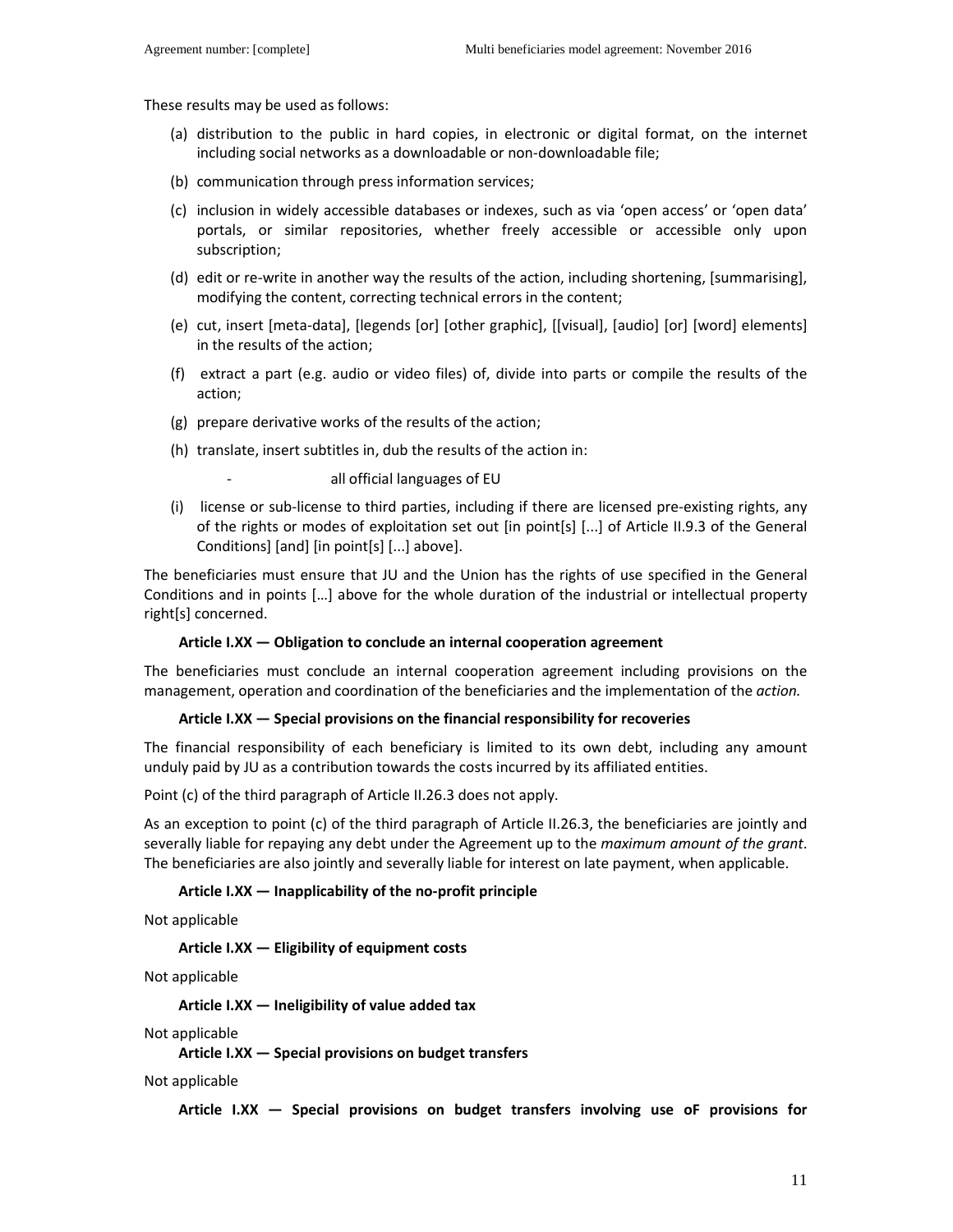### **contingencies and foreign exchange losses]**

Not applicable

#### **Article I.XX — Settlement of disputes with non-EU beneficiaries**

This provision applies where a beneficiary is legally established in a country other than a Member State of the European Union (the 'non-EU beneficiary').

As an exception to Article II.18.2, any of the parties (the JU or the non-EU beneficiary) may bring before the Belgian Courts any dispute between them concerning the interpretation, application or validity of the Agreement, if such dispute cannot be settled amicably.

Where one party has brought proceedings before the Belgian Courts, the other party may not bring a claim arising from the interpretation, application or validity of the Agreement in any other court than the Belgian Courts before which the proceedings have already been brought.

#### **Article I.XX — Beneficiaries which are international organisations**

**if the international organisation does not accept Article II.18.1:** 

#### *I.XX.4 Applicable law*

**[Option 1: if the international organisation accepts Union law as the applicable law but not Belgian law as subsidiary law:**

As an exception to Article II.18.1, the Agreement is governed by the applicable Union law, complemented where necessary by [the law of (insert law of a Member State or an EFTA country)].

**[Option 2: if the international organisation does not accept Union law as the applicable law:**

Article II.18.1 does not apply to [insert name of IO(s)].

**[if an international organisation does not accept Article II.18.2:** 

#### *I.XX.1 Dispute settlement — Arbitration*

**Option 1 — Permanent Court of Arbitration:**

As an exception to Article II.18, if any dispute between the JU and [insert name of IO(s)] relating to the Agreement cannot be settled amicably, it must be referred to arbitration.

In such cases, the Permanent Court of Arbitration Optional rules for arbitration involving international organisations and states in force at the date of entry into force of the Agreement apply.

The appointing authority is the Secretary General of the Permanent Court of Arbitration following a written request submitted by either party.

The arbitration proceedings must take place in Brussels and the language used in the arbitral proceedings must be English.

The arbitral award is binding upon the parties, which hereby expressly agree to renounce any form of appeal or revision.]

#### **Option 2 — Arbitration committee:**

As an exception to Article II.18, if any dispute between the JU and [insert name of IO(s)] relating to the Agreement cannot be settled amicably, it must be referred to an arbitration committee in accordance with the procedure specified below.

When a party intends to resort to arbitration, it must send a *formal notification* to the other party informing it of its intention and of its appointed arbitrator. The second party must appoint its arbitrator within one month of receipt of that *formal notification*. The two arbitrators must appoint, by joint agreement and within three months of the appointment of the second party's arbitrator, a third arbitrator who is the chair of the arbitration committee, unless both parties agreed to have a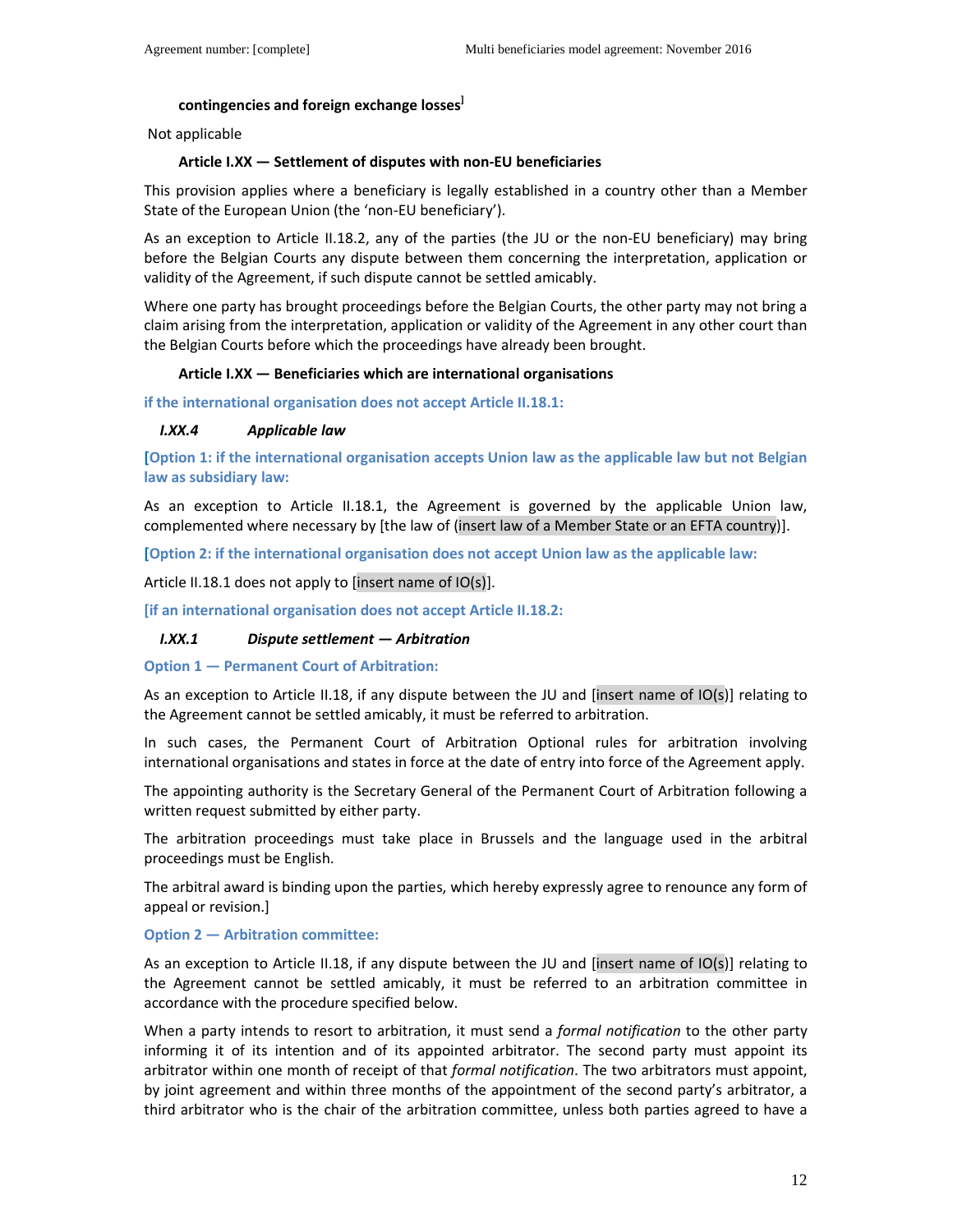sole arbitrator.

Within one month of the appointment of the third arbitrator, the parties must agree on the terms of reference of the arbitration committee, including the procedure to be followed.

The arbitration proceedings must take place in Brussels.

The arbitration committee must apply the terms of the Agreement. The arbitration committee must set out in its arbitral award detailed grounds for its decision.

The arbitral award is final and binding upon the parties, which hereby expressly agree to renounce any form of appeal or revision.

The costs, including all reasonable fees incurred by the parties related to any arbitration, must be apportioned between the parties by the arbitration committee.]

**[if an international organisation does not agree for the certificate to be drawn up by an external auditor:**

# *I.XX.2 [Certificates on the financial statements] [and] [certificates on the compliance of the cost accounting practices]*

[Certificates on the financial statements] [or] [certificates on the compliance of the cost accounting practices] to be provided by the [insert name of IO(s)] in accordance with Article[s] [I.4.3] [and] [I.4.4] [and] [II.20.3.2] may be drawn up by [its][their] regular internal or external auditor, in accordance with [its][their] internal financial regulations and procedures.]

**[if an international organisation does not accept Article II.27:** 

### *I.XX.3 Checks and audits*

[**Option if no framework agreement containing a verification annex has been signed between the international organisation and the JU**:

The competent bodies of the Union must address any requests for checks or audits referred to in Article II.27 to the Director General of the [insert name of IO(s)].

[insert name of IO(s)] must make available to the competent bodies of the Union, upon request, all relevant financial information, including statements of accounts concerning the *action*, where [it][they] implement[s] the *action* or where [its][their] affiliated entities or a subcontractor takes part in the *action*.]

[**Option if a framework agreement containing a verification annex has been signed between the international organisation and the JU:**

Article II.27 must be applied in accordance with any specific agreement concluded in this respect by the international organisation and the European Union.**]]**

### *I.XX.5 Privileges and immunities*

Nothing in the Agreement may be interpreted as a waiver of any privileges or immunities which are accorded to the [insert name of IO(s)] by [its][their] constituent documents or international law.]

### SIGNATURES

*Option 1 for signing:* 

For the coordinator **For JU** 

[*function*/*forename/surname*] [*forename/surname*]

[*signature*] [*signature*] Done at [*place*], [*date*] Done at [*place*], [*date*]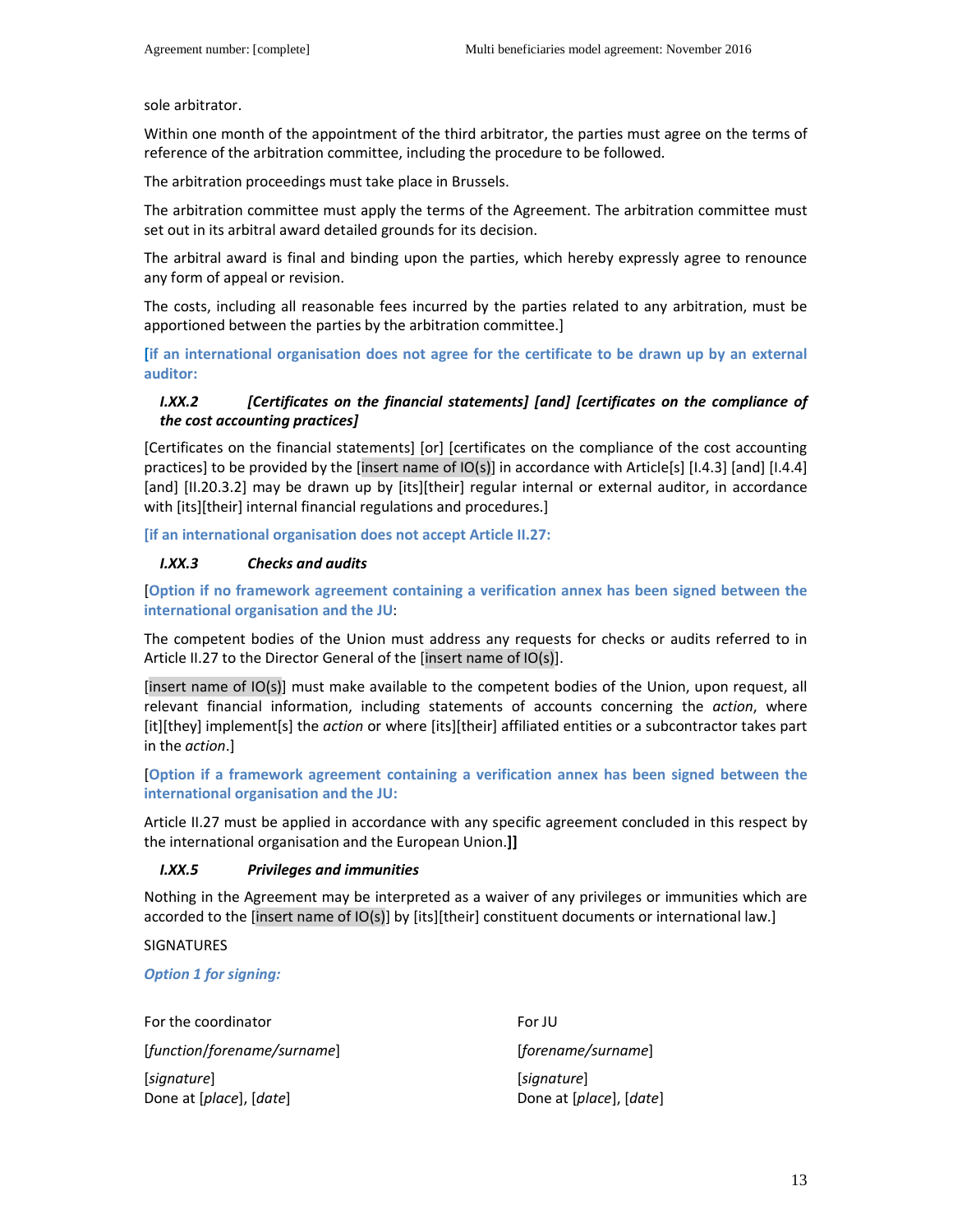# *Option 2 for signing:*

For the coordinator For JU [function/forename/surname] [forename/surname]

[electronic signature] Done in [English] on [electronic time stamp]

[electronic signature] Done in [English] on [electronic time stamp]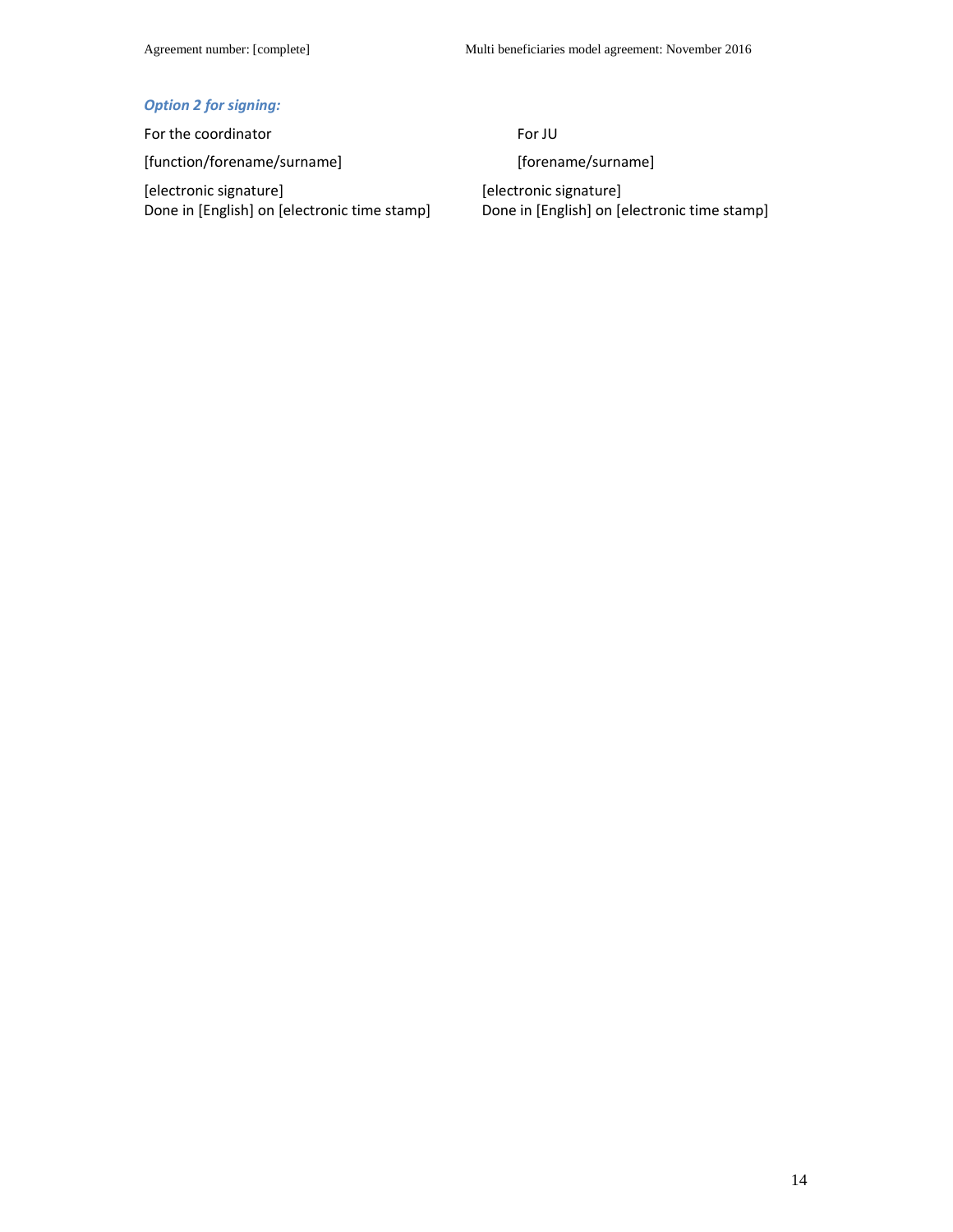# **ANNEX II — GENERAL CONDITIONS**

# **Table of content**

| II.2.1           | General obligations and role of the beneficiaries 19                                                |  |
|------------------|-----------------------------------------------------------------------------------------------------|--|
| II.2.2           | General obligations and role of each beneficiary  19                                                |  |
| II.2.3           | General obligations and role of the coordinator  19                                                 |  |
|                  |                                                                                                     |  |
| II.3.1           |                                                                                                     |  |
| II.3.2           |                                                                                                     |  |
|                  |                                                                                                     |  |
|                  |                                                                                                     |  |
|                  |                                                                                                     |  |
|                  |                                                                                                     |  |
| II.7.1           |                                                                                                     |  |
| II.7.2           | Processing of personal data by the beneficiaries  22                                                |  |
|                  |                                                                                                     |  |
| II.8.1<br>emblem | Information on Union funding and use of the European Union<br>22                                    |  |
| II.8.2           |                                                                                                     |  |
|                  | Article II.9 - Pre-existing rights and ownership and use of the results (including intellectual and |  |
|                  |                                                                                                     |  |
| II.9.1           |                                                                                                     |  |
| II.9.2           |                                                                                                     |  |
| II.9.3           | Rights of use of the results and of pre-existing rights by the Union. 23                            |  |
|                  | Article II.10 - Award of contracts necessary for the implementation of the action 24                |  |
|                  |                                                                                                     |  |
|                  |                                                                                                     |  |
|                  |                                                                                                     |  |
|                  |                                                                                                     |  |
|                  |                                                                                                     |  |
|                  |                                                                                                     |  |
| II.16.1          | Suspension of implementation by the beneficiaries  26                                               |  |
| II.16.2          |                                                                                                     |  |
| II.16.3          |                                                                                                     |  |
|                  |                                                                                                     |  |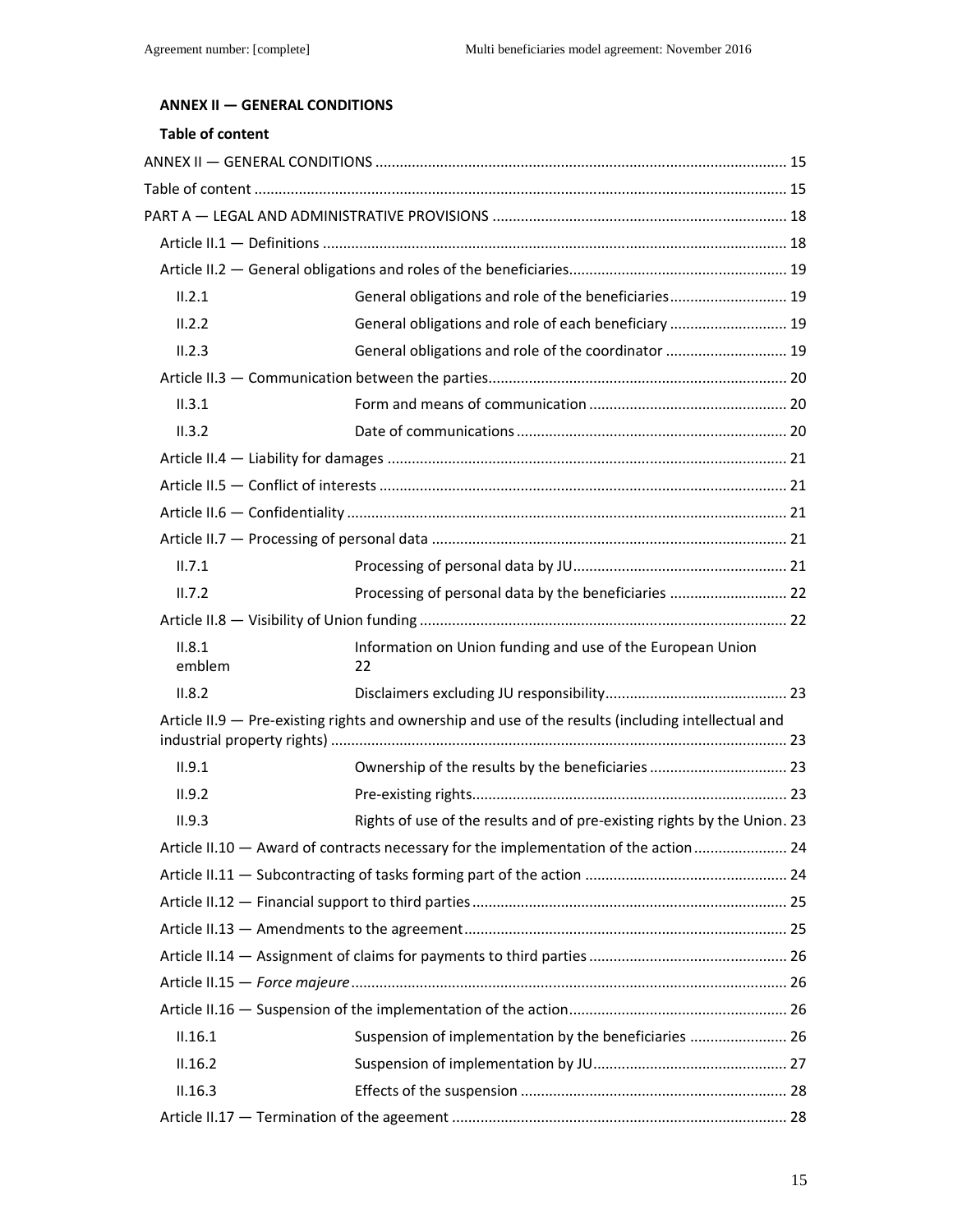| II.17.1                            | Termination of the Agreement by the coordinator  28                                 |  |
|------------------------------------|-------------------------------------------------------------------------------------|--|
| II.17.2<br>coordinator             | Termination of the participation of one or more beneficiaries by the<br>28          |  |
| II.17.3<br>beneficiaries by the JU | Termination of the Agreement or the participation of one or more<br>29              |  |
| II.17.4                            |                                                                                     |  |
|                                    | Article II.18 - Applicable law, settlement of disputes and enforceable decisionS 31 |  |
|                                    |                                                                                     |  |
|                                    |                                                                                     |  |
| II.19.1                            |                                                                                     |  |
| II.19.2                            |                                                                                     |  |
| II.19.3                            |                                                                                     |  |
| II.19.4                            |                                                                                     |  |
|                                    |                                                                                     |  |
|                                    |                                                                                     |  |
| II.20.2<br>contributions declared  | Records and other documentation to support the costs and<br>35                      |  |
|                                    | II.20.3 Conditions to determine the compliance of cost accounting practices 36      |  |
|                                    |                                                                                     |  |
|                                    |                                                                                     |  |
|                                    |                                                                                     |  |
|                                    |                                                                                     |  |
|                                    |                                                                                     |  |
|                                    |                                                                                     |  |
|                                    |                                                                                     |  |
| II.25.1                            | Step 1 - Application of the reimbursement rate to the eligible costs                |  |
| II.25.2                            |                                                                                     |  |
| II.25.3                            | Step 3 - Reduction due to the no-profit rule  40                                    |  |
| II.25.4<br>other obligations       | Step $4$ $-$ Reduction due to improper implementation or breach of<br>40            |  |
|                                    |                                                                                     |  |
| II.26.1                            | Recovery at the time of payment of the balance  41                                  |  |
| II.26.2                            |                                                                                     |  |
| II.26.3                            |                                                                                     |  |
| II.26.4                            |                                                                                     |  |
| II.26.5                            |                                                                                     |  |
|                                    |                                                                                     |  |
| II.27.1                            | Technical and financial checks, audits, interim and final evaluations<br>42         |  |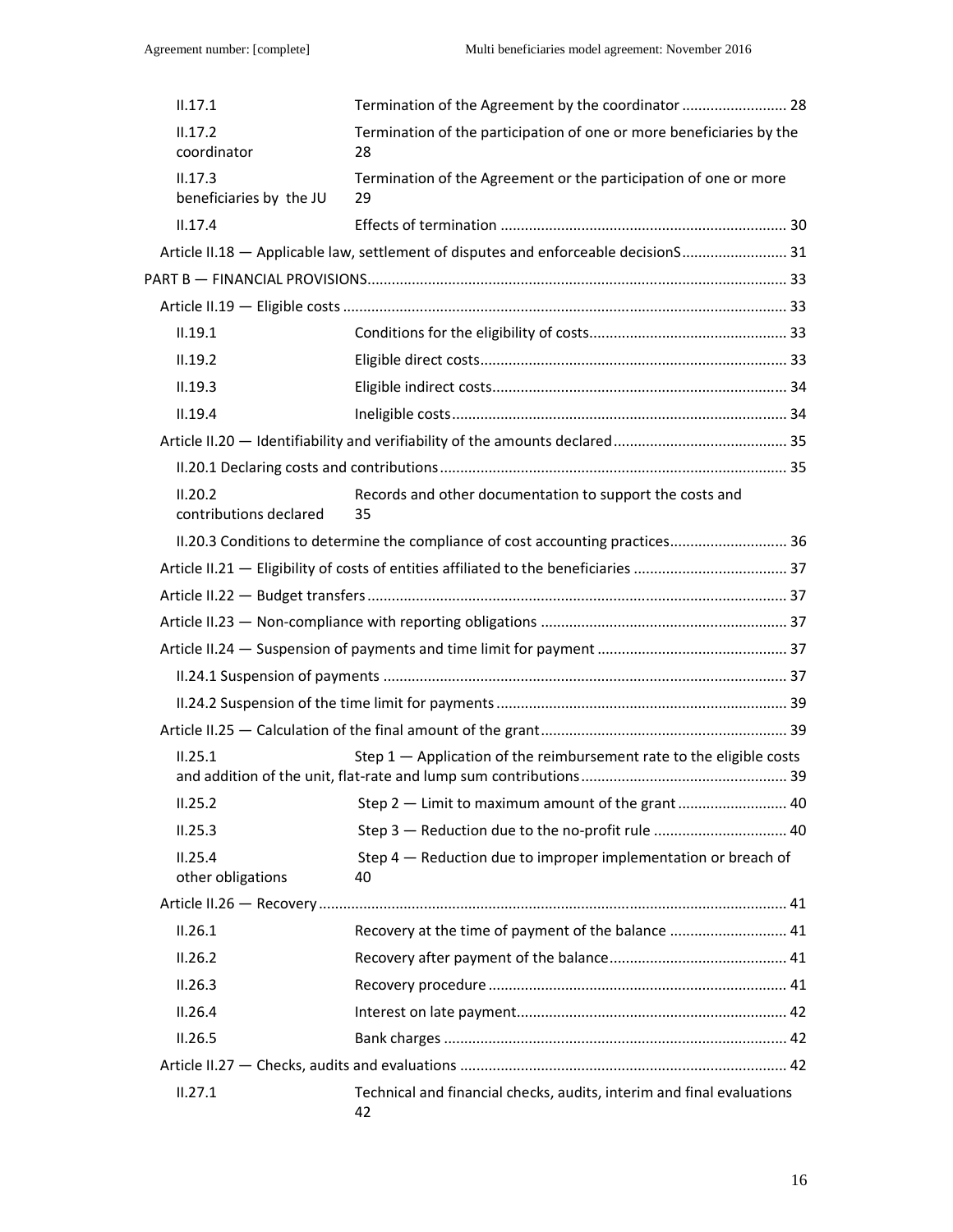| II.27.4                                                                                               |                                                         |  |
|-------------------------------------------------------------------------------------------------------|---------------------------------------------------------|--|
| II.27.5                                                                                               |                                                         |  |
|                                                                                                       |                                                         |  |
| II.27.7 Correction of systemic or recurrent errors, irregularities, fraud or breach of obligations 44 |                                                         |  |
| II.27.8                                                                                               |                                                         |  |
| II.27.9                                                                                               | Checks and audits by the European Court of Auditors  46 |  |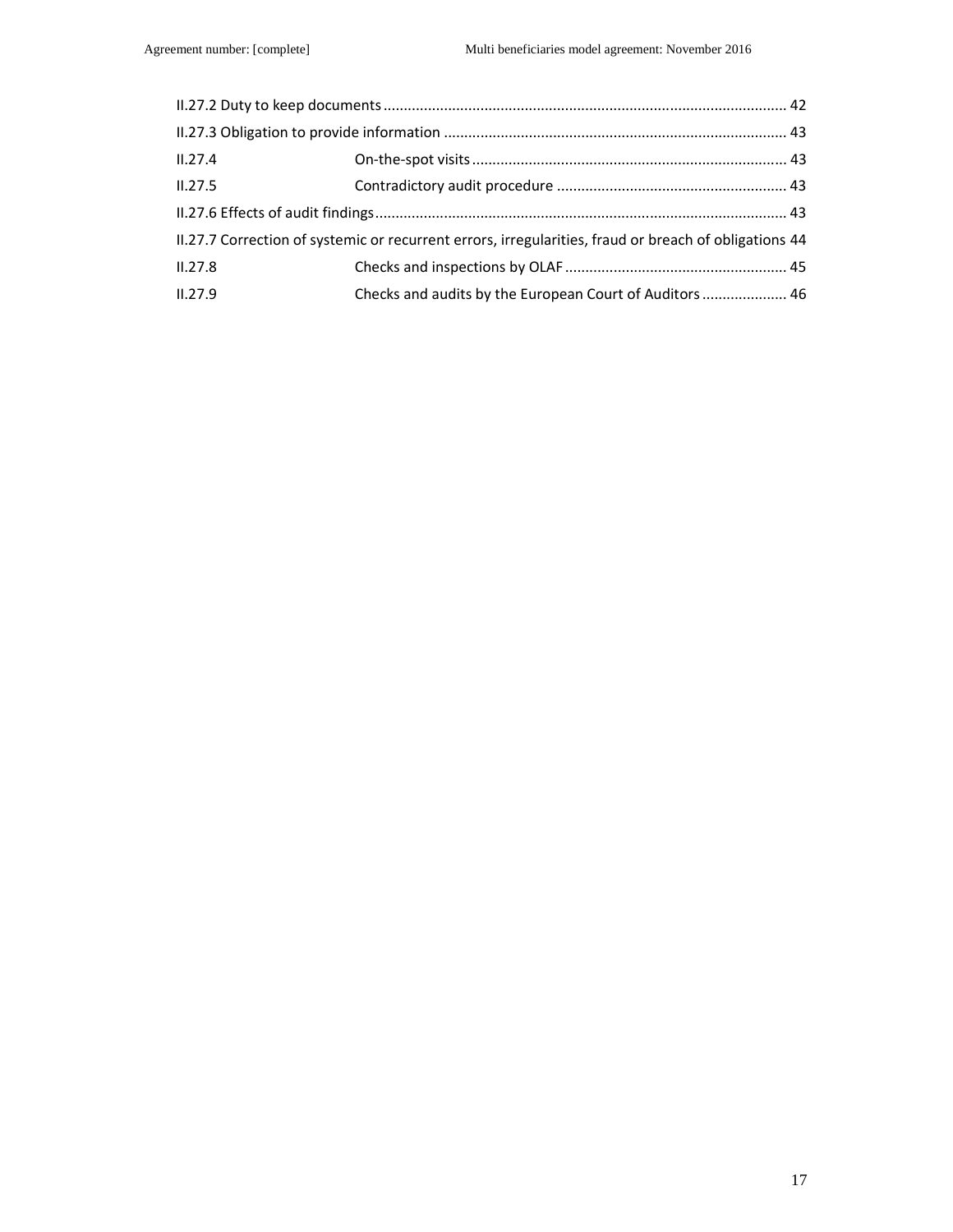#### **PART A — LEGAL AND ADMINISTRATIVE PROVISIONS**

#### **Article II.1 — Definitions**

The following definitions apply for the purpose of the Agreement:

**'Action':** the set of activities or the project for which the grant is awarded, to be implemented by the beneficiaries as described in Annex I.

**'Confidential information or document'**: any information or document (in any format) received by either party from the other or accessed by either party in the context of the implementation of the Agreement that any of the parties has identified in writing as confidential. It does not include information that is publicly available.

**'Conflict of interests':** a situation where the impartial and objective implementation of the Agreement by a beneficiary is compromised for reasons involving family, emotional life, political or national affinity, economic interest, or any other shared interest with JU or any third party related to the subject matter of the Agreement.

**'Direct costs'**: those specific costs which are directly linked to the implementation of the action and can therefore be attributed directly to it. They may not include any indirect costs;

**'***Force majeure***':** any unforeseeable, exceptional situation or event beyond the control of the parties that prevents either of them from fulfilling any of their obligations under the Agreement, which is not attributable to error or negligence on their part or on the part of the subcontractors affiliated entities or third parties in receipt of financial support and which proves to be inevitable despite their exercising due diligence. The following cannot be invoked as *force majeure*: labour disputes, strikes, financial difficulties or any default of a service, defect in equipment or materials or delays in making them available, unless they stem directly from a relevant case of *force majeure*;

**'Formal notification'**: form of communication between the parties made in writing by mail or electronic mail which provides the sender with compelling evidence that the message was delivered to the specified recipient;

**'Fraud':** any intentional act or omission affecting the Union's financial interests relating to the use or presentation of false, incorrect or incomplete statements or documents, to non-disclosure of information in violation of a specific obligation;

**'Implementation period':** the period of implementation of the activities forming part of the action, as specified in Article I.2.2;

**'Indirect costs'**: those costs which are not specific costs directly linked to the implementation of the action and which therefore cannot be attributed directly to it. They may not include any costs identifiable or declared as eligible direct costs;

**'Irregularity':** any infringement of a provision of Union law resulting from an act or omission by a beneficiary, which has or would have the effect of prejudicing the Union's budget;

**'Maximum amount of the grant':** the maximum EU contribution to the action, as defined in Article I.3.1;

**'Pre-existing material':** any materials, document, technology or know-how which exists prior to the beneficiary using it for the production of a result in the implementation of the action;

**'Pre-existing right':** any industrial and intellectual property right on pre-existing material; it may consist in a right of ownership, a licence right and/or a right of use belonging to the beneficiary or any other third parties;

**'Related person**': any person who has the power to represent the beneficiary or to take decisions on its behalf;

**'Starting date':** the date on which the implementation of the action starts as provided for in Article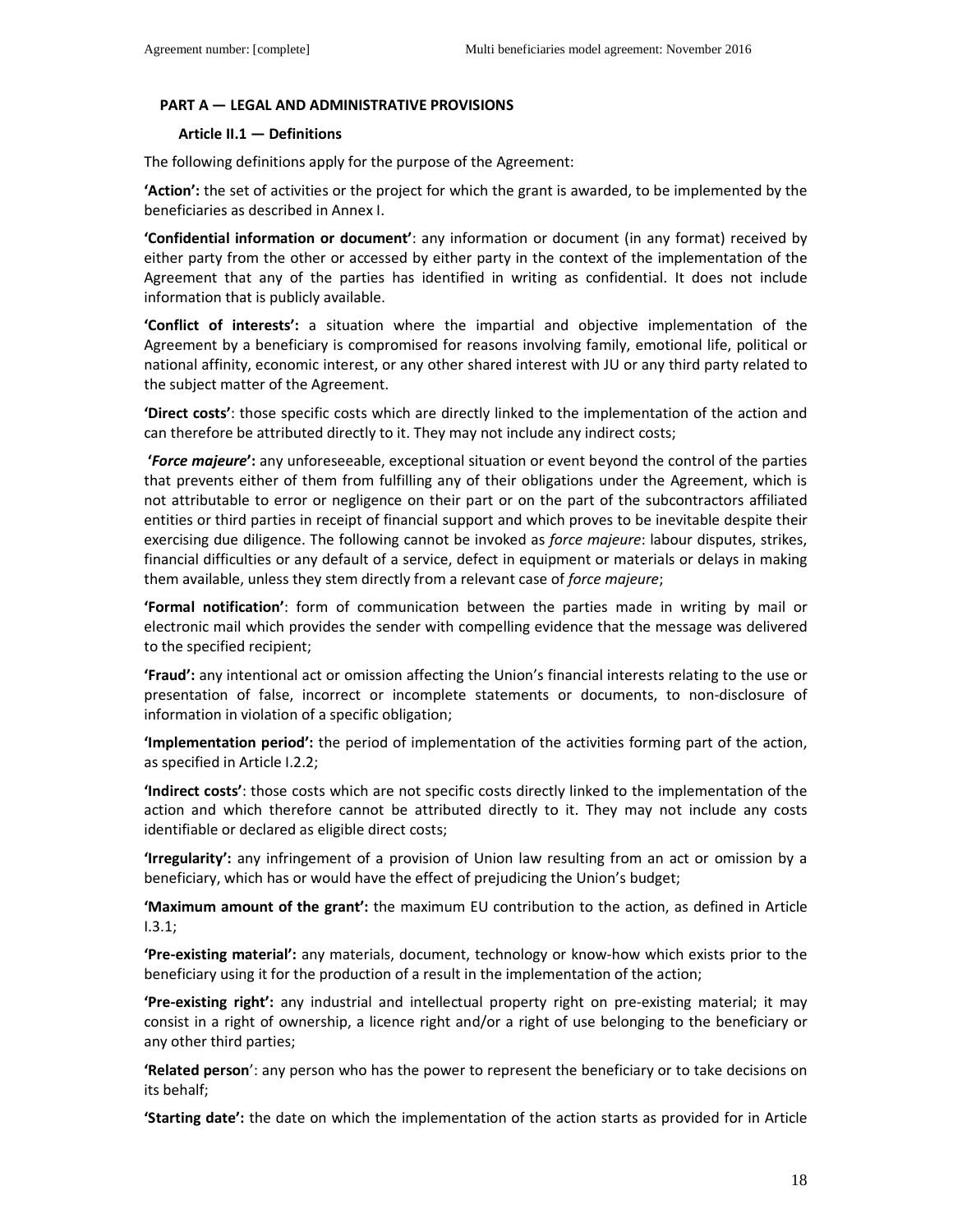### I.2.2;

**'Subcontract':** a procurement contract within the meaning of Article II.10, which covers the implementation by a third party of tasks forming part of the action as described in Annex I;

**'Substantial error'**: any infringement of a provision of an agreement resulting from an act or omission, which causes or might cause a loss to the Union's budget.

#### **Article II.2 — General obligations and roles of the beneficiaries**

#### *II.2.1 General obligations and role of the beneficiaries*

The beneficiaries:

- (a) are jointly and severally liable for carrying out the *action* in accordance with the Agreement. If a beneficiary fails to implement its part of the *action*, the other beneficiaries become responsible for implementing this part (but without increasing the *maximum amount of the grant*);
- (b) must comply jointly or individually with any legal obligations they are bound by under applicable EU, international and national law;
- (c) must make appropriate internal arrangements to implement the *action* properly. The arrangements must be consistent with the terms of the Agreement. If provided for in the Special Conditions, those arrangements must take the form of an internal cooperation agreement between the beneficiaries.

#### *II.2.2 General obligations and role of each beneficiary*

Each beneficiary must:

- (a) inform the coordinator immediately of any events or circumstances of which the beneficiary is aware, that are likely to affect or delay the implementation of the *action*;
- (b) inform the coordinator immediately:
	- (i) of any change in its legal, financial, technical, organisational or ownership situation and of any change in its name, address or legal representative;
	- (ii) of any change in the legal, financial, technical, organisational or ownership situation of its affiliated entities and of any change in their name, address or legal representative;
- (c) submit in due time to the coordinator:
	- (i) the data needed to draw up the reports, financial statements and other documents provided for in the Agreement;
	- (ii) all the necessary documents required for audits, checks or evaluations as provided for in Article II.27*.*
	- (iii) any other information to be provided to SJU under the Agreement, except if the Agreement requires such information to be submitted directly by the beneficiary.

### *II.2.3 General obligations and role of the coordinator*

The coordinator:

- (a) must monitor the implementation of the *action* in order to make sure that the *action* is implemented in accordance with the terms of the Agreement;
- (b) is the intermediary for all communications between the beneficiaries and JU, except if provided otherwise in the Agreement. In particular, the coordinator:
	- (i) must immediately inform JU:

- of any change in the name, address, legal representative of any of the beneficiaries or of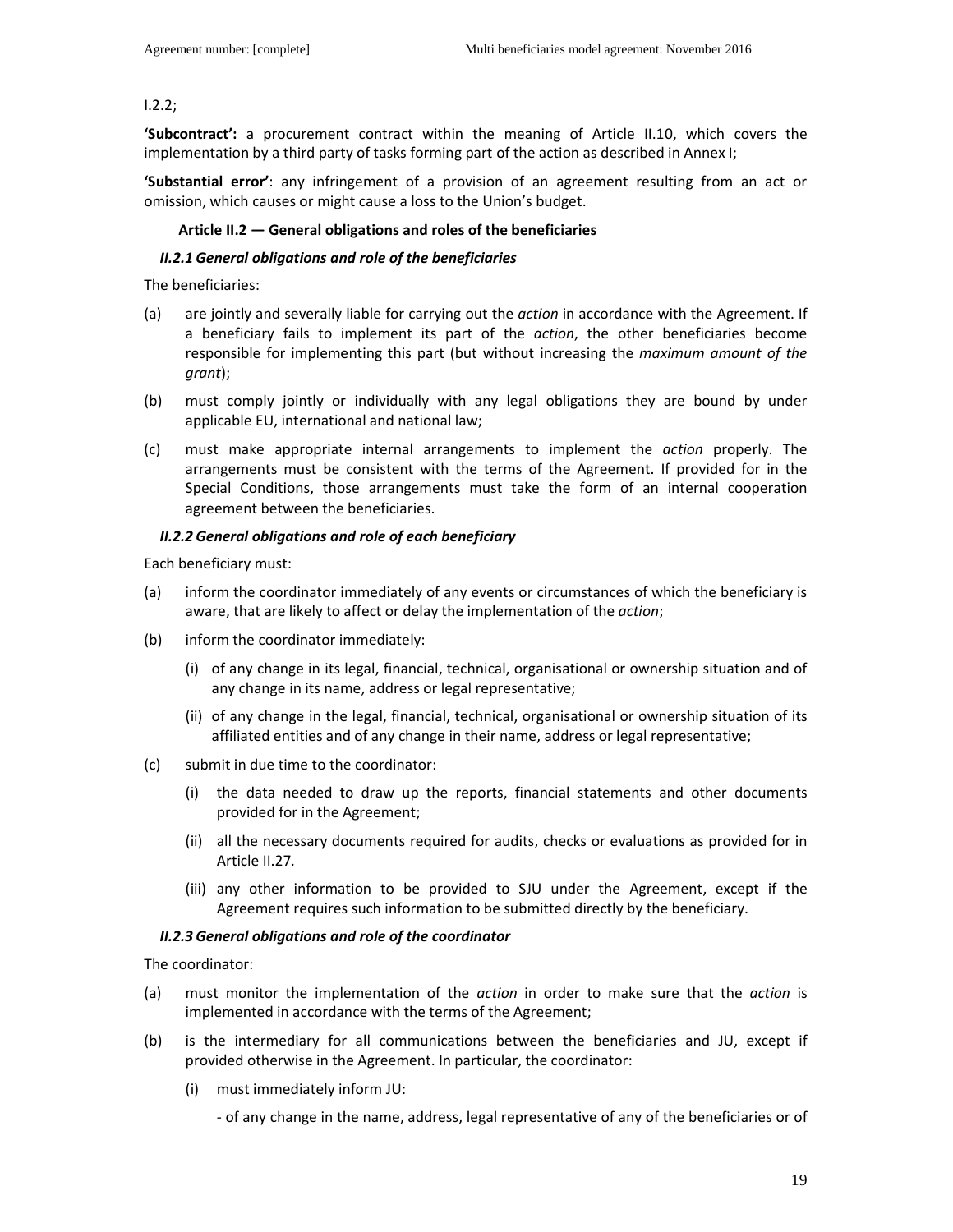their affiliated entities;

 - of any change in the legal, financial, technical, organisational or ownership situation of any of the beneficiaries or of their affiliated entities;

 - of any events or circumstances of which the coordinator is aware, that are likely to affect or delay the implementation of the *action*.

- (ii) is responsible for supplying JU with all documents and information required under the Agreement, except if provided otherwise in the Agreement itself. If information is required from the other beneficiaries, the coordinator is responsible for obtaining and verifying this information before passing it on to JU;
- (c) must make the appropriate arrangements for providing any financial guarantees required under the Agreement;
- (d) must draw up the requests for payment in accordance with the Agreement;
- (e) if it is designated as the sole recipient of payments on behalf of all of the beneficiaries, it must ensure that all the appropriate payments are made to the other beneficiaries without unjustified delay;
- (f) is responsible for providing all the necessary documents required for checks and audits initiated before the payment of the balance or documents required for evaluation as provided for in Article II.27*.*

The coordinator may not subcontract any part of its tasks to the other beneficiaries or to any other party.

#### **Article II.3 — Communication between the parties**

#### *II.3.1 Form and means of communication*

Any communication relating to the Agreement or to its implementation must:

- (a) be made in writing (in paper or electronic form);
- (b) bear the number of the Agreement; and
- (c) be made using the communication details identified in Article I.7.

If a party requests written confirmation of an electronic communication within a reasonable time, the sender must provide an original signed paper version of the communication as soon as possible.

#### *II.3.2 Date of communications*

Any communication is considered to have been made when the receiving party receives it, unless the Agreement states that communication is considered to have been made on the date when the communication was sent.

Email is considered to have been received by the receiving party on the day of dispatch of that email, provided that it is sent to the email address indicated in Article I.7. The sending party must be able to prove the date of dispatch. If the sending party receives a non-delivery report, it must make every effort to ensure that the other party actually receives the communication by email or mail. In such a case, the sending party is not held in breach of its obligation to send such communication within a specified deadline.

Mail sent to JU using the postal or courier services is considered to have been received by JU on the date on which it is registered by the department identified in Article I.7.2.

*Formal notifications* are considered to have been received by the receiving party on the date of receipt indicated in the proof received by the sending party that the message was delivered to the specified recipient.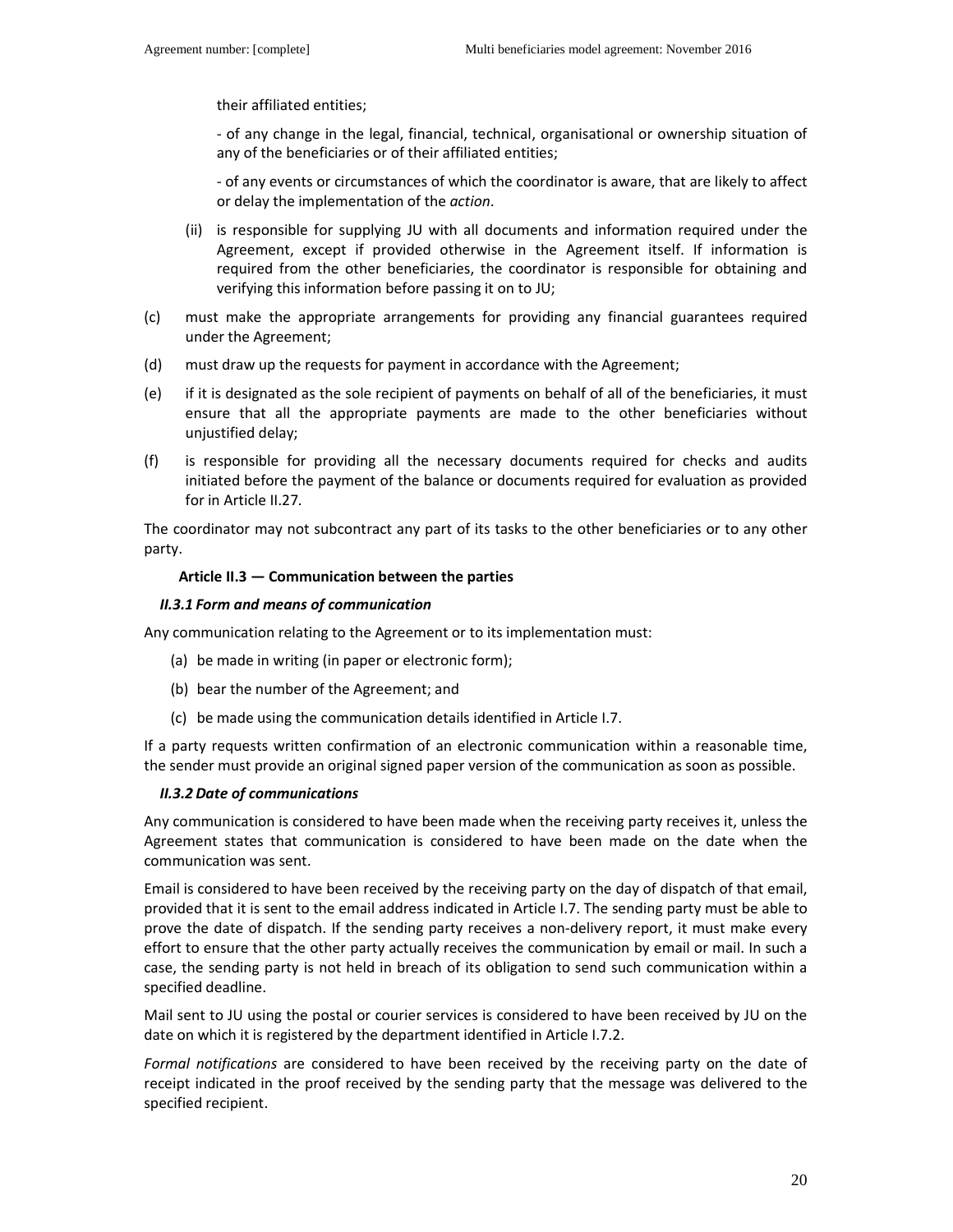### **II.3.2.2 After the payment of the balance:**

Any communication is considered to have been made when it is received by the receiving party.

Mail sent to JU using the postal or courier services is considered to have been received by JU on the date on which it is registered by the department identified in Article I.7.3.

*Formal notifications* are considered to have been received by the receiving party on the date of receipt indicated in the proof received by the sending party that the message was delivered to the specified recipient.

#### **Article II.4 — Liability for damages**

- **II.4.1** JU may not, in any circumstances, be held liable for any damage caused or sustained by any of the beneficiaries, including any damage caused to third parties as a consequence of or during the implementation of the *action*.
- **II.4.2** Except in cases of *force majeure*, the beneficiaries must compensate JU for any damage it sustains as a result of the implementation of the *action* or because the *action* was not implemented in full compliance with the Agreement.

#### **Article II.5 — Conflict of interests**

- **II.5.1** The beneficiaries must take all necessary measures to prevent any situation of *conflict of interests.*
- **II.5.2** The beneficiaries must inform JU without delay of any situation constituting or likely to lead to a *conflict of interests*. They must take immediately all the necessary steps to rectify this situation.

JU may verify that the measures taken are appropriate and may require additional measures to be taken by a specified deadline.

#### **Article II.6 — Confidentiality**

- **II.6.1** During implementation of the *action* and for five years after the payment of the balance, the parties must treat with confidentiality any *confidential information and documents.*
- **II.6.2** The parties may only use *confidential information and documents* for a reason other than to fulfil their obligations under the Agreement if they have first obtained the prior written agreement of the other party.
- **II.6.3** The confidentiality obligations do not apply if:
	- (a) the disclosing party agrees to release the other party from those obligations;
	- (b) the *confidential information or documents* become public through other means than a breach of the confidentiality obligations;
	- (c) the disclosure of the *confidential information or documents* is required by law.

### **Article II.7 — Processing of personal data**

#### *II.7.1 Processing of personal data by JU*

l

Any personal data included in the Agreement must be processed by JU in accordance with Regulation (EC) No  $45/2001.^6$ 

Such data must be processed by the data controller identified in Article I.7.1 solely for implementing, managing and monitoring the Agreement or to protect the financial interests of the EU, including checks, audits and investigations in accordance with Article II.27.

<sup>&</sup>lt;sup>6</sup> Regulation (EC) No 45/2001 of the European Parliament and of the Council of 18 December 2000 on the protection of individuals with regard to the processing of personal data by the Community institutions and bodies and on the free movement of such data.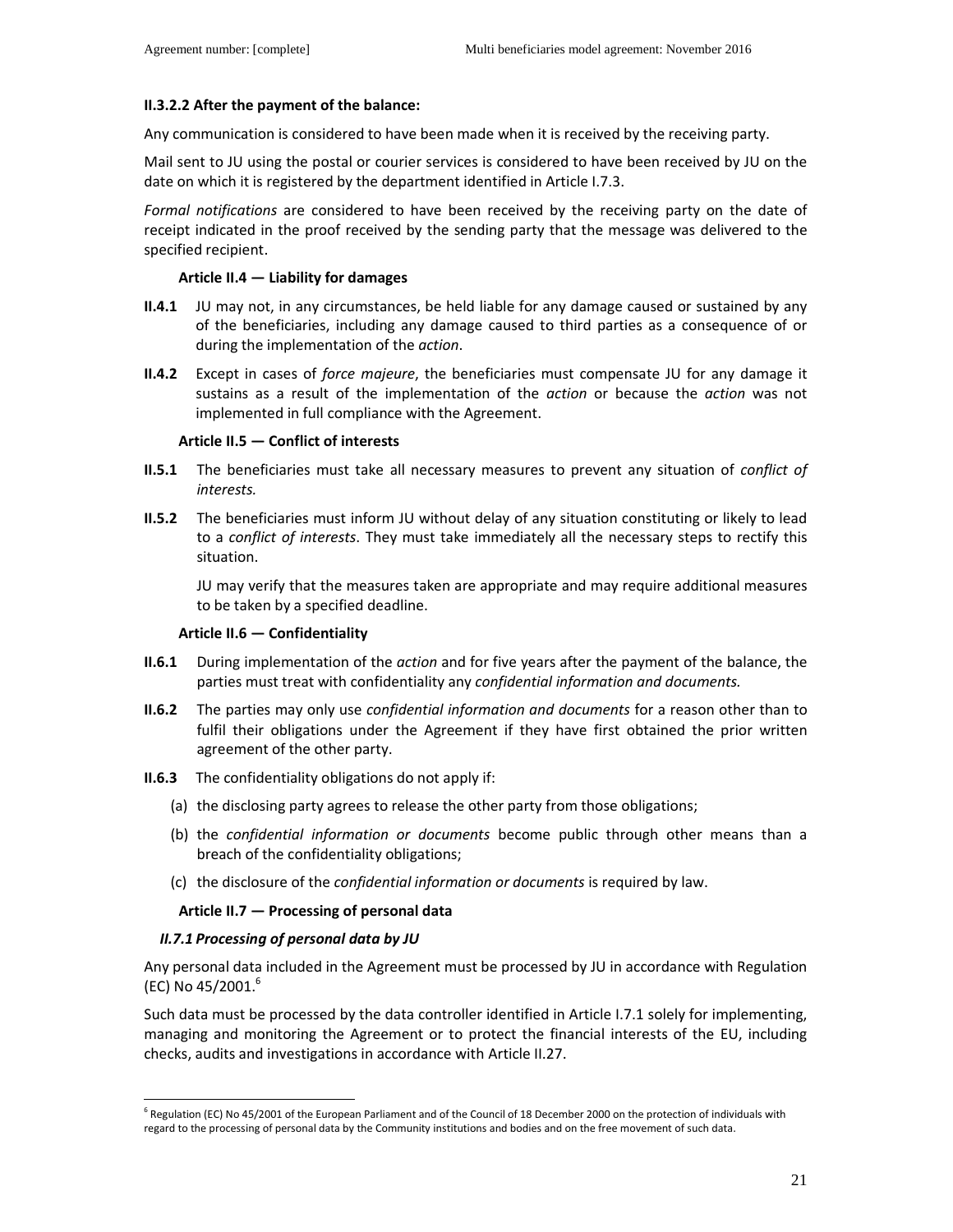The beneficiaries have the right to access and correct their own personal data. For this purpose, they must send any queries about the processing of their personal data to the data controller identified in Article I.7.1.

The beneficiaries may have recourse at any time to the European Data Protection Supervisor.

### *II.7.2 Processing of personal data by the beneficiaries*

The beneficiaries must process personal data under the Agreement in compliance with applicable EU and national law on data protection (including authorisations or notification requirements).

The beneficiaries may grant their personnel access only to data that is strictly necessary for implementing, managing and monitoring the Agreement.

The beneficiaries must adopt appropriate technical and organisational security measures having regard to the risks inherent in the processing and to the nature of the personal data concerned. This is in order to:

- (a) prevent any unauthorised person from gaining access to computer systems processing personal data, and especially:
	- (i) unauthorised reading, copying, alteration or removal of storage media;
	- (ii) unauthorised data input as well as any unauthorised disclosure, alteration or erasure of stored personal data;
	- (iii) unauthorised use of data processing systems by means of data transmission facilities;
- (b) ensure that authorised users of a data processing system can access only the personal data to which their access right refers;
- (c) record which personal data have been communicated, when and to whom;
- (d) ensure that personal data processed on behalf of third parties can be processed only in the manner prescribed by JU;
- (e) ensure that, during communication of personal data and transport of storage media, the data cannot be read, copied or erased without authorisation;
- (f) design their organisational structure in such a way that it meets data protection requirements.

#### **Article II.8 — Visibility of Union funding**

#### *II.8.1 Information on Union funding and use of the European Union emblem*

Unless JU requests or agrees otherwise, any communication or publication made by the beneficiaries jointly or individually that relates to the *action*, including at conferences, seminars or in any information or promotional materials (such as brochures, leaflets, posters, presentations, in electronic form, etc.), must:

- (a) indicate that the *action* has received funding from the Union; and
- (b) display the European Union emblem.

When displayed in association with another logo, the European Union emblem must have appropriate prominence.

The obligation to display the European Union emblem does not confer on the beneficiaries a right of exclusive use. The beneficiaries may not appropriate the European Union emblem or any similar trademark or logo, either by registration or by any other means.

For the purposes of the first, second and third subparagraphs and under the conditions specified therein, the beneficiaries may use the European Union emblem without first obtaining permission from JU.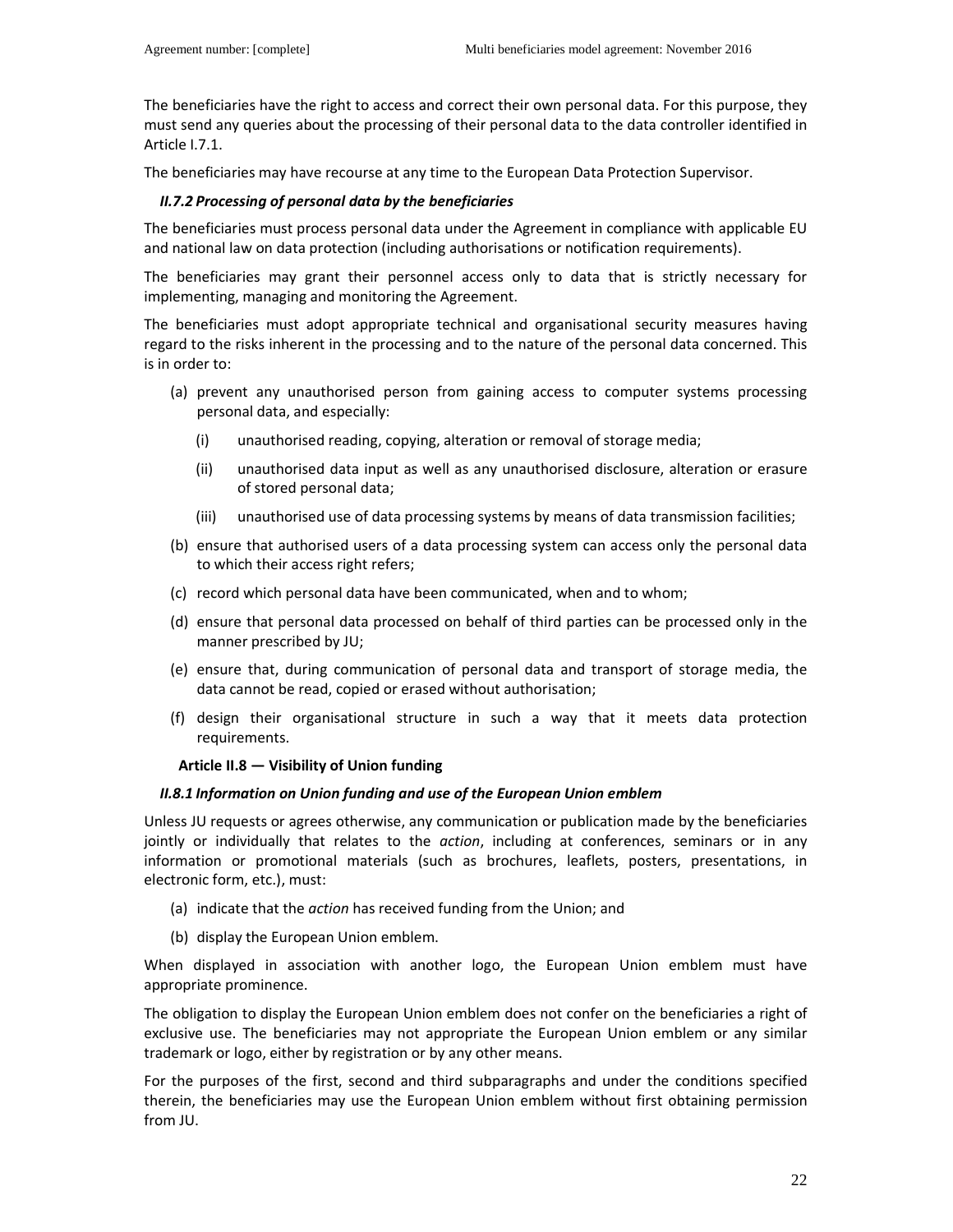#### *II.8.2 Disclaimers excluding JU responsibility*

Any communication or publication that relates to the *action*, made by the beneficiaries jointly or individually in any form and using any means, must indicate:

- (a) that it reflects only the author's view; and
- (b) that JU is not responsible for any use that may be made of the information it contains.

### **Article II.9 — Pre-existing rights and ownership and use of the results (including intellectual and industrial property rights)**

#### *II.9.1 Ownership of the results by the beneficiaries*

The beneficiaries retain ownership of the results of the *action*, including industrial and intellectual property rights, and of the reports and other documents relating to it, unless stipulated otherwise in the Agreement.

#### *II.9.2 Pre-existing rights*

If JU sends the beneficiaries a written request specifying which of the results it and/or the Commission intends to use, the beneficiaries must:

- (a) establish a list specifying all *pre-existing rights* included in those results; and
- (b) provide this list to JU at the latest with the request for payment of the balance.

The beneficiaries must ensure that they or their affiliated entities have all the rights to use any *preexisting rights* during the implementation of the Agreement.

#### *II.9.3 Rights of use of the results and of pre-existing rights by the Union*

The beneficiaries grant JU and the Union the following rights to use the results of the *action*:

- (a) for its own purposes and in particular to make available to persons working for JU, other Union institutions, agencies and bodies and to Member States' institutions, as well as to copy and reproduce in whole or in part and in an unlimited number of copies;
- (b) reproduction: the right to authorise direct or indirect, temporary or permanent reproduction of the results by any means (mechanical, digital or other) and in any form, in whole or in part;
- (c) communication to the public: the right to authorise any display performance or communication to the public, by wire or wireless means, including making the results available to the public in such a way that members of the public may access them from a place and at a time individually chosen by them; this right also includes communication and broadcasting by cable or by satellite;
- (d) distribution: the right to authorise any form of distribution of results or copies of the results to the public;
- (e) adaptation: the right to modify the results;
- (f) translation;
- (g) the right to store and archive the results in line with the document management rules applicable to the JU, including digitisation or converting the format for preservation or new use purposes;
- (h) where the results are documents, the right to authorise the reuse of the documents in conformity with Commission Decision 2011/833/EU of 12 December 2011 on the reuse of Commission documents if that Decision is applicable and if the documents fall within its scope and are not excluded by any of its provisions. For the sake of this provision, the terms 'reuse' and 'document' have the meanings given to them by Decision 2011/833/EU.

The above rights of use may be further specified in the Special Conditions.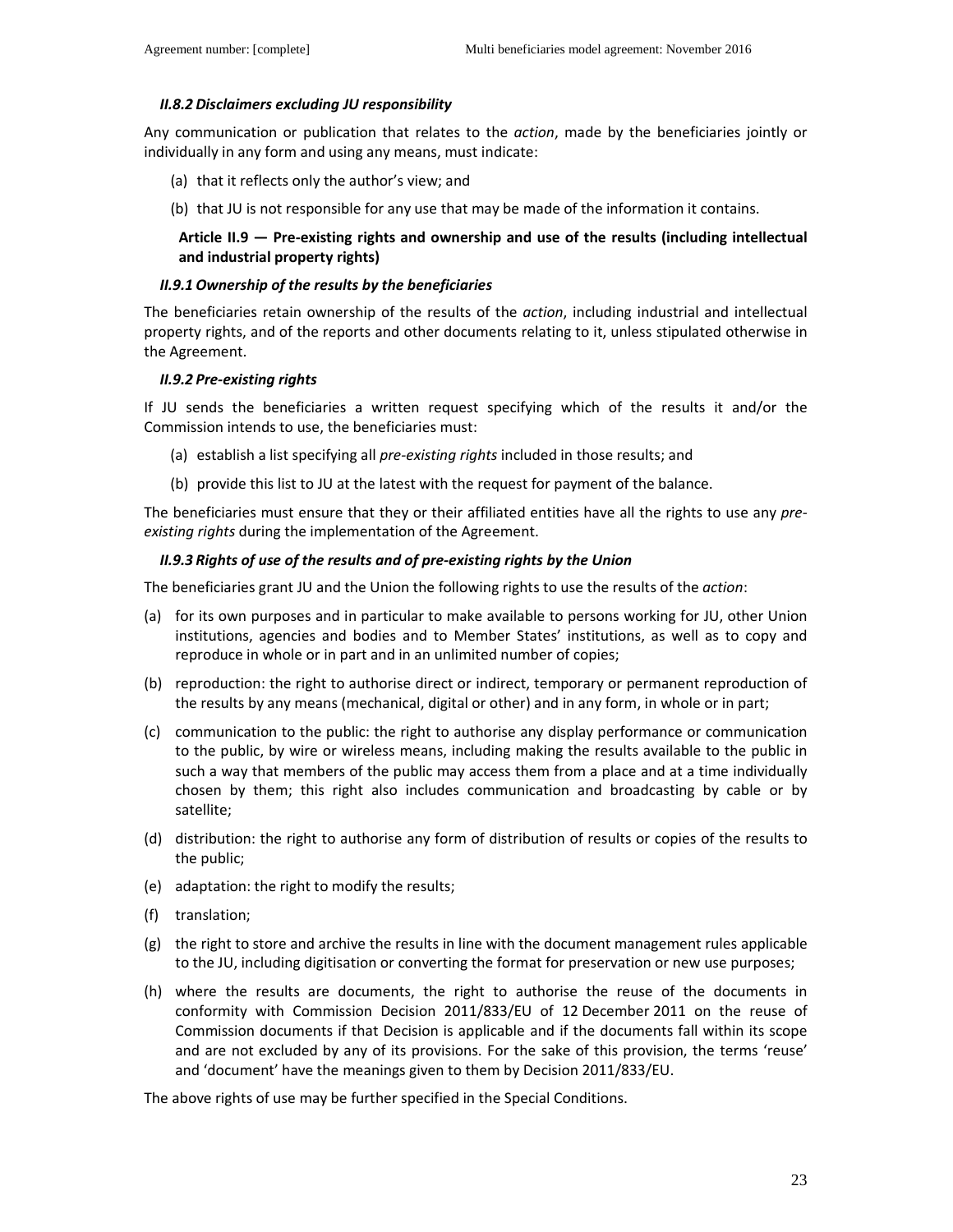$\overline{a}$ 

Additional rights of use for JU and the Union may be provided for in the Special Conditions.

The beneficiaries must ensure that JU and the Union has the right to use any *pre-existing rights* included in the results of the *action*. The *pre-existing rights* must be used for the same purposes and under the same conditions as applicable to the rights of use of the results of the *action,* unless specified otherwise in the Special Conditions.

Information about the copyright owner must be inserted in cases where the result is divulged by the Union. The copyright information must read:  $\degree$   $\degree$  — year — name of the copyright owner. All rights reserved. Licenced to JU and the European Union under conditions.'.

If the beneficiaries grant rights of use to the Commission and JU, this does not affect its confidentiality obligations under Article II.6 or the beneficiaries' obligations under Article II.2.1.

#### **Article II.10 — Award of contracts necessary for the implementation of the action**

**II.10.1** If the implementation of the *action* requires the beneficiaries to procure goods, works or services, they must award the contract to the tender offering best value for money or, as appropriate, to the tender offering the lowest price. In doing so, they must avoid any *conflict of interests*.

 The beneficiaries must ensure that JU, the Commission, the European Court of Auditors and the European Anti-Fraud Office (OLAF) can exercise their rights under Article II.27 also towards the beneficiaries' contractors.

**II.10.2** Beneficiaries that are 'contracting authorities' within the meaning of Directive 2014/24/EU<sup>7</sup> or 'contracting entities' within the meaning of Directive  $2014/25/EU<sup>8</sup>$  must comply with the applicable national public procurement rules.

The beneficiaries must ensure that the conditions applicable to them under Articles II.4, II.5, II.6 and II.9 are also applicable to the contractors.

- **II.10.3** The beneficiaries remain solely responsible for carrying out the *action* and for compliance with the Agreement.
- **II.10.4**. If the beneficiaries breach their obligations under Article II.10.1 the costs related to the contract concerned are considered ineligible in accordance with Article II.19.2 (c), (d) and (e).

If the beneficiaries breach their obligations under Article II.10.2 the grant may be reduced in accordance with Article II.25.4.

#### **Article II.11 — Subcontracting of tasks forming part of the action**

- **II.11.1** Beneficiaries may subcontract tasks forming part of the *action*. If they do so, they must ensure that, in addition to the conditions specified in Article II.10, the following conditions are also complied with:
	- (a) subcontracting does not cover core tasks of the *action*;
	- (b) recourse to subcontracting is justified because of the nature of the *action* and what is necessary for its implementation;
	- (c) the estimated costs of the subcontracting are clearly identifiable in the estimated budget set out in Annex III;
	- (d) any recourse to subcontracting, if not provided for in Annex I, is communicated by the coordinator and approved by JU. JU may grant approval:

<sup>&</sup>lt;sup>7</sup> Directive 2014/24/EU of the European Parliament and of the Council of 26 February 2014 on public procurement and repealing Directive 2004/18/EC

<sup>&</sup>lt;sup>8</sup> Directive 2014/25/EU of the European Parliament and of the Council of 26 February 2014 on procurement by entities operating in the water, energy, transport and postal services sectors and repealing Directive 2004/17/EC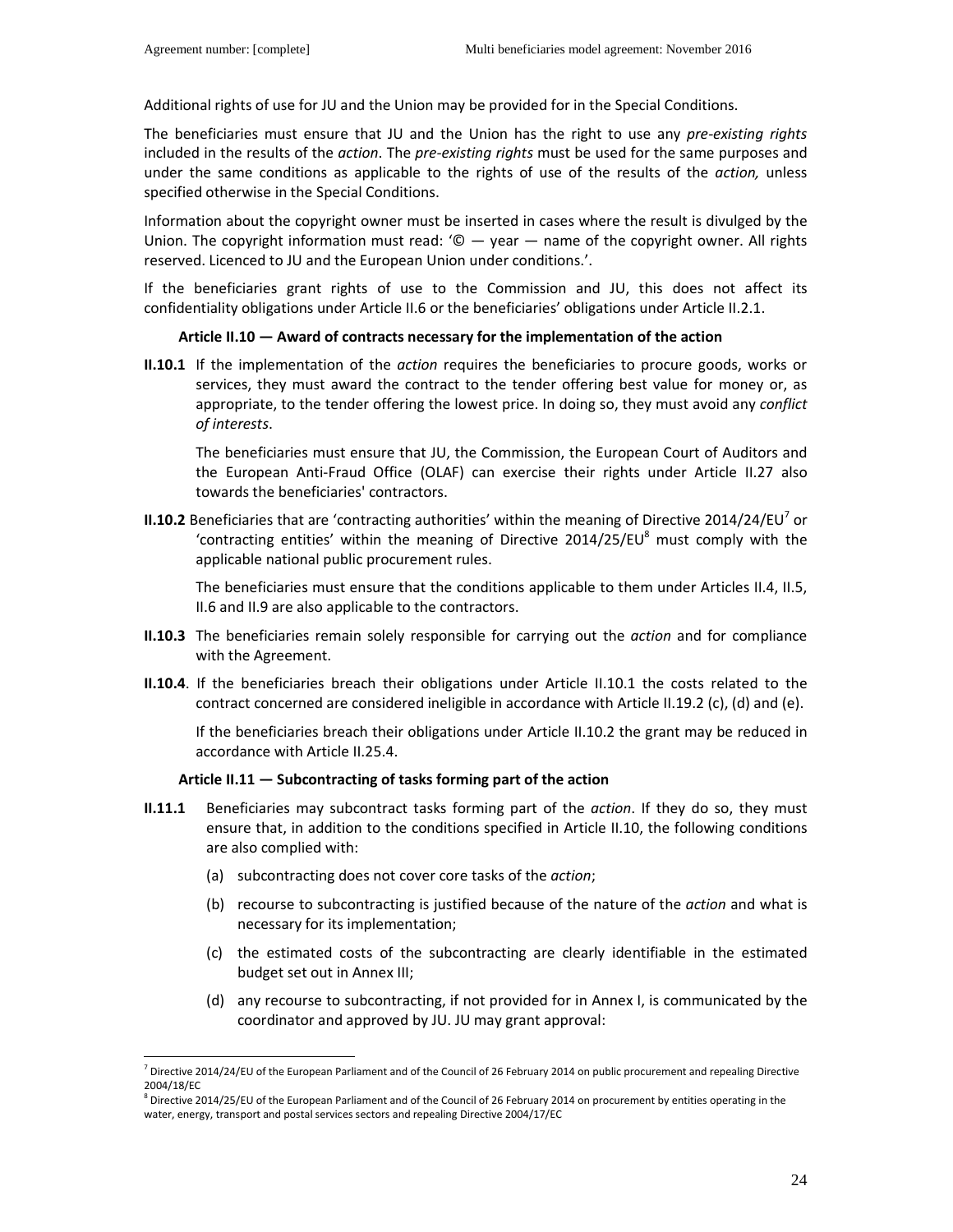- (i) before any recourse to subcontracting, if the beneficiaries request an amendment as provided for in Article II.13; or
- (ii) after recourse to subcontracting if the subcontracting:

- is specifically justified in the interimor final technical report referred to in Articles I.4.3 and I.4.4; and

- does not entail changes to the Agreement which would call into question the decision awarding the grant or be contrary to the equal treatment of applicants;

- (e) the beneficiaries ensure that the conditions applicable to them under Article II.8 are also applicable to the subcontractors.
- **II.11.2** If the beneficiaries breach their obligations under Article II.11.1 (a), (b), (c) or (d), the costs related to the contract concerned are considered ineligible in accordance with Article II.19.2 (f).

If the beneficiaries breach their obligation under Article II.11.1 (e) the grant may be reduced in accordance with Article II.25.4.

### **Article II.12 — Financial support to third parties**

- **II.12.1** If, while implementing the *action*, the beneficiaries have to give financial support to third parties, the beneficiaries must give such financial support in accordance with the conditions specified in Annex I. Under those conditions, the following information must be stated at least:
	- (a) the maximum amount of financial support. This amount may not exceed EUR 60000 for each third party except if the financial support is the primary aim of the *action* as specified in Annex I;
	- (b) the criteria for determining the exact amount of the financial support;
	- (c) the different types of activity that may receive financial support, on the basis of a fixed list;
	- (d) the persons or categories of persons which may receive financial support;
	- (e) the criteria for giving the financial support.
- **II.12.2** As an exception to Article II.12.1, if the financial support takes the form of a prize, the beneficiaries must give such financial support in accordance with the conditions specified in Annex I. Under those conditions, the following information must at least be stated:
	- (a) the conditions for participation;
	- (b) the award criteria;
	- (c) the amount of the prize;
	- (d) the payment arrangements.
- **II.12.3** The beneficiaries must ensure that the conditions applicable to them under Articles II.4, II.5, II.6, II.8, II.9 and II.27 are also applicable to the third parties receiving financial support.

#### **Article II.13 — Amendments to the agreement**

- **II.13.1** Any amendment to the Agreement must be made in writing.
- **II.13.2** An amendment may not have the purpose or the effect of making changes to the Agreement which would call into question the decision awarding the grant or be contrary to the equal treatment of applicants.
- **II.13.3** Any request for amendment must: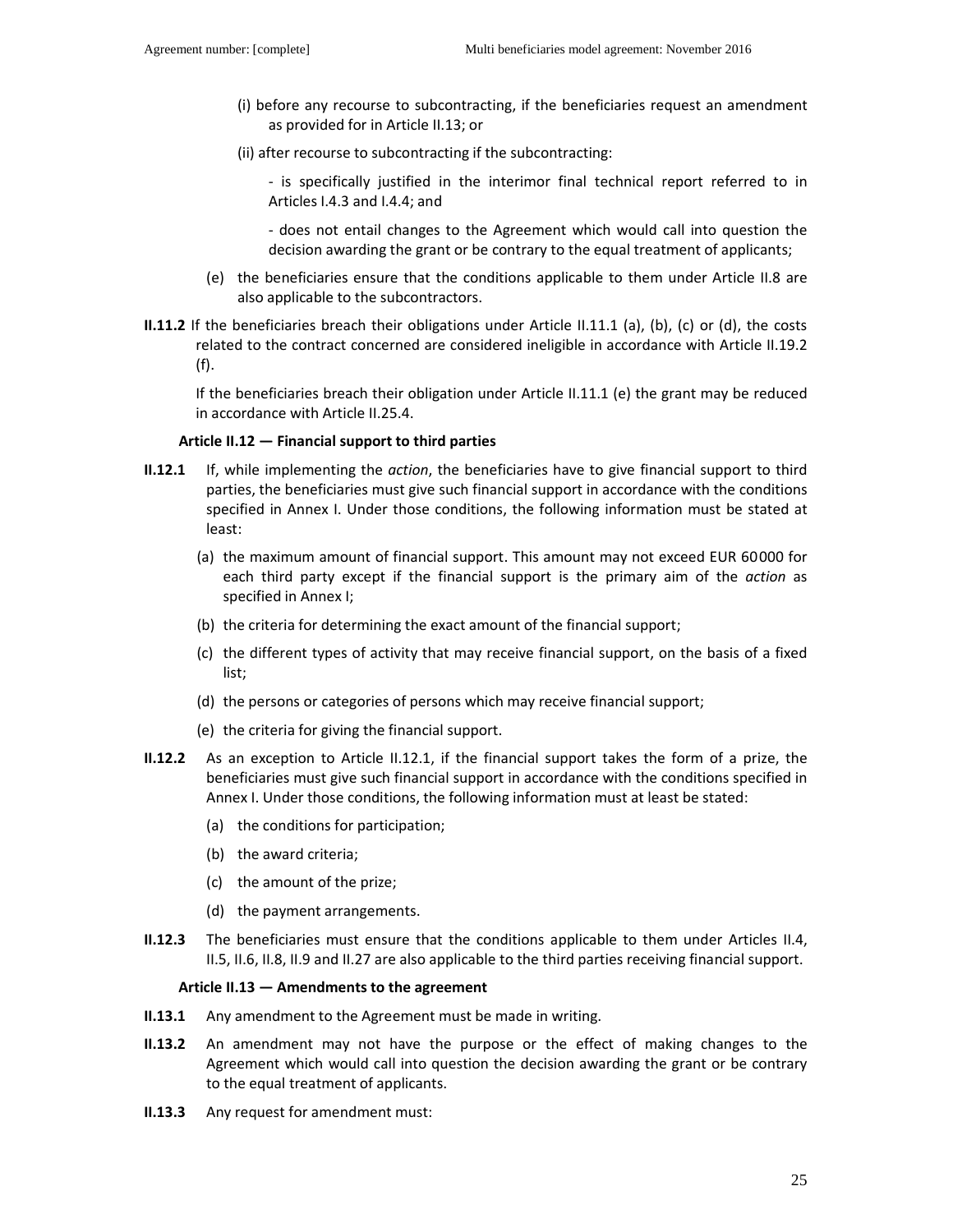- (a) be duly justified;
- (b) be accompanied by appropriate supporting documents; and
- (c) be sent to the other party in due time before it is due to take effect, and in any case one month before the end of the *implementation period*.

Point (c) does not apply in cases duly substantiated by the party requesting the amendment if the other party agrees.

- **II.13.4** A request for amendment on behalf of the beneficiaries must be submitted by the coordinator. If a change of coordinator is requested without its agreement, the request must be submitted by all other beneficiaries and must be accompanied by the opinion of the coordinator or proof that this opinion has been requested in writing.
- **II.13.5** Amendments enter into force on the date on which the last party signs or on the date of approval of the request for amendment.

Amendments take effect on a date agreed by the parties or, in the absence of such an agreed date, on the date on which the amendment enters into force.

#### **Article II.14 — Assignment of claims for payments to third parties**

**II.14.1** The beneficiaries may not assign any of their claims for payment against the JU to any third party, except if approved by the JU on the basis of a reasoned, written request by the coordinator made on behalf of the beneficiaries.

If JU does not accept the assignment or the terms of it are not complied with, the assignment has no effect on it.

**II.14.2** In no circumstances may an assignment release the beneficiaries from their obligations towards JU.

#### **Article II.15 —** *Force majeure*

- **II.15.1** A party faced with *force majeure* must send a *formal notification* to the other party without delay, stating the nature of the situation or of the event, its likely duration and foreseeable effects.
- **II.15.2** The parties must take the necessary measures to limit any damage due to *force majeure*. They must do their best to resume the implementation of the *action* as soon as possible.
- **II.15.3** The party faced with *force majeure* may not be considered in breach of its obligations under the Agreement if it has been prevented from fulfilling them by *force majeure*.

#### **Article II.16 — Suspension of the implementation of the action**

#### *II.16.1 Suspension of implementation by the beneficiaries*

The coordinator, on behalf of the beneficiaries, may suspend the implementation of the *action* or any part of it, if exceptional circumstances make such implementation impossible or excessively difficult, in particular in the event of *force majeure*.

The coordinator must immediately inform JU, stating:

- (a) the reasons for suspension, including details about the date or period when the exceptional circumstances occurred; and
- (b) the expected date of resumption.

Once the circumstances allow the beneficiaries to resume implementing the *action*, the coordinator must inform JU immediately and present a request for amendment of the Agreement as provided for in Article II.16.3. This obligation does not apply if the Agreement or the participation of a beneficiary is terminated in accordance with Articles II.17.1, II.17.2 or points (c) or (d) of Article II.17.3.1.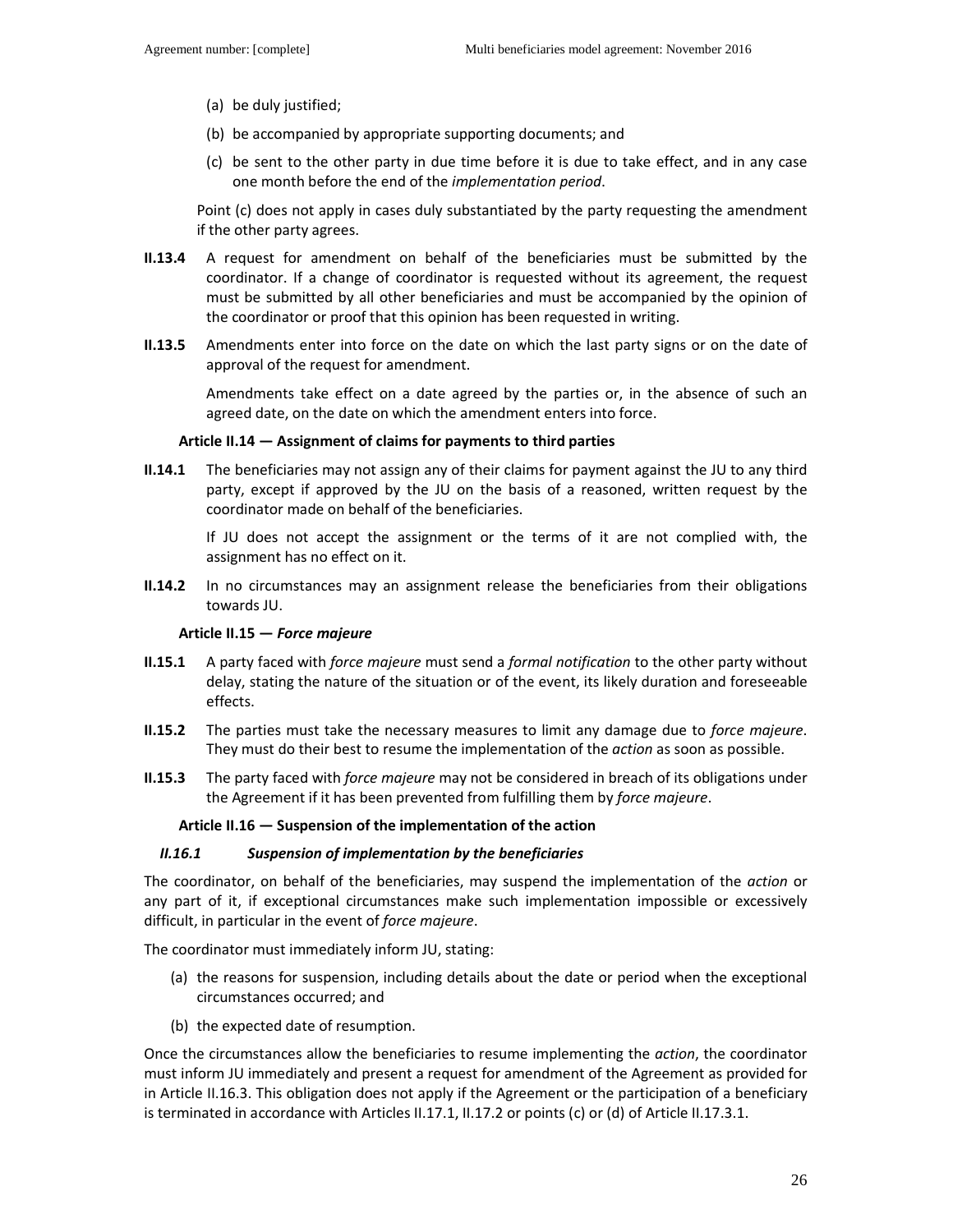### *II.16.2 Suspension of implementation by JU*

### **II.16.2.1 Grounds for suspension**

JU may suspend the implementation of the *action* or any part thereof:

- (a) if JU has evidence that a beneficiary has committed *substantial errors*, *irregularities* or *fraud* in the award procedure or while implementing the Agreement or if a beneficiary fails to comply with its obligations under the Agreement;
- (b) if JU has evidence that a beneficiary has committed systemic or recurrent errors, *irregularities, fraud* or serious breach of obligations in other grants funded by the Union or the European Atomic Energy Community ('Euratom') awarded to the beneficiary under similar conditions and the errors, *irregularities, fraud* or breach have a material impact on this grant; or
- (c) if JU suspects *substantial errors, irregularities, fraud* or breach of obligations committed by a beneficiary in the award procedure or while implementing the Agreement and needs to verify whether they have actually occurred.

#### **II.16.2.2 Procedure for suspension**

**Step 1** — Before suspending implementation of the *action*, JU must send a *formal notification* to the coordinator:

- (a) informing it of:
	- (i) its intention to suspend the implementation;
	- (ii) the reasons for suspension;
	- (iii) the necessary conditions for resuming the implementation in the cases referred to in points (a) and (b) of Article II.16.2.1; and
- (b) inviting it to submit observations within 30 calendar days of receiving the formal notification.

**Step 2** — If JU does not receive observations or decides to pursue the procedure despite the observations it has received, it must send a *formal notification* to the coordinator informing it of:

- (a) the suspension of the implementation;
- (b) the reasons for suspension; and
- (c) the final conditions for resuming the implementation in the cases referred to in points (a) and (b) of Article II.16.2.1,; or
- (d) the indicative date of completion of the necessary verification in the case referred to in point (c) of Article II.16.2.1,.

The coordinator must immediately inform the other beneficiaries of the suspension. The suspension takes effect five calendar days after the *formal notification* is received by the coordinator or on a later date specified in the *formal notification*.

Otherwise, JU must send a *formal notification* to the coordinator informing it that it is not continuing the suspension procedure.

### **II.16.2.3 Resuming implementation**

In order to resume the implementation, the beneficiaries must meet the notified conditions as soon as possible and must inform JU of any progress made.

If the conditions for resuming the implementation are met or the necessary verifications are carried out, JU must send a *formal notification* to the coordinator:

(a) informing it that the conditions for lifting the suspension are met; and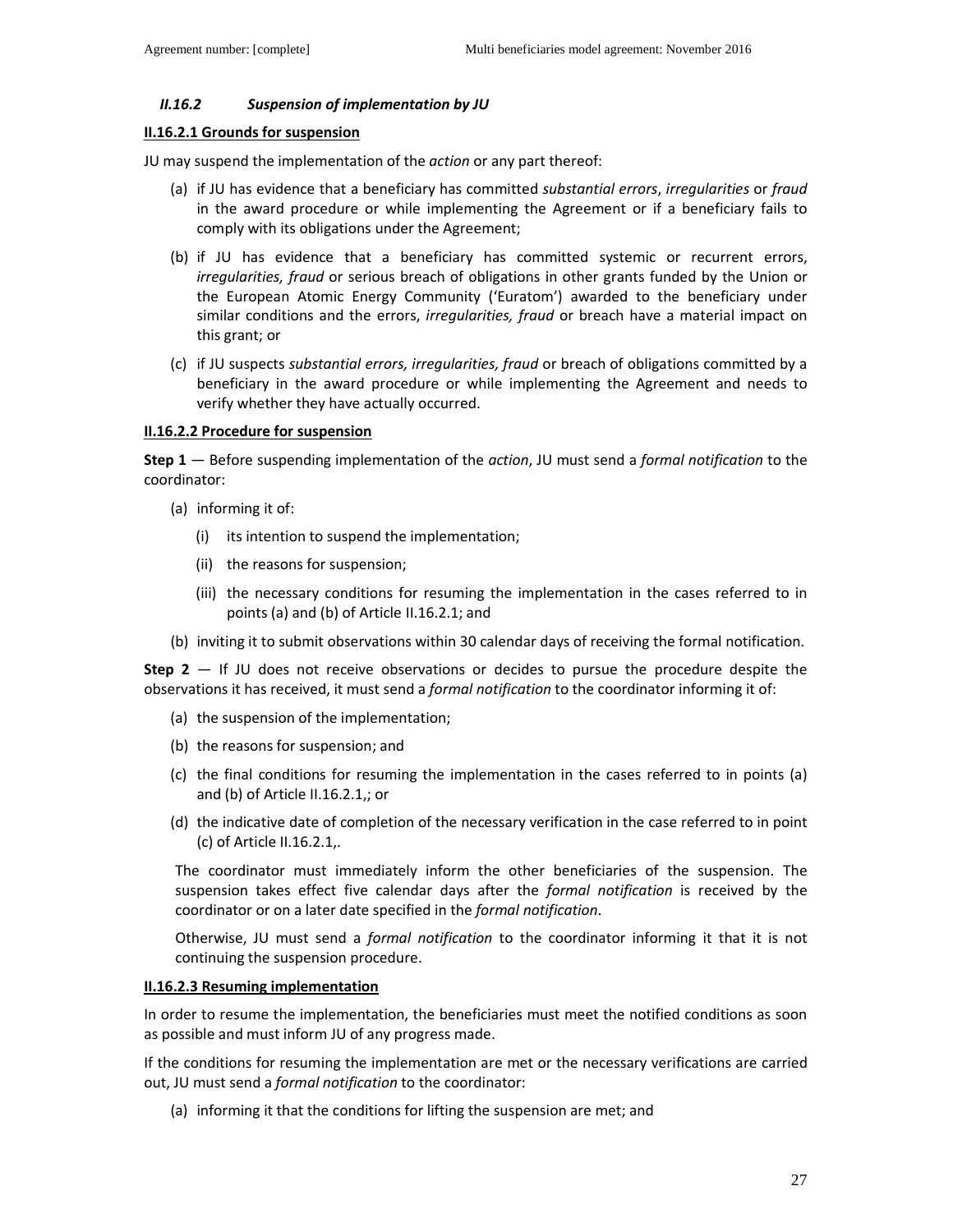(b) requiring it to present a request for amendment of the Agreement as provided for in Article II.16.3. This obligation does not apply if the Agreement or the participation of a beneficiary is terminated in accordance with Articles II.17.1, II.17.2 or points (c), (g) or (h) of Article II.17.3.1.

### *II.16.3 Effects of the suspension*

If the implementation of the *action* can be resumed and the Agreement has not been terminated, an amendment to the Agreement must be made in accordance with Article II.13 in order to:

- (a) set the date on which the *action* is to be resumed;
- (b) extend the duration of the *action*; and
- (c) make other changes necessary to adapt the *action* to the new situation.

The suspension is lifted with effect from the resumption date set out in the amendment. This date may be before the date on which the amendment enters into force.

Costs incurred during the period of suspension that relate to the implementation of the suspended *action* or the suspended part of it may not be reimbursed or covered by the grant.

Suspending implementation of the *action* does not affect the JU's right to terminate the Agreement or to terminate the participation of a beneficiary in accordance with Article II.17.3, reduce the grant or recover amounts unduly paid in accordance with Articles II.25.4 and II.26.

Neither party may claim damages due to suspension by the other party.

#### **Article II.17 — Termination of the ageement**

#### *II.17.1 Termination of the Agreement by the coordinator*

The beneficiaries may terminate the Agreement.

The coordinator must send a *formal notification* of termination to JU, stating:

- (a) the reasons for termination; and
- (b) the date on which the termination takes effect. This date must be set after the *formal notification.*

If the coordinator does not state the reasons for the termination or if the JU considers that the reasons do not justify termination, the Agreement is considered to have been terminated improperly.

The termination takes effect on the day specified in the *formal notification*.

### *II.17.2 Termination of the participation of one or more beneficiaries by the coordinator*

The participation of one or more beneficiaries may be terminated by the coordinator at the request of the beneficiary concerned or on behalf of the other beneficiaries.

The coordinator must send a *formal notification* of termination to JU and inform the beneficiary concerned by termination.

If the coordinator's participation is terminated without its agreement, the *formal notification* must be submitted by another beneficiary (acting on behalf of the other beneficiaries).

The *formal notification* must include:

- (a) the reasons for termination;
- (b) the opinion of the beneficiary concerned by termination (or proof that this opinion has been requested in writing);
- (c) the date on which the termination takes effect. This date must be set after the *formal notification*; and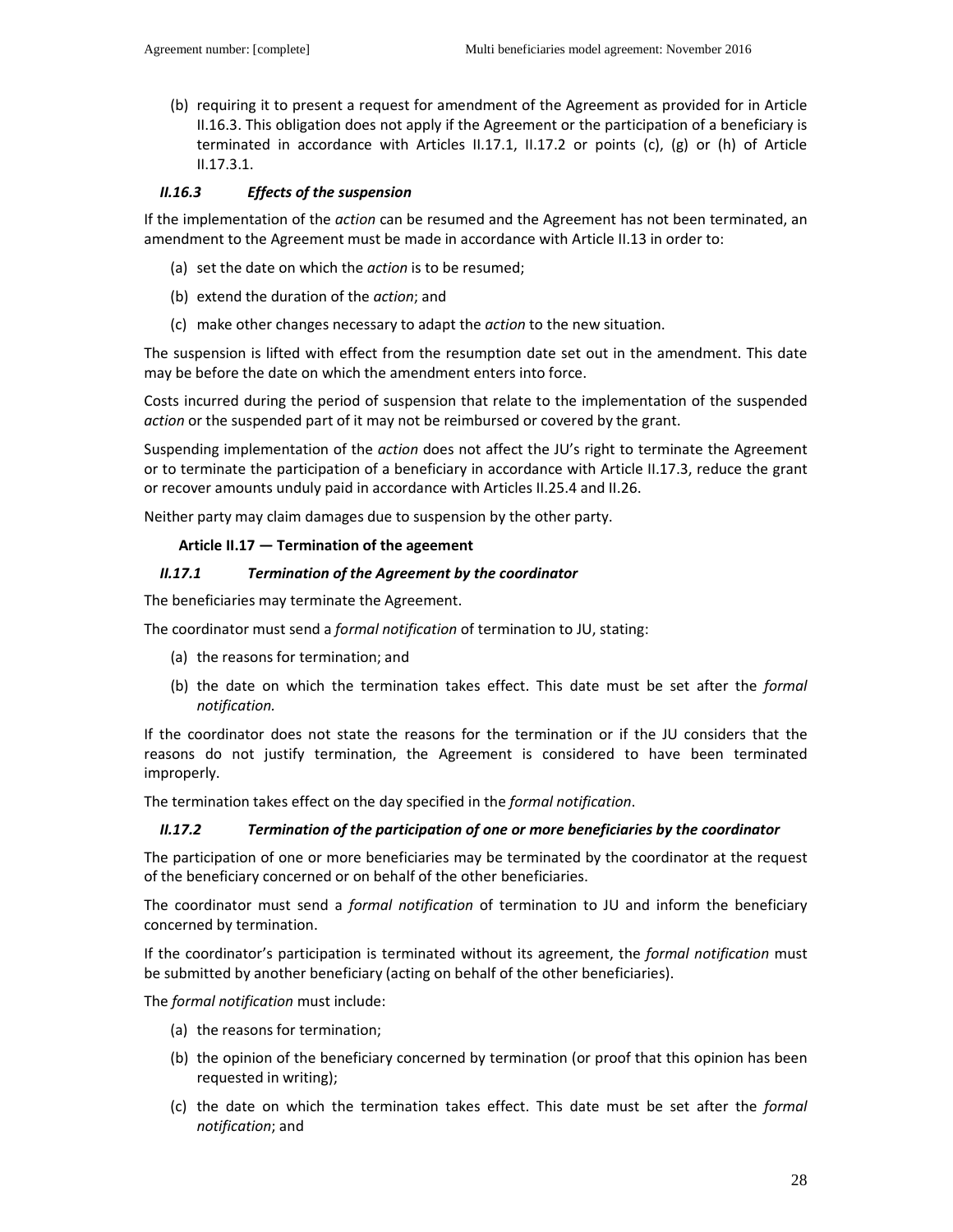(d) a request for amendment as provided for in Article II.17.4.2(a).

If the coordinator or beneficiary does not state the reasons for the termination or if JU considers that the reasons do not justify termination, the participation will be considered to have been terminated improperly.

The termination takes effect on the day specified in the *formal notification.*

# *II.17.3 Termination of the Agreement or the participation of one or more beneficiaries by the JU*

### **II.17.3.1 Grounds for termination**

JU may terminate the Agreement or the participation of any one or several beneficiaries, if:

- (a) a change to the beneficiary's legal, financial, technical, organisational or ownership situation is likely to affect the implementation of the Agreement substantially or calls into question the decision to award the grant;
- (b) following the termination of the participation of any one or several beneficiaries, the necessary modifications to the Agreement would call into question the decision awarding the grant or would result in unequal treatment of applicants;
- (c) the beneficiaries do not implement the *action* as described in Annex I or a beneficiary fails to comply with another substantial obligation incumbent on it under the Agreement;
- (d) the implementation of the *action* is prevented or suspended due to *force majeure* or exceptional circumstances and either:
	- (i) resumption is impossible; or
	- (ii) the necessary changes to the Agreement would call into question the decision awarding the grant or be contrary to the equal treatment of applicants;
- (e) a beneficiary or any person that assumes unlimited liability for the debts of that beneficiary comes under any of the situations provided for in points (a) or (b) of Article 106 (1) of the Financial Regulation;<sup>9</sup>
- (f) a beneficiary or any *related person* comes under any of the situations provided for in points (c), (d), (e) or (f) of Article 106 (1) or comes under Article 106 (2) of the Financial Regulation;
- (g) JU has evidence that a beneficiary or any *related person* has committed *substantial errors*, *irregularities* or *fraud* in the award procedure or while implementing the Agreement, including if that beneficiary or *related person* has submitted false information or failed to provide required information;
- (h) JU has evidence that a beneficiary has committed systemic or recurrent errors, *irregularities*, *fraud* or serious breach of obligations in other Union or Euratom grants awarded to it under similar conditions and such errors, *irregularities, fraud* or breach have a material impact on this grant; or
- (i) JU has sent a beneficiary, through the coordinator, a *formal notification* asking it to end the participation of its affiliated entity because that entity is in a situation provided for in points (f), (g) or (h) and that beneficiary has failed to request an amendment ending the participation of the entity and reallocating its tasks.

### **II.17.3.2 Procedure for termination**

 $\overline{a}$ 

**Step 1-** Before terminating the Agreement or participation of one or more beneficiaries, the JU must send a *formal notification* to the coordinator:

<sup>&</sup>lt;sup>9</sup> Regulation (EU, Euratom) No 966/2012 of the European Parliament and of the Council of 25 October 2012 on the financial rules applicable to the general budget of the Union.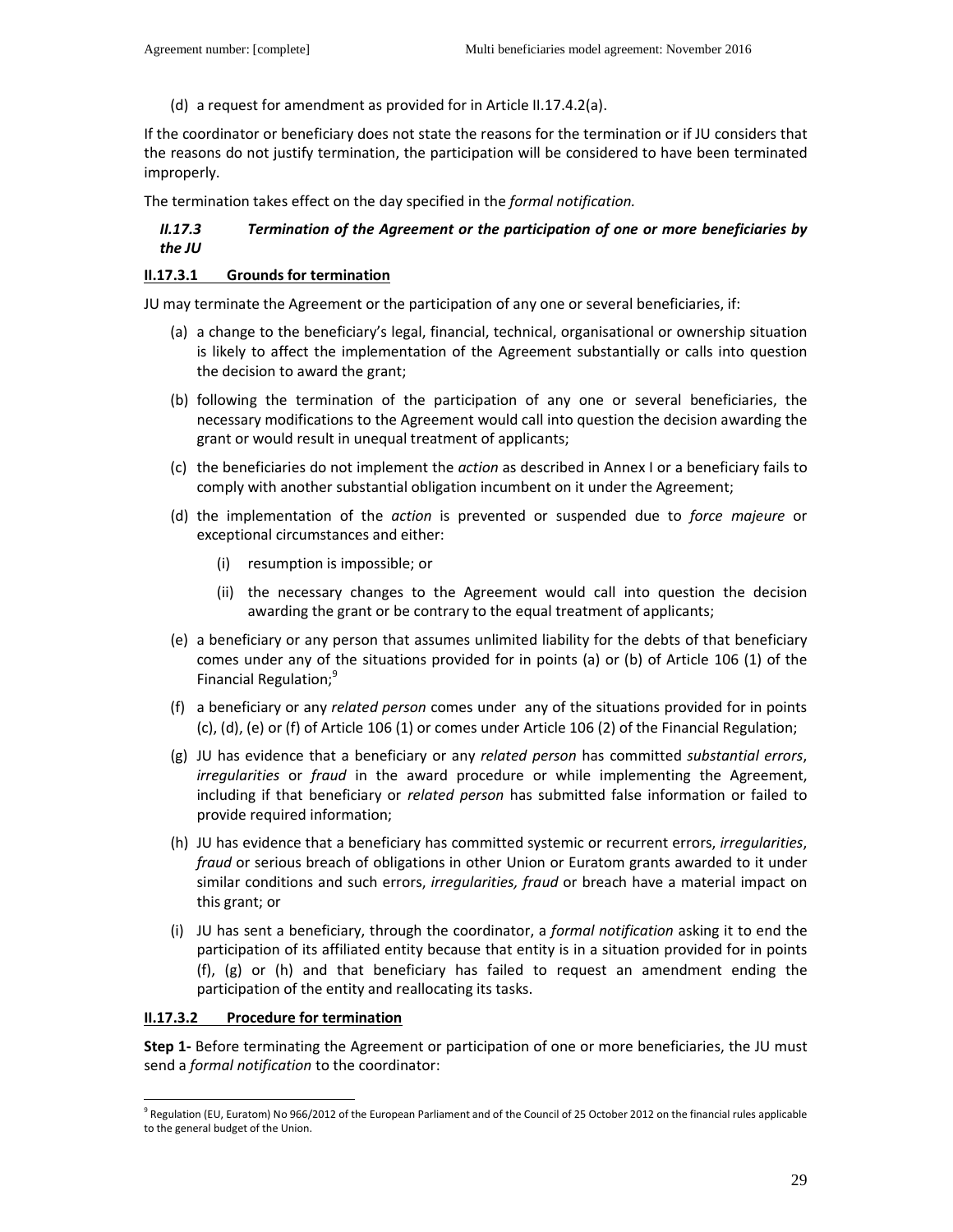- (a) informing it of:
	- (i) its intention to terminate;
	- (ii) the reasons for termination; and
- (b) requiring it, within 45 calendar days of receiving the formal notification,:
	- (i) to submit observations on behalf of all beneficiaries; and
	- (ii) in the case of point (c) of Article II.17.3.1, to inform the JU of the measures to ensure compliance with the obligations under the Agreement.

**Step 2 —** If JU does not receive observations or decides to pursue the procedure despite the observations it has received, it will send a *formal notification* to the coordinator informing it of the termination and the date on which it takes effect. The coordinator must immediately inform the other beneficiaries of the termination.

Otherwise, JU must send a *formal notification* to the coordinator informing it that the termination procedure is not continued.

The termination takes effect:

- (a) for terminations under points (a), (b), (c) and (e) of Article II.17.3.1: on the day specified in the *formal notification* of termination referred to in the second subparagraph (i.e. in Step 2 above);
- (b) for terminations under points (d), (f), (g), (h) and (i) of Article II.17.3.1: on the day after the coordinator receives the *formal notification* of termination referred to in the second subparagraph (i.e. in Step 2 above).

# *II.17.4 Effects of termination*

# **II.17.4.1 Effects of terminating the Agreement:**

Within 60 calendar days from the day on which the termination takes effect, the coordinator must submit a request for payment of the balance as provided for in Article I.4.4.

If JU does not receive the request for payment of the balance by the above deadline, only costs which are included in an approved technical report and, where relevant, in an approved financial statement, are reimbursed or covered by the grant.

If the Agreement is terminated by JU because the coordinator has breached its obligation to submit the request for payment, the coordinator may not submit any request for payment after termination. In that case the second subparagraph applies.

JU calculates the final grant amount as referred to in Article II.25 and the balance as referred to in Article I.5.4 on the basis of the reports submitted. Only costs incurred before termination takes effect are reimbursed or covered by the grant. Costs relating to contracts due for execution only after termination are not taken into account are not reimbursed or covered by the grant.

JU may reduce the grant in accordance with Article II.25.4 in case of:

- (a) improper termination of the Agreement by the coordinator within the meaning of Article II.17.1; or
- (b) termination of the Agreement by JU on any of the grounds set out in points (c), (f), (g), (h) and (i) of Article II.17.3.1.

Neither party may claim damages on the grounds that the other party terminated the Agreement.

After termination, the beneficiaries' obligations continue to apply, in particular those under Articles I.4, II.6, II.8, II.9, II.14, II.27 and any additional provisions on the use of the results, as set out in the Special Conditions.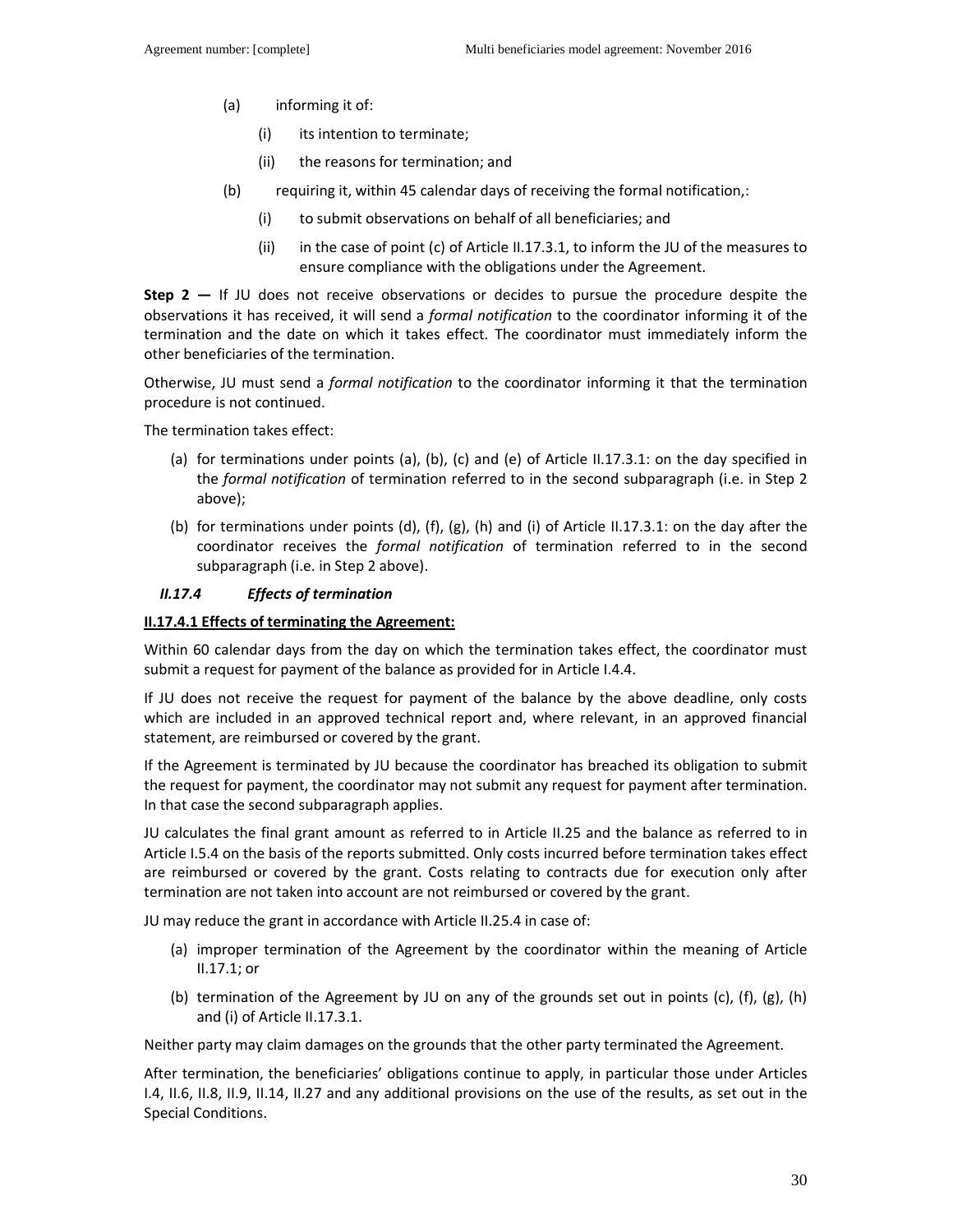### **II.17.4.2 Effects of terminating the participation of one or more beneficiaries:**

a) The coordinator must submit a request for amendment including:

- (i) a proposal to reallocate the tasks of the beneficiary or beneficiaries concerned by the termination; and
- (ii) if necessary, the addition of one or more new beneficiaries to succeed the beneficiary or beneficiaries concerned in all their rights and obligations under the Agreement.

If JU terminates the participation of a beneficiary, the coordinator must submit the request for amendment within 60 calendar days from the day on which the termination takes effect.

If the coordinator terminates the participation of a beneficiary, the request for amendment must be included in the *formal notification* of termination referred to in Article II.17.2.

If termination takes effect after the end of the *implementation period*, no request for amendment must be provided unless the beneficiary concerned is the coordinator. In this case, the request for amendment must propose a new coordinator.

If the request for amendment is rejected by JU, the Agreement may be terminated in accordance with Article II.17.3.1 (b). The request for amendment may be rejected if it calls into question the decision awarding the grant or is contrary to the equal treatment of applicants.

- b) The beneficiary concerned by termination must submit to the coordinator:
	- (i) a technical report; and
	- (ii) a financial statement covering the period from the end of the last reporting period to the date when termination takes effect.

The coordinator must include this information in the payment request for the next reporting period.

Only costs incurred by the beneficiary concerned before termination takes effect are reimbursed or covered by the grant. Costs relating to contracts due for execution only after termination are not reimbursed or covered by the grant.

JU may reduce the grant in accordance with Article II.25.4. in case of:

- (a) improper termination of the participation of a beneficiary by the coordinator within the meaning of Article II.17.2 or
- (b) termination of the participation of a beneficiary by JU on any of the grounds set out in points (c), (f), (g), (h) or (i) of Article II.17.3.1.

Neither party may claim damages on the grounds that the other party terminated the participation of a beneficiary.

After termination, the concerned beneficiary's obligations continue to apply, in particular those under Articles I.4, II.6, II.8, II.9, II.14, II.27 and any additional provisions on the use of the results, as set out in the Special Conditions.

#### **Article II.18 — Applicable law, settlement of disputes and enforceable decisionS**

- **II.18.1** The Agreement is governed by the applicable Union law, complemented, where necessary, by the law of Belgium.
- **II.18.2** In accordance with Article 272 TFEU, the General Court or, on appeal, the Court of Justice of the European Union, has sole jurisdiction to hear any dispute between the Union and any beneficiary concerning the interpretation, application or validity of the Agreement, if such dispute cannot be settled amicably.
- **II.18.3** In accordance with Article 299 TFEU, for the purposes of recovery within the meaning of Article II.26, JU may adopt an enforceable decision to impose pecuniary obligations on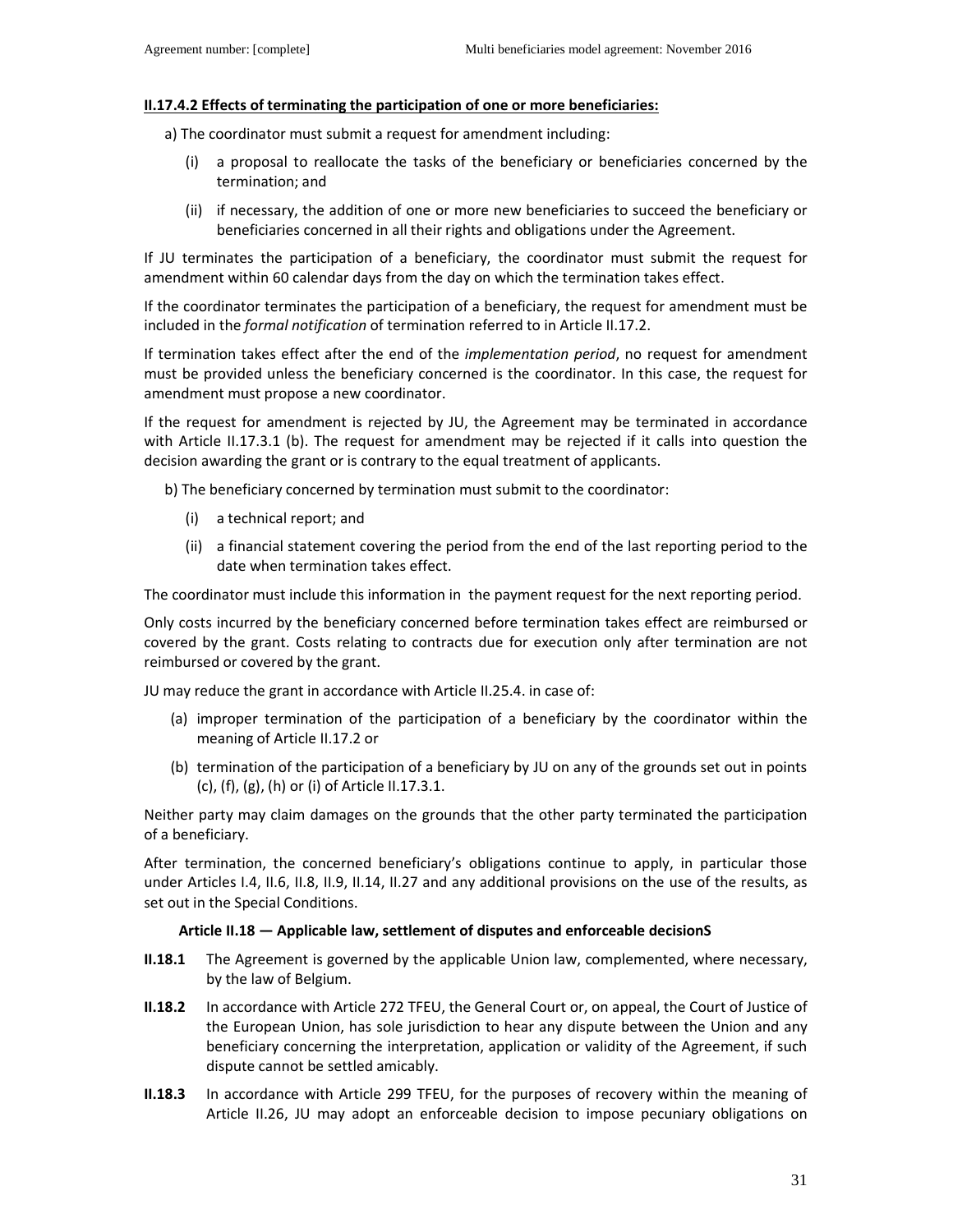persons other than States.

An *action* may be brought against such decision before the General Court of the European Union in accordance with Article 263 TFEU.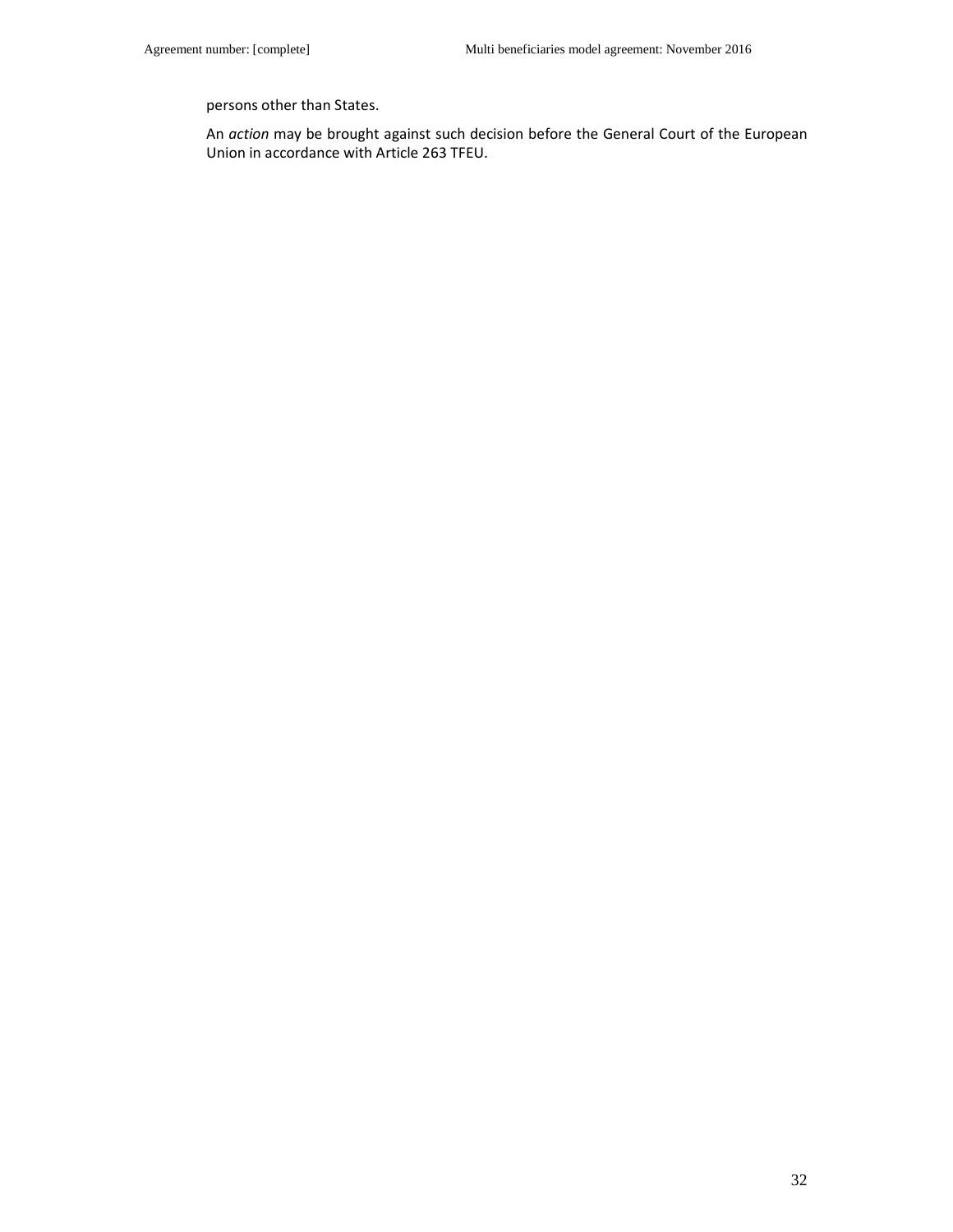# **PART B — FINANCIAL PROVISIONS**

### **Article II.19 — Eligible costs**

### *II.19.1 Conditions for the eligibility of costs*

*Eligible costs* of the *action* are costs actually incurred by the beneficiary and which meet the following criteria:

- (a) they are incurred within the *implementation period*, with the exception of costs relating to the request for payment of the balance and the corresponding supporting documents referred to in Article I.4.4;
- (b) they are indicated in the estimated budget of the *action*. The estimated budget is set out in Annex III;
- (c) they are incurred in connection with the *action* as described in Annex I and are necessary for its implementation;
- (d) they are identifiable and verifiable, in particular they are recorded in the beneficiary's accounting records and determined according to the applicable accounting standards of the country where the beneficiary is established and according to the beneficiary's usual cost accounting practices;
- (e) they comply with the requirements of applicable tax and social legislation; and
- (f) they are reasonable, justified and comply with the principle of sound financial management, in particular regarding economy and efficiency.

### *II.19.2 Eligible direct costs*

To be eligible, the *direct cost* of the *action* must comply with the eligibility conditions set out in Article II.19.1.

In particular, the following categories of costs are eligible *direct costs*, provided that they satisfy the eligibility conditions set out in Article II.19.1 as well as the following conditions:

(a) the costs of personnel working under an employment contract with the beneficiary or an equivalent appointing act and assigned to the *action*, provided that these costs are in line with the beneficiary's usual policy on remuneration.

Those costs include actual salaries plus social security contributions and other statutory costs included in the remuneration. They may also comprise additional remunerations, including payments on the basis of supplementary contracts regardless of the nature of those contracts, provided that they are paid in a consistent manner whenever the same kind of work or expertise is required, independently from the source of funding used;

The costs of natural persons working under a contract with the beneficiary other than an employment contract or who are seconded to the beneficiary by a third party against payment may also be included under such personnel costs, provided that the following conditions are fulfilled:

- (i) the person works under conditions similar to those of an employee (in particular regarding the way the work is organised, the tasks that are performed and the premises where they are performed);
- (ii) the result of the work belongs to the beneficiary (unless exceptionally agreed otherwise); and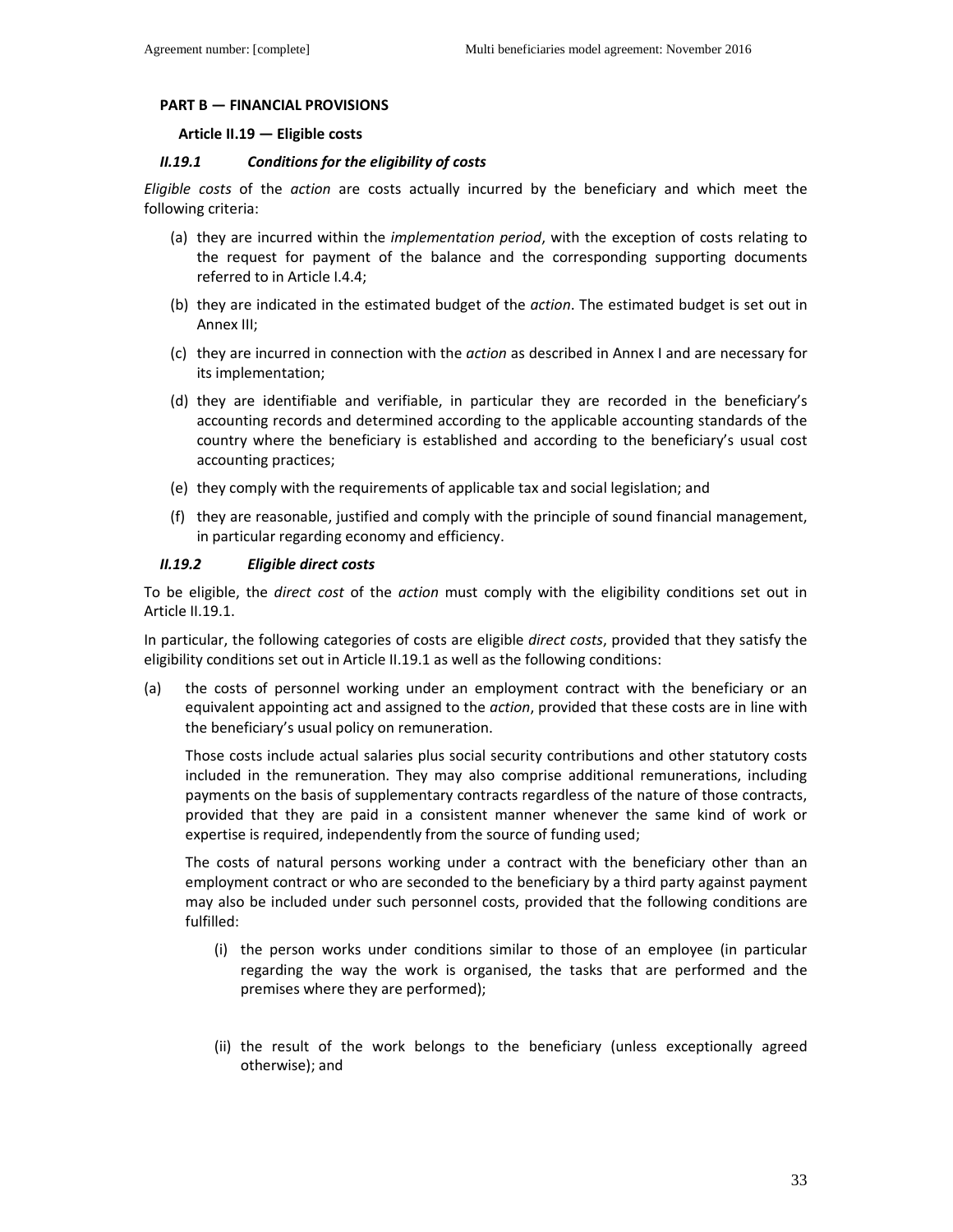- (iii) the costs are not significantly different from the costs of staff performing similar tasks under an employment contract with the beneficiary;
- (b) costs of travel and related subsistence allowances, provided that these costs are in line with the beneficiary's usual practices on travel;
- (c) the depreciation costs of equipment or other assets (new or second-hand) as recorded in the beneficiary's accounting statements, provided that the asset:
	- (i) is written off in accordance with the international accounting standards and the beneficiary's usual accounting practices; and
	- (ii) has been purchased in accordance with Article II.10.1 if the purchase occurred within the *implementation period*;

The costs of renting or leasing equipment or other assets are also eligible, provided that these costs do not exceed the depreciation costs of similar equipment or assets and are exclusive of any finance fee;

Only the portion of the equipment's depreciation, rental or lease costs corresponding to the *implementation period* and the rate of actual use for the purposes of the *action* may be taken into account when determining the eligible costs. By way of exception, the full cost of purchase of equipment may be eligible under the Special Conditions, if this is justified by the nature of the *action* and the context of the use of the equipment or assets;

(d) costs of consumables and supplies, provided that they:

(i) are purchased in accordance with Article II.10.1; and

(ii) are directly assigned to the *action*;

- (e) costs arising directly from requirements imposed by the Agreement (dissemination of information, specific evaluation of the *action*, audits, translations, reproduction), including the costs of requested financial guarantees, provided that the corresponding services are purchased in accordance with Article II.10.1;
- (f) costs entailed by *subcontracts* within the meaning of Article II.11, provided that the conditions laid down in Article II.11.1 (a), (b), (c) and (d) are met;
- (g) costs of financial support to third parties within the meaning of Article II.12, provided that the conditions laid down in that Article are met;
- (h) duties, taxes and charges paid by the beneficiary, notably value added tax (VAT), provided that they are included in eligible *direct costs*, and unless specified otherwise in the Agreement.

# *II.19.3 Eligible indirect costs*

To be eligible, *indirect costs* of the *action* must represent a fair apportionment of the overall overheads of the beneficiary and must comply with the conditions of eligibility set out in Article II.19.1.

Eligible *indirect costs* must be declared on the basis of a flat rate of 7 % of the total eligible *direct costs* unless otherwise specified in Article I.3.2.

### *II.19.4 Ineligible costs*

In addition to any other costs which do not fulfil the conditions set out in Article II.19.1, the following costs may not be considered eligible:

- (a) return on capital and dividends paid by a beneficiary;
- (b) debt and debt service charges;
- (c) provisions for losses or debts;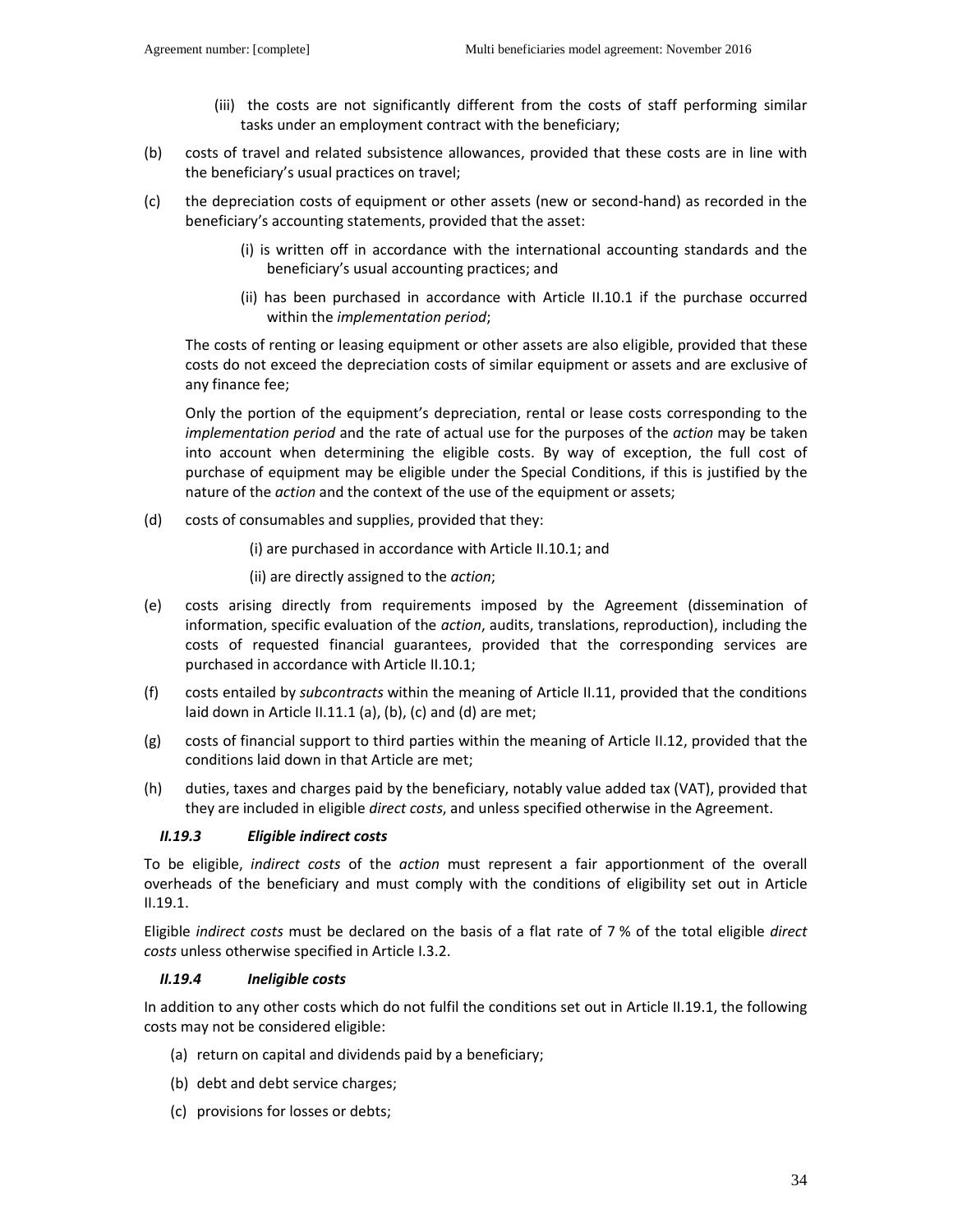- (d) interest owed;
- (e) doubtful debts;
- (f) exchange losses;
- (g) costs of transfers from JU charged by the bank of a beneficiary;
- (h) costs declared by the beneficiary under another action receiving a grant financed from the Union budget. Such grants include grants awarded by a Member State and financed from the Union budget and grants awarded by bodies other than JU for the purpose of implementing the Union budget. In particular, beneficiaries receiving an operating grant financed by the EU or Euratom budget cannot declare indirect costs for the period(s) covered by the operating grant, unless they can demonstrate that the operating grant does not cover any costs of the action.
- (i) contributions in kind from third parties;
- (j) excessive or reckless expenditure;
- (k) deductible VAT.

#### **Article II.20 — Identifiability and verifiability of the amounts declared**

#### *II.20.1 Declaring costs and contributions*

Each beneficiary must declare as eligible costs or as a requested contribution:

- (a) for actual costs**:** the costs it actually incurred for the *action*;
- (b) for unit costs or unit contributions**:** the amount obtained by multiplying the amount per unit specified in Article I.3.2(a)(ii) or (b) by the actual number of units used or produced;
- (c) for lump sum costs or lump sum contributions: the global amount specified in Article I.3.2(a)(iii) or (c), if the corresponding tasks or part of the *action* as described in Annex I have been implemented properly;
- (d) for flat-rate costs or flat-rate contributions: the amount obtained by applying the flat rate specified in Article I.3.2(a)(iv) or (d);
- (e) for unit costs declared on the basis of the beneficiary's usual cost accounting practices: the amount obtained by multiplying the amount per unit calculated in accordance with the beneficiary's usual cost accounting practices by the actual number of units used or produced;
- (f) for lump sum costs declared on the basis of the beneficiary's usual cost accounting practices: the global amount calculated in accordance with its usual cost accounting practices, if the corresponding tasks or part of the *action* have been implemented properly;
- (g) for flat-rate costs declared on the basis of the beneficiary's usual cost accounting practices: the amount obtained by applying the flat rate calculated in accordance with the beneficiary's usual cost accounting practices.

#### *II.20.2 Records and other documentation to support the costs and contributions declared*

Each beneficiary must provide the following if requested to do so in the context of the checks or audits described in Article II.27:

(a) for actual costs: adequate supporting documents to prove the costs declared, such as contracts, invoices and accounting records.

In addition, the beneficiary's usual accounting and internal control procedures must permit direct reconciliation of the amounts declared with the amounts recorded in its accounting statements and with the amounts indicated in the supporting documents;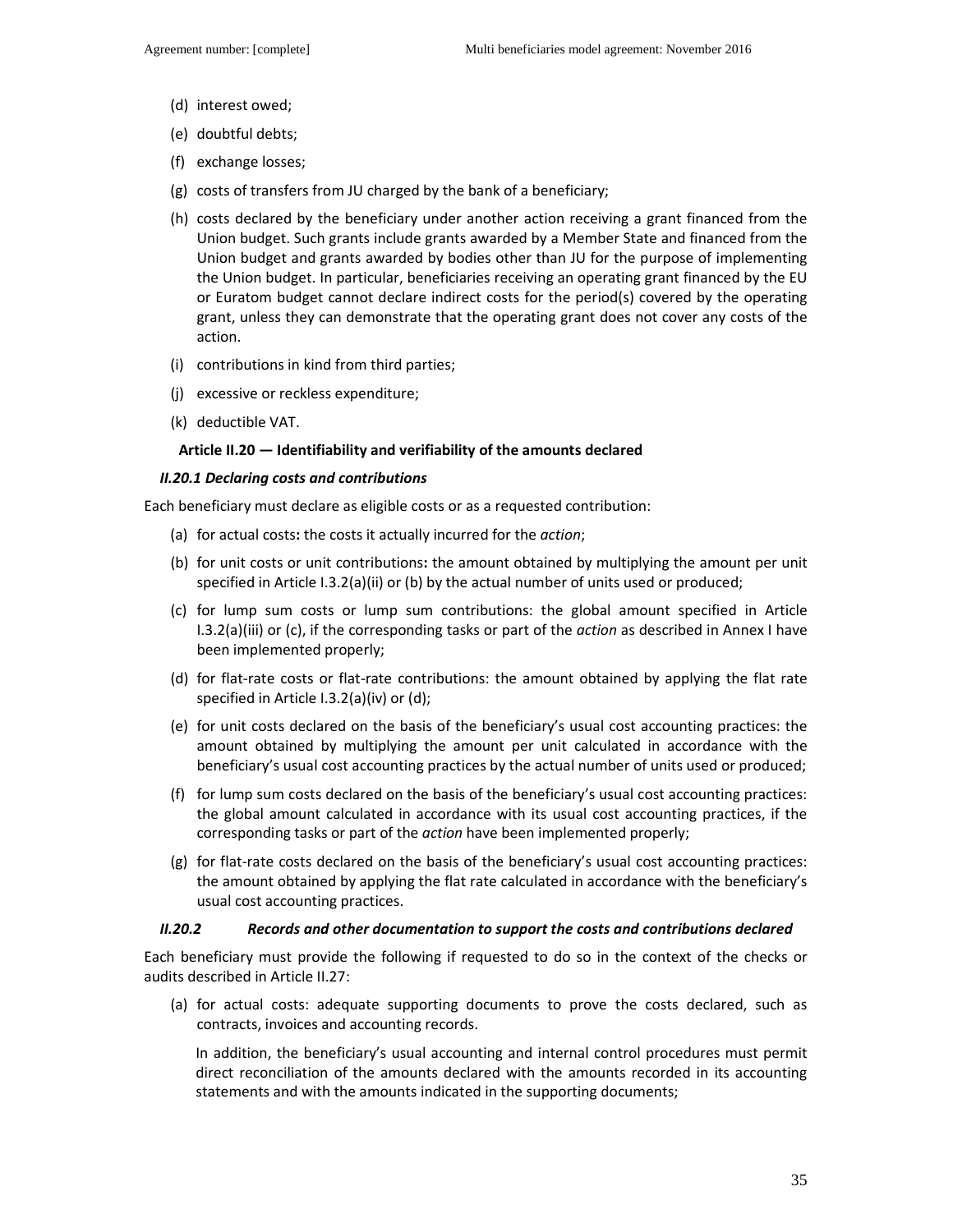(b) for unit costs or unit contributions: adequate supporting documents to prove the number of units declared.

The beneficiary does not need to identify the actual eligible costs covered or to provide supporting documents, such as accounting statements, to prove the amount declared per unit;

(c) for lump sum costs or lump sum contributions: adequate supporting documents to prove that the *action* has been properly implemented.

The beneficiary does not need to identify the actual eligible costs covered or to provide supporting documents, such as accounting statements, to prove the amount declared as a lump sum;

(d) for flat-rate costs or flat-rate contributions: adequate supporting documents to prove the eligible costs or requested contribution to which the flat rate applies.

The beneficiary does not need to identify the actual eligible costs covered or to provide supporting documents, such as accounting statements, for the flat rate applied;

- (e) for unit costs declared on the basis of the beneficiary's usual cost accounting practices: adequate supporting documents to prove the number of units declared;
- (f) for lump sum costs declared on the basis of the beneficiary's usual cost accounting practices: adequate supporting documents to prove that the *action* has been properly implemented;
- (g) for flat-rate costs declared on the basis of the beneficiary's usual cost accounting practices: adequate supporting documents to prove the eligible costs to which the flat rate applies.

#### *II.20.3 Conditions to determine the compliance of cost accounting practices*

- **II.20.3.1** In the case of points (e), (f) and (g) of Article II.20.2, the beneficiary does not need to identify the actual eligible costs covered, but it must ensure that the cost accounting practices used for the purpose of declaring eligible costs are in compliance with the following conditions:
	- (a) the cost accounting practices used constitute its usual cost accounting practices and are applied in a consistent manner, based on objective criteria independent from the source of funding;
	- (b) the costs declared can be directly reconciled with the amounts recorded in its general accounts; and
	- (c) the categories of costs used for the purpose of determining the costs declared are exclusive of any ineligible cost or costs covered by other forms of grant as provided for in Article I.3.2.
- **II.20.3.2** If the Special Conditions so provide, the beneficiary may submit to JU a request asking it to assess the compliance of its usual cost accounting practices. If required by the Special Conditions, the request must be accompanied by a certificate on the compliance of the cost accounting practices ('certificate on the compliance of the cost accounting practices').

The certificate on the compliance of the cost accounting practices must be:

- (a) produced by an approved auditor or, if the beneficiary is a public body, by a competent and independent public officer; and
- (b) drawn up in accordance with Annex VIII.

The certificate must certify that the beneficiary's cost accounting practices used for the purpose of declaring eligible costs comply with the conditions laid down in Article II.20.3.1 and with the additional conditions that may be laid down in the Special Conditions.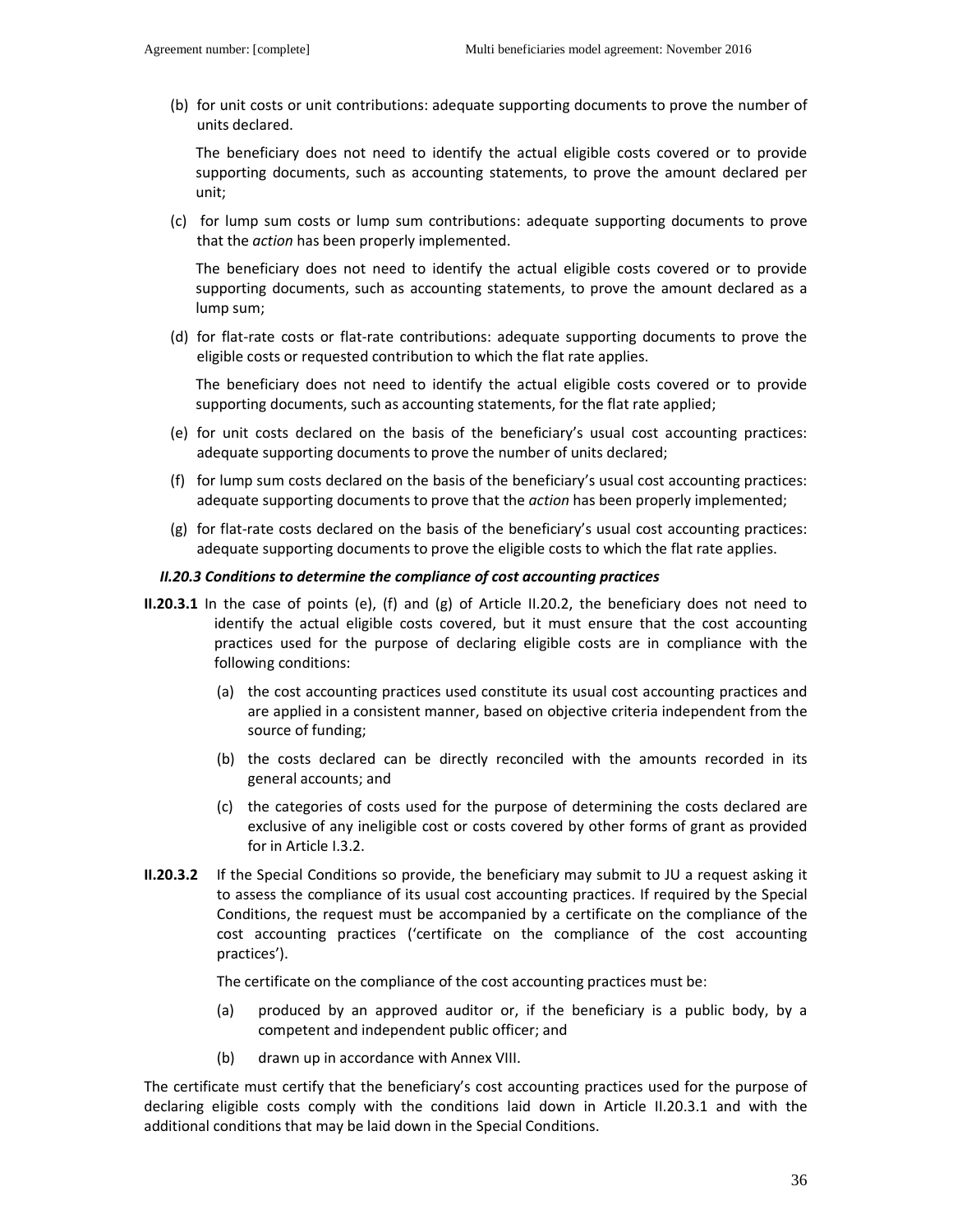- **II.20.3.3** If JU has confirmed that the beneficiary's usual cost accounting practices are in compliance, costs declared in application of these practices may not be challenged *ex post*, if:
	- (a) the practices actually used comply with those approved by JU; and
	- (b) the beneficiary did not conceal any information for the purpose of the approval of its cost accounting practices.

### **Article II.21 — Eligibility of costs of entities affiliated to the beneficiaries**

If the Special Conditions contain a provision on entities affiliated to the beneficiaries, costs incurred by such an entity are eligible, if:

- (a) they satisfy the same conditions under Articles II.19 and II.20 as apply to the beneficiary; and
- (b) the beneficiary to which the entity is affiliated ensures that the conditions applicable to the beneficiary under Articles II.4, II.5, II.6, II.8, II.10, II.11 and II.27 are also applicable to the entity.

#### **Article II.22 — Budget transfers**

Beneficiaries are allowed to adjust the estimated budget set out in Annex III by transfers between themselves and between the different budget categories, if the *action* is implemented as described in Annex I. This adjustment does not require an amendment of the Agreement as provided for in Article II.13.

However, the beneficiaries may not add costs relating to *subcontracts* not provided for in Annex 1, unless such additional *subcontracts* are approved by JU in accordance with Article II.11.1(d).

As an exception to the first subparagraph, if beneficiaries want to change the value of the contribution to which each of them is entitled, as referred to in point (c) of the third subparagraph of II.26.3, the coordinator must request an amendment as provided for in Article II.13.

The first three subparagraphs do not apply to amounts which, as provided for in Article I.3.2(a)(iii) or (c), take the form of lump sums.

### **Article II.23 — Non-compliance with reporting obligations**

JU may terminate the Agreement as provided for in Article II.17.3.1(c) and may reduce the grant as provided for in Article II.25.4 if the coordinator:

- (a) did not submit a request for interim payment or payment of the balance accompanied by the documents referred to in Articles I.4.3 or I.4.4 within 60 calendar days following the end of the corresponding reporting period; and
- (b) still fails to submit such a request within further 60 calendar days following a written reminder sent by JU.

### **Article II.24 — Suspension of payments and time limit for payment**

#### *II.24.1 Suspension of payments*

#### **II.24.1.1 Grounds for suspension**

JU may at any moment suspend, in whole or in part, the pre-financing payment and interim payments for one or more beneficiaries or the payment of the balance for all beneficiaries:

- (a) if JU has evidence that a beneficiary has committed *substantial errors, irregularities* or *fraud* in the award procedure or while implementing the Agreement or if a beneficiary fails to comply with its obligations under the Agreement;
- (b) if JU has evidence that a beneficiary has committed systemic or recurrent errors, *irregularities, fraud* or serious breach of obligations in other grants funded by the Union or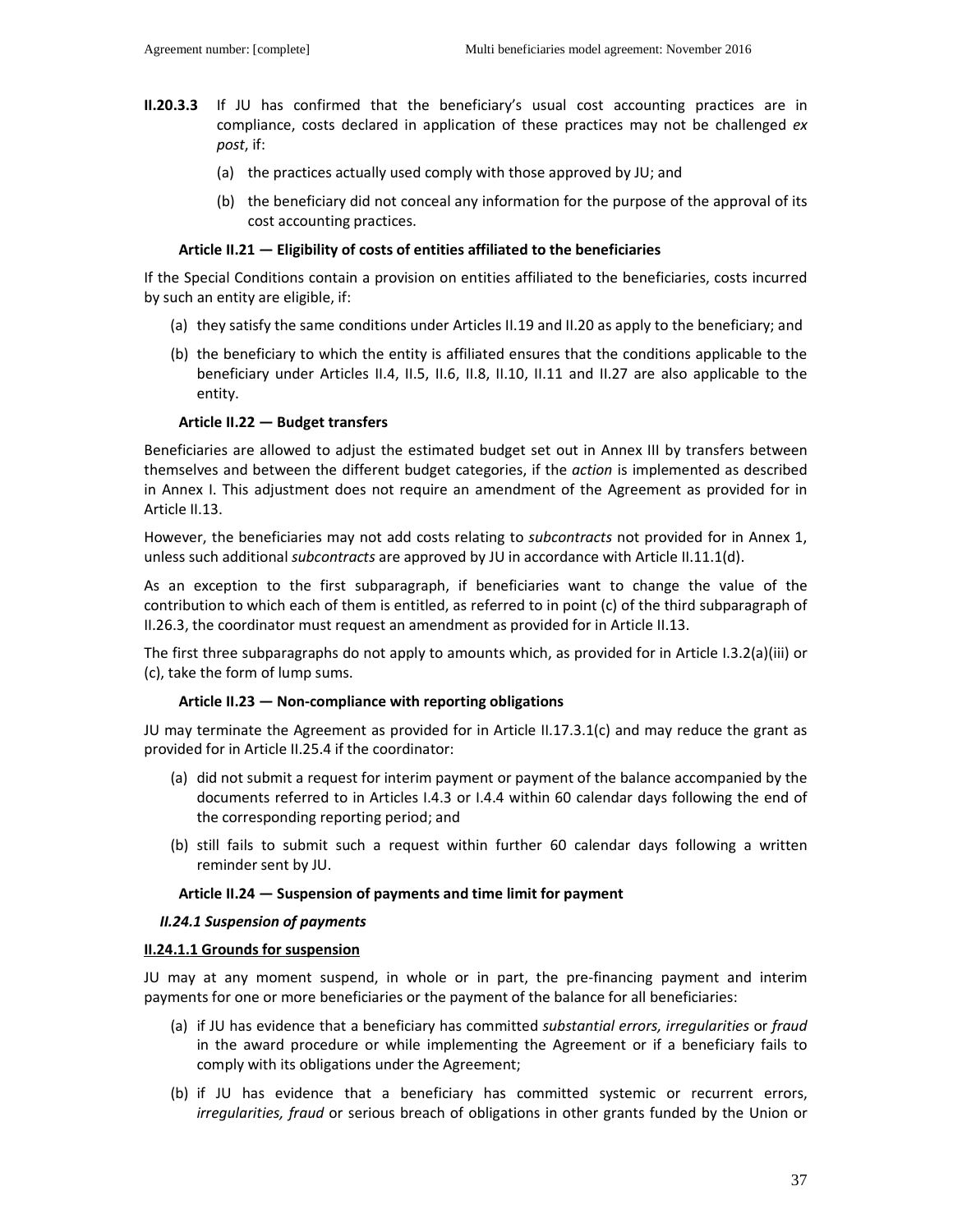the European Atomic Energy Community ('Euratom') awarded to the beneficiary under similar conditions and such errors, *irregularities, fraud* or breach have a material impact on this grant; or

(c) if JU suspects *substantial errors, irregularities, fraud* or breach of obligations committed by a beneficiary in the award procedure or while implementing the Agreement and needs to verify whether they have actually occurred.

#### **II.24.1.2 Procedure for suspension**

- **Step 1** Before suspending payments, JU must send a *formal notification* to the coordinator:
	- (a) informing it of:
		- (i) its intention to suspend payments;
		- (ii) the reasons for suspension;
		- (iii) in the cases referred to in points (a) and (b) of Article II.24.1.1, the conditions that need to be met for payments to resume; and
	- (b) inviting it to submit observations within 30 calendar days of receiving the *formal notification*.

**Step 2** — If JU does not receive observations or decides to pursue the procedure despite the observations it has received, it must send a *formal notification* to the coordinator informing it of:

- (a) the suspension of payments;
- (b) the reasons for suspension;
- (c) the final conditions under which payments may resume in the cases referred to in points (a) and (b) of Article II.24.1.1;
- (d) the indicative date of completion of the necessary verification in the case referred to in point (c) of Article II.24.1.1.

The coordinator must immediately inform the other beneficiaries of the suspension. The suspension takes effect on the day JU sends *formal notification* of suspension (Step 2).

Otherwise, JU must send a *formal notification* to the coordinator informing it that it is not continuing with the suspension procedure.

### **II.24.1.3 Effects of suspension**

During the period of suspension of payments the coordinator is not entitled to submit:

- (a) any requests for payments and supporting documents referred to in Articles I.4.2, I.4.3 and I.4.4; or
- (b) where the suspension concerns the pre-financing payments or interim payments for one or several beneficiaries only, any requests for payments and supporting documents relating to the participation of the concerned beneficiary or beneficiaries in the *action*.

The corresponding requests for payments and supporting documents may be submitted as soon as possible after resumption of payments or may be included in the first request for payment due following resumption of payments in accordance with the schedule laid down in Article I.4.1.

The suspension of payments does not affect the right of the coordinator to suspend the implementation of the *action* as provided for in Article II.16.1 or to terminate the Agreement or the participation of a beneficiary as provided for in Articles II.17.1 and II.17.2

### **II.24.1.4 Resuming payments**

In order for JU to resume payments, the beneficiaries must meet the notified conditions as soon as possible and must inform JU of any progress made.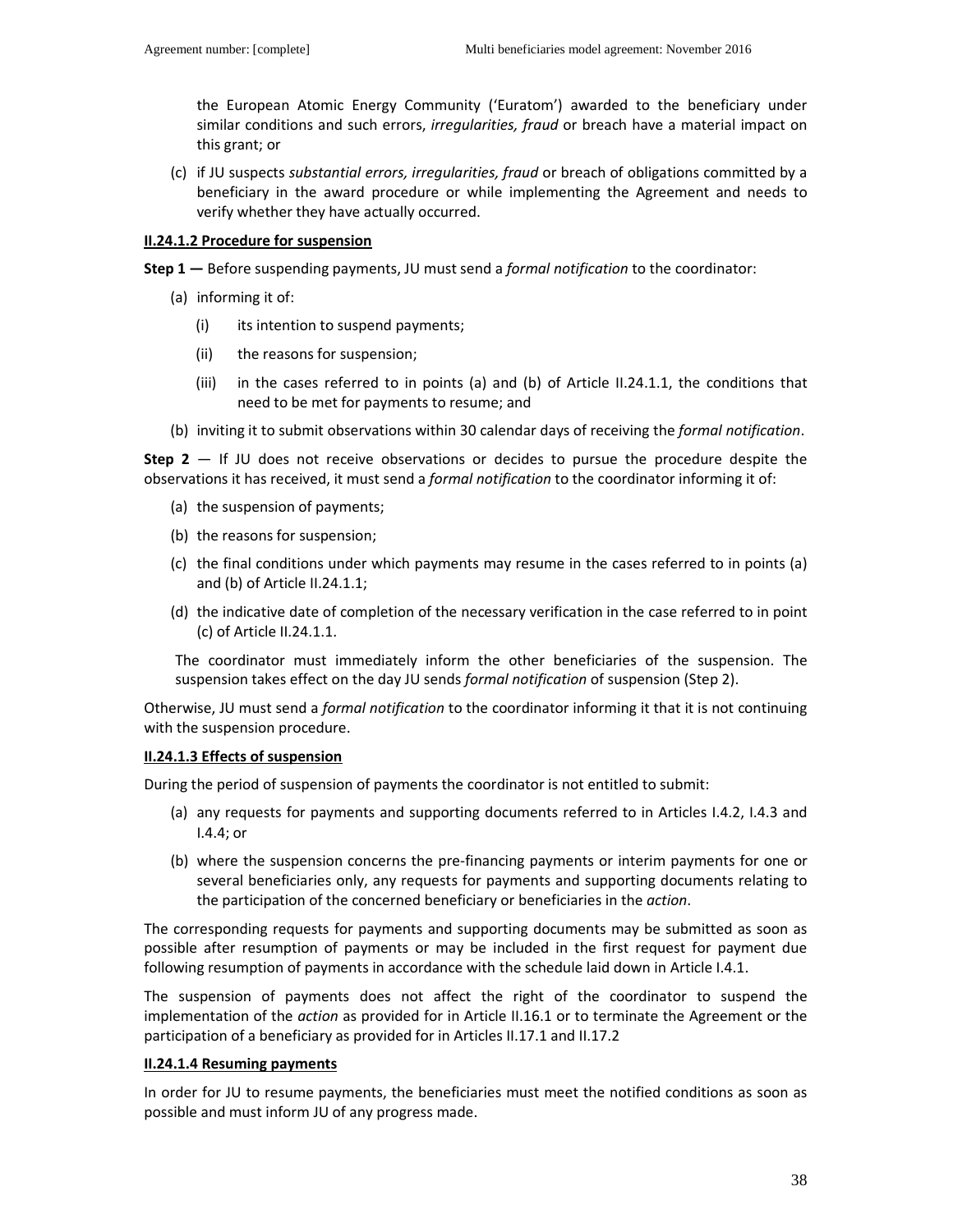If the conditions for resuming payments are met, the suspension will be lifted. JU will send a *formal notification* to the coordinator informing it of this.

### *II.24.2 Suspension of the time limit for payments*

**II.24.2.1** JU may at any moment suspend the time limit for payment specified in Articles I.5.2, I.5.3 and I.5.4 if a request for payment cannot be approved because:

- (a) it does not comply with the Agreement;
- (b) the appropriate supporting documents have not been produced; or
- (c) there is a doubt about the eligibility of the costs declared in the financial statements and additional checks, reviews, audits or investigations are necessary.

**II.24.2.2** JU must send a *formal notification* to the coordinator informing it of:

- (a) the suspension; and
- (b) the reasons for the suspension.

The suspension takes effect on the day JU sends the *formal notification*.

**II.24.2.3** If the conditions for suspending the payment deadline are no longer met, the suspension will be lifted and the remaining period will resume.

If the suspension exceeds two months, the coordinator may request JU if the suspension will continue.

If the payment deadline has been suspended because the technical reports or financial statements do not comply with the Agreement and the revised report or statement is not submitted or was submitted but is also rejected, JU may terminate the Agreement or the participation of the beneficiary as provided for in Article II.17.3.1(c) and reduce the grant as provided for in Article II.25.4.

### **Article II.25 — Calculation of the final amount of the grant**

The final amount of the grant depends on the extent to which the *action* has been implemented in accordance with the terms of the Agreement.

The final amount of the grant is calculated by JU at the time of the payment of the balance. The calculation involves the following steps:

Step 1 — Application of the reimbursement rate to the eligible costs and addition of the unit, flat-rate and lump sum contributions

Step 2 — Limit to the *maximum amount of the grant*

Step 3 — Reduction due to the no-profit rule

Step 4 — Reduction due to improper implementation or breach of other obligations.

### *II.25.1 Step 1 — Application of the reimbursement rate to the eligible costs and addition of the unit, flat-rate and lump sum contributions*

This step is applied as follows:

- (a) If, as provided for in Article I.3.2(a), the grant takes the form of the reimbursement of eligible costs, the reimbursement rate specified in that Article is applied to the eligible costs of the *action* approved by JU for the corresponding categories of costs, beneficiaries and affiliated entities;
- (b) If, as provided for in Article I.3.2(b), the grant takes the form of a unit contribution, the unit contribution specified in that Article is multiplied by the actual number of units approved by JU for the corresponding beneficiaries and affiliated entities;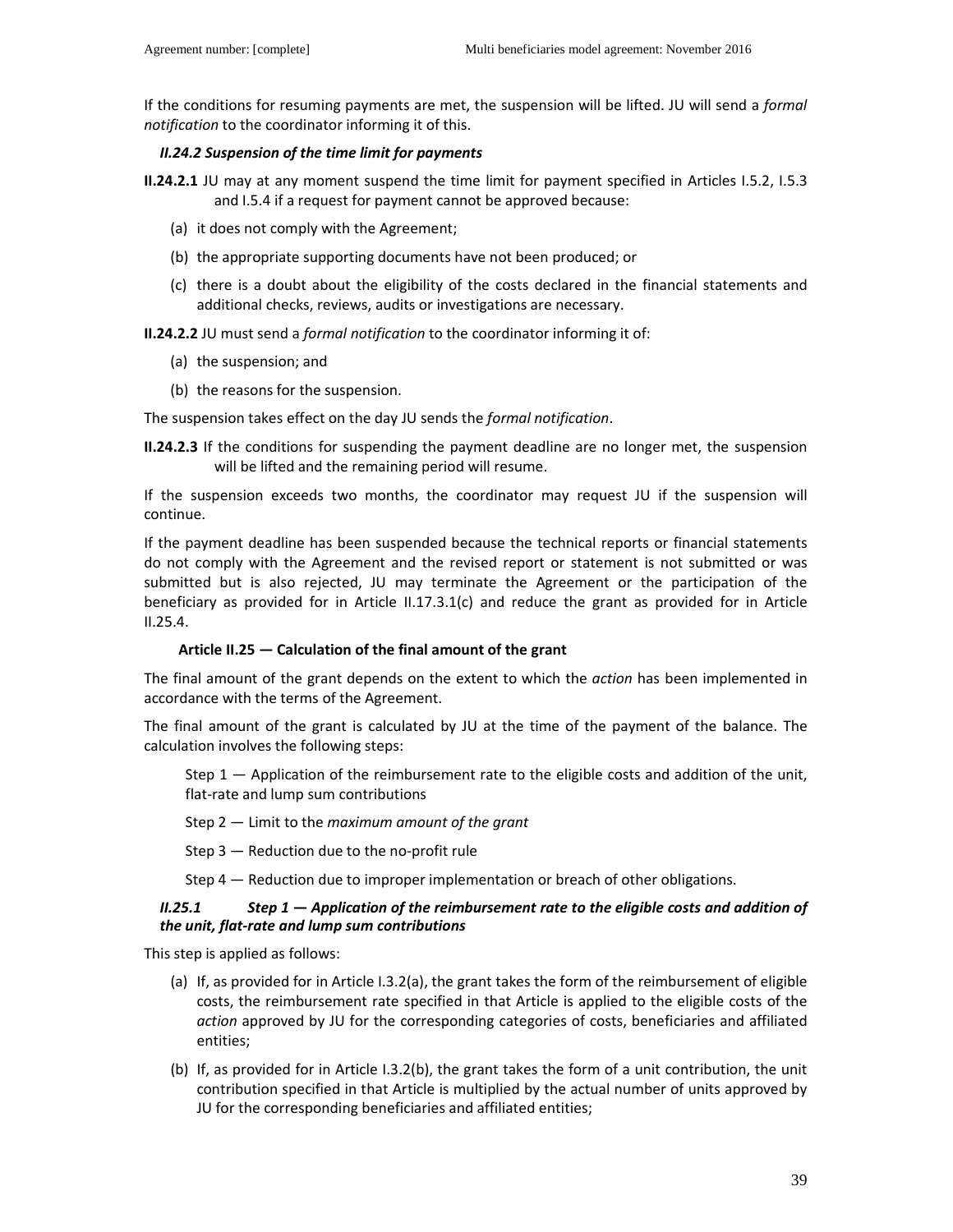- (c) If, as provided for in Article I.3.2(c), the grant takes the form of a lump sum contribution, JU applies the lump sum specified in that Article for the corresponding beneficiaries and affiliated entities if it finds that the corresponding tasks or part of the *action* were implemented properly in accordance with Annex I;
- (d) If, as provided for in Article I.3.2(d), the grant takes the form of a flat-rate contribution, the flat rate referred to in that Article is applied to the eligible costs or to the contribution approved by JU for the corresponding beneficiaries and affiliated entities.

If Article I.3.2 provides for a combination of different forms of grant, the amounts obtained must be added together.

### *II.25.2 Step 2 — Limit to maximum amount of the grant*

The total amount paid to the beneficiaries by JU may in no circumstances exceed the *maximum amount of the grant*.

If the amount obtained following Step 1 is higher than this maximum amount, the final amount of the grant is limited to the latter.

#### *II.25.3 Step 3 — Reduction due to the no-profit rule*

The grant may not produce a profit for the beneficiaries, unless specified otherwise in the Special Conditions.

'Profit' means the surplus of the amount obtained following Steps 1 and 2 plus the total receipts of the *action*, over the total eligible costs of the *action*.

The total eligible costs of the *action* are the consolidated total eligible costs approved by JU for the categories of costs reimbursed in accordance with Article I.3.2(a).

The total receipts of the *action* are the consolidated total receipts established, generated or confirmed on the date on which the request for payment of the balanceis drawn up by the coordinator.

The following are considered receipts:

- (a) income generated by the *action*;
- (b) financial contributions given by third parties to a beneficiary or to an affiliated entity, if they are specifically assigned by the third parties to the financing of the eligible costs of the *action* reimbursed by JU in accordance with Article I.3.2(a)(i).

The following are not considered receipts:

- (a) financial contributions by third parties, if they may be used to cover costs other than the eligible costs under the Agreement;
- (b) financial contributions by third parties with no obligation to repay any amount unused at the end of the *implementation period*.

If there is a profit, it will be deducted in proportion to the final rate of reimbursement of the actual eligible costs of the *action* approved by JU for the categories of costs referred to in Article I.3.2(a)(i). The deduction will be applied on the amount calculated following Steps 1 and 2.

#### *II.25.4 Step 4 — Reduction due to improper implementation or breach of other obligations*

JU may reduce the *maximum amount of the grant* if the *action* has not been implemented properly as described in Annex I (i.e. if it has not been implemented or has been implemented poorly, partially or late), or if another obligation under the Agreement has been breached.

The amount of the reduction will be proportionate to the degree to which the *action* has been implemented improperly or to the seriousness of the breach.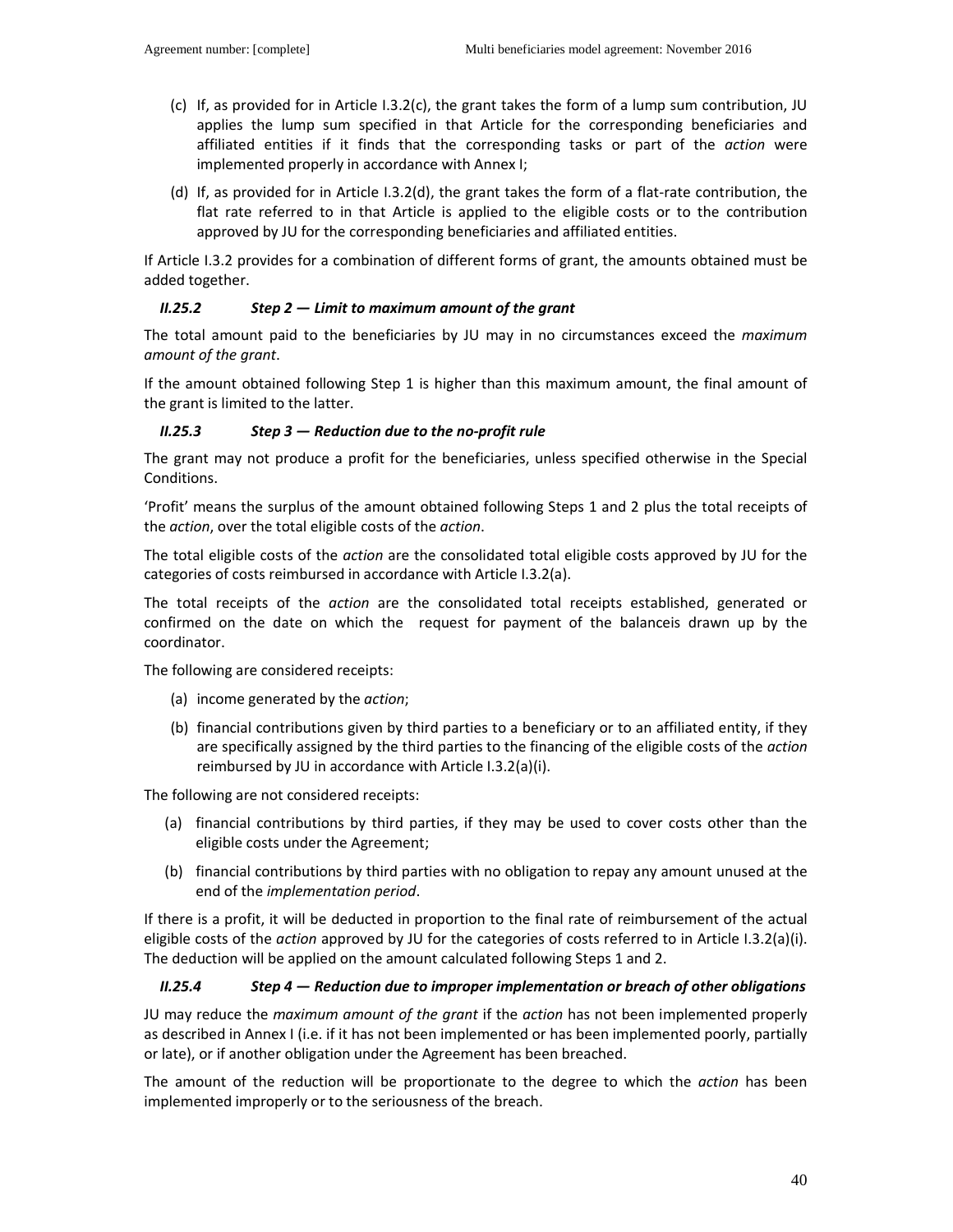Before JU reduces the grant, it must send a *formal notification* to the coordinator:

- (a) informing it of:
	- (i) its intention to reduce the *maximum amount of the grant*;
	- (ii) the amount by which it intends to reduce the grant;
	- (iii) the reasons for reduction;
- (b) inviting it to submit observations within 30 calendar days of receiving the formal notification.

If JU does not receive any observations or decides to pursue reduction despite the observations it has received, it will send a *formal notification* informing the coordinator of its decision.

If the grant is reduced, JU must calculate the reduced grant amount by deducting the amount of the reduction (calculated in proportion to the improper implementation of the *action* or to the seriousness of the breach of obligations) from the *maximum amount of the grant*.

The final amount of the grant will be the lower of the following two:

- (a) the amount obtained following Steps 1 to 3; or
- (b) the reduced grant amount following Step 4.

#### **Article II.26 — Recovery**

#### *II.26.1 Recovery at the time of payment of the balance*

Where the payment of the balance takes the form of a recovery, the coordinator must repay the JU the amount in question, even if it was not the final recipient of the amount due.

### *II.26.2 Recovery after payment of the balance*

Where an amount is to be recovered as provided for in Articles II.27.6, II.27.7 and II.27.8, the beneficiary concerned by the audit or OLAF findings must repay JU the amount in question. Where the audit findings do not concern a specific beneficiary (or its affiliated entities), the coordinator must repay JU the amount in question, even if it was not the final recipient of the amount due.

Each beneficiary is responsible for the repayment of any amount unduly paid by JU as a contribution towards the costs incurred by its affiliated entities.

#### *II.26.3 Recovery procedure*

Before recovery, JU must send a *formal notification* to the beneficiary concerned:

- (a) informing it of its intention to recover the amount unduly paid;
- (b) specifying the amount due and the reasons for recovery; and
- (c) inviting the beneficiary to make any observations within a specified period.

If no observations have been submitted or if, despite the observations submitted by the beneficiary, JU decides to pursue the recovery procedure, JU may confirm recovery by sending a *formal notification* to the beneficiary consisting of a debit note, specifying the terms and the date for payment.

If payment has not been made by the date specified in the debit note, JU will recover the amount due:

(a) by offsetting it, without the beneficiary's prior consent, against any amounts owed to the beneficiary by JU or an executive agency (from the Union or the European Atomic Energy Community (Euratom) budget) ('offsetting');

In exceptional circumstances, to safeguard the financial interests of the Union, JU may offset before the due date.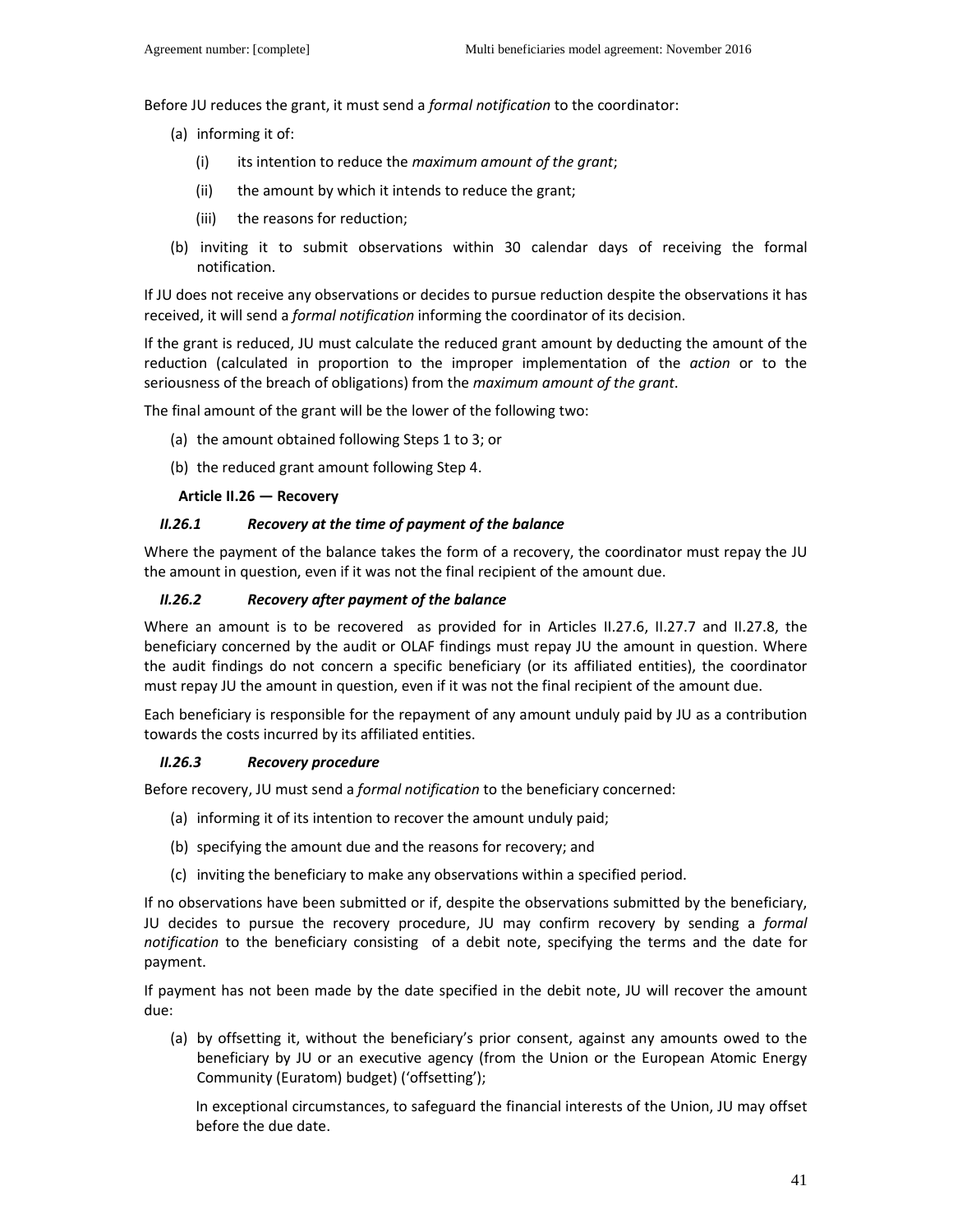An action may be brought against such offsetting before the General Court of the European Union in accordance with Article 263 TFEU;

- (b) by drawing on the financial guarantee where provided for in accordance with Article I.5.2 ('drawing on the financial guarantee');
- (c) by holding the beneficiaries jointly and severally liable up to the maximum EU contribution indicated, for each beneficiary, in the estimated budget (Annex III as last amended);
- (d) by taking legal action as provided for in Article II.18.2 or in the Special Conditions or by adopting an enforceable decision as provided for in Article II.18.3.

# *II.26.4 Interest on late payment*

If payment is not made by the date in the debit note, the amount to be recovered will be increased by late-payment interest at the rate set out in Article I.5.6 from the day following the date for payment in the debit note up to and including the date JU receives full payment of the amount.

Partial payments must first be credited against charges and late-payment interest and then against the principal.

# *II.26.5 Bank charges*

Bank charges incurred in the recovery process must be borne by the beneficiary concerned, unless Directive  $2007/64/EC^{10}$  applies.

# **Article II.27 — Checks, audits and evaluations**

# *II.27.1 Technical and financial checks, audits, interim and final evaluations*

The Commission or JU may, during the implementation of the *action* or afterwards, carry out technical and financial checks and audits to determine that the beneficiaries are implementing the *action* properly and are complying with the obligations under the Agreement. It may also check the beneficiaries' statutory records for the purpose of periodic assessments of lump sum, unit cost or flat-rate amounts.

Information and documents provided as part of checks or audits must be treated on a confidential basis.

In addition, the Commission or JU may carry out an interim or final evaluation of the impact of the *action*, measured against the objective of the Union programme concerned.

The Commission or JU checks, audits or evaluations may be carried out either directly by the Commission or JU's own staff or by any other outside body authorised to do so on its behalf.

The Commission or JU may initiate such checks, audits or evaluations during the implementation of the Agreement and during a period of five years starting from the date of payment of the balance. This period is limited to three years if the *maximum amount of the grant* is not more than EUR 60 000.

The check, audit or evaluation procedures are considered to be initiated on the date of receipt of the letter of the Commission and/or JU announcing it.

If the audit is carried out on an affiliated entity, the beneficiary concerned must inform that affiliated entity.

### *II.27.2 Duty to keep documents*

 $\overline{a}$ 

The beneficiaries must keep all original documents, especially accounting and tax records, stored on any appropriate medium, including digitalised originals when they are authorised by their respective national law and under the conditions laid down therein, during a period of five years starting from

 $10$  Directive 2007/64/EC $10$  of the European Parliament and of the Council of 13 November 2007 on payment services in the internal market amending Directives 97/7/EC, 2002/65/EC, 2005/60/EC and 2006/48/EC and repealing Directive 97/5/EC.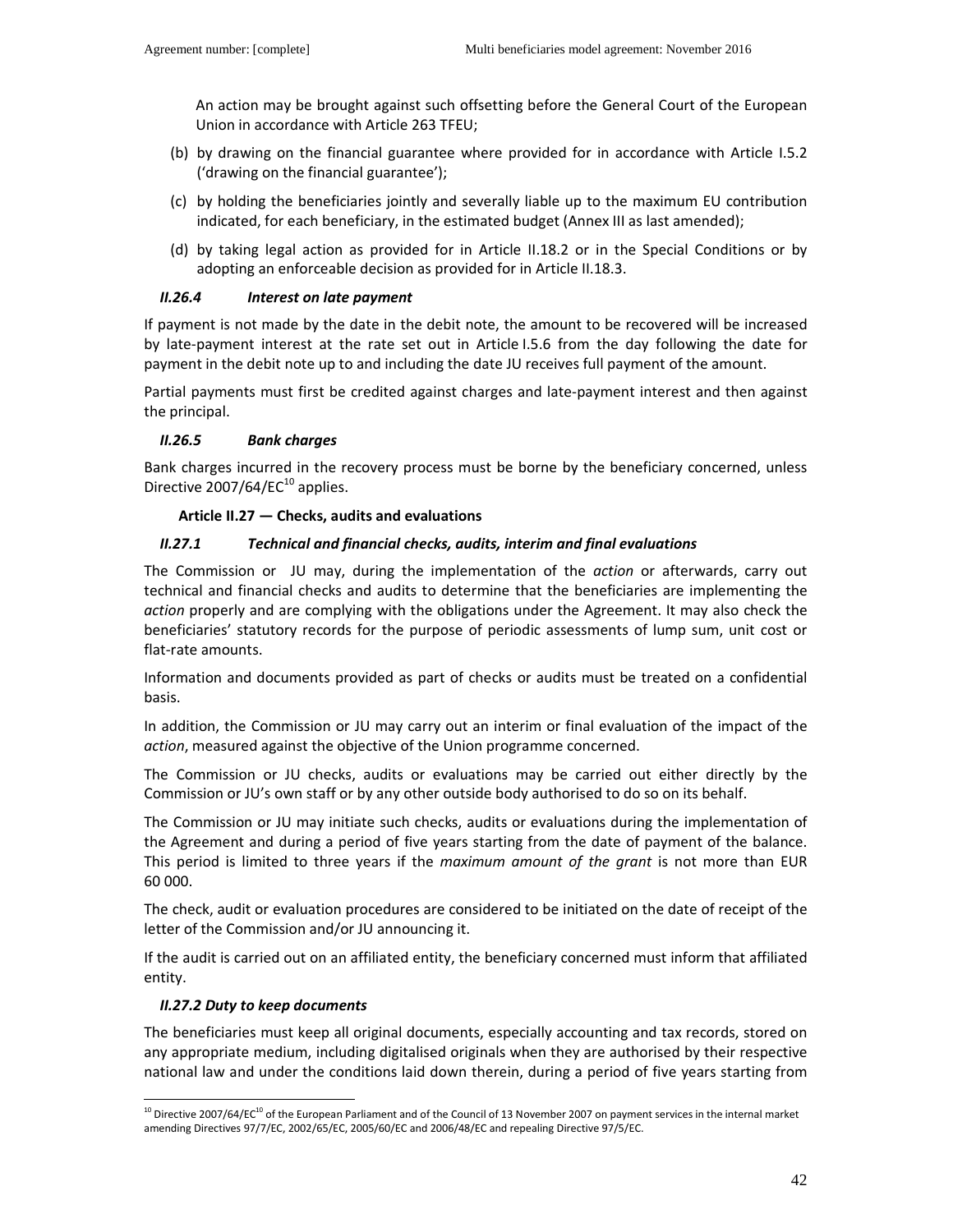the date of payment of the balance.

The period during which documents must be kept is limited to three years if the *maximum amount of the grant* is not more than EUR 60 000.

The periods set out in the first and second subparagraphs are longer if there are ongoing audits, appeals, litigation or pursuit of claims concerning the grant, including in the cases referred to in Article II.27.7. In such cases, the beneficiaries must keep the documents until such audits, appeals, litigation or pursuit of claims have been closed.

### *II.27.3 Obligation to provide information*

Where a check, audit or evaluation is initiated before the payment of the balance, the coordinator must provide any information, including information in electronic format, requested by the Commission or JU or by any other outside body authorised by the Commission or JU. Where appropriate, the Commission or JU may request that a beneficiary provides such information directly.

Where a check or audit is initiated after payment of the balance, the information referred to in the previous subparagraph must be provided by the beneficiary concerned.

If the beneficiary concerned does not comply with the obligations set out in the first and second subparagraphs, the Commission or JU may consider:

- (a) any cost insufficiently substantiated by information provided by the beneficiary as ineligible;
- (b) any unit, lump sum or flat-rate contribution insufficiently substantiated by information provided by the beneficiary as undue.

### *II.27.4 On-the-spot visits*

During an on-the-spot visit, the beneficiaries must allow the Commission or JU staff and outside personnel authorised by the Commission or JU to have access to the sites and premises where the *action* is or was carried out, and to all the necessary information, including information in electronic format.

They must ensure that the information is readily available at the moment of the on-the-spot visit and that information requested is handed over in an appropriate form.

If the beneficiary concerned refuses to provide access to the sites, premises and information as required in the first and second subparagraphs, the Commission or JU may consider:

- (a) any cost insufficiently substantiated by information provided by the beneficiary as ineligible;
- (b) any unit, lump sum or flat-rate contribution insufficiently substantiated by information provided by the beneficiary as undue.

### *II.27.5 Contradictory audit procedure*

On the basis of the findings made during the audit, a provisional report ('draft audit report') must be drawn up. It must be sent by the Commission or JU or its authorised representative to the beneficiary concerned, which must have 30 calendar days from the date of receipt to submit observations. The final report ('final audit report') must be sent to the beneficiary concerned within 60 calendar days of expiry of the time limit for submission of observations.

### *II.27.6 Effects of audit findings*

On the basis of the final audit findings, the Commission or JU may take the measures it considers necessary, including recovery at the time of payment of the balance or after payment of the balance of all or part of the payments made by it, as provided for in Article II.26.

In the case of final audit findings after the payment of the balance, the amount to be recovered corresponds to the difference between the revised final amount of the grant, determined in accordance with Article II.25, and the total amount paid to the beneficiaries under the Agreement for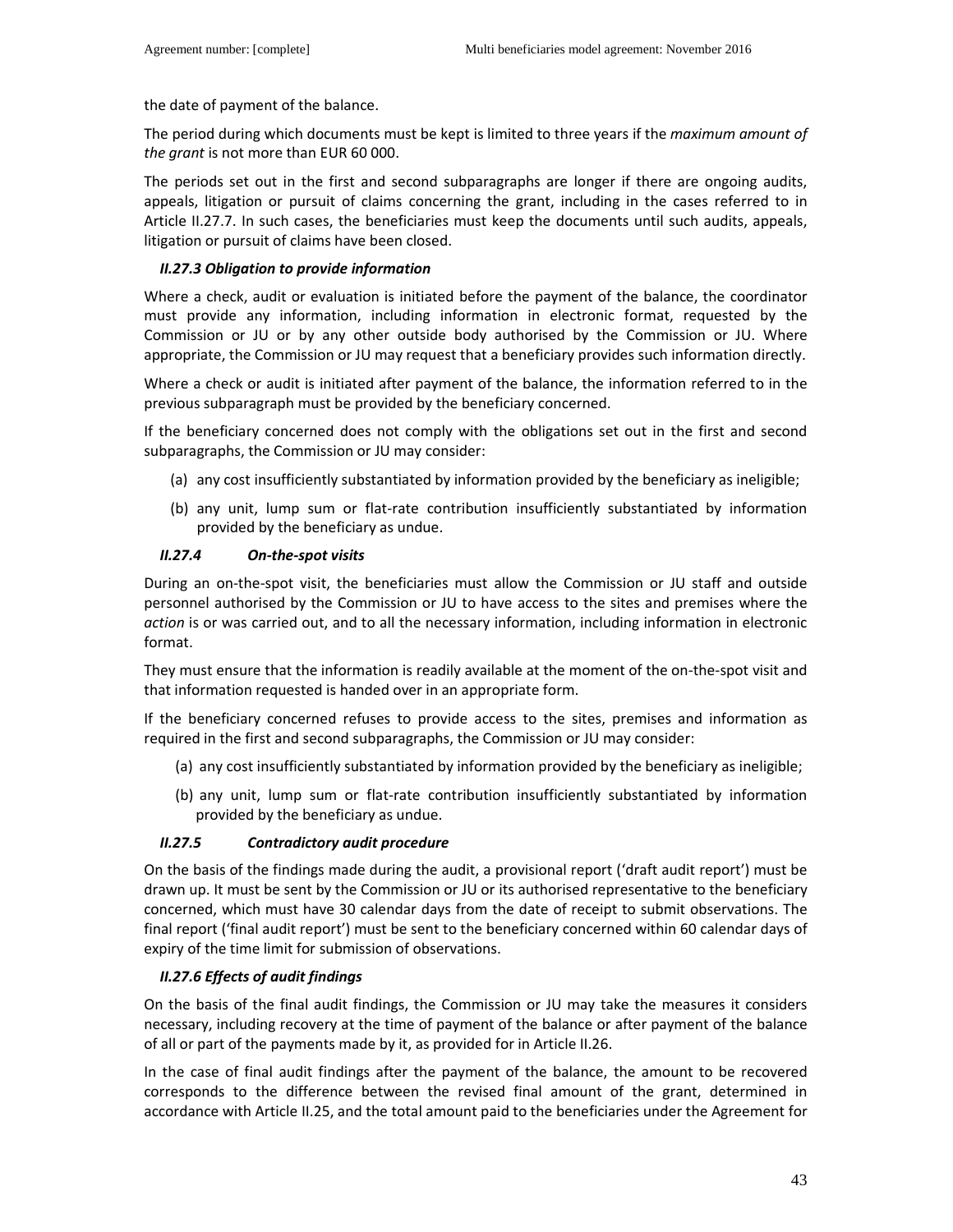the implementation of the *action*.

#### *II.27.7 Correction of systemic or recurrent errors, irregularities, fraud or breach of obligations*

**II.27.7.1** The Commission or JU may extend audit findings from other grants to this grant if:

- (a) the beneficiary concerned is found to have committed systemic or recurrent errors, *irregularities, fraud* or breach of obligations in other EU or Euratom grants awarded under similar conditions and such errors, *irregularities, fraud* or breach have a material impact on this grant; and
- (b) the final audit findings are sent to the beneficiary concerned through a *formal notification*, together with the list of grants affected by the findings within the period referred to in Article II.27.1

The extension of findings may lead to:

- (a) the rejection of costs as ineligible;
- (b) reduction of the grant as provided for in Article II.25.4;
- (c) recovery of undue amounts as provided for in Article II.26;
- (d) suspension of payments as provided for in Article II.24.1;
- (e) suspension of the *action* implementation as provided for in Article II.16.2;
- (f) termination as provided for in Article II.17.3.

**II.27.7.2** The Commission or JU must send a *formal notification* to the beneficiary concerned informing it of the systemic or recurrent errors and of its intention to extend the audit findings, together with the list of grants affected.

(a) If the findings concern eligibility of costs the procedure is as follows:

**Step 1** — The *formal notification* must include:

- (i) an invitation to submit observations on the list of grants affected by the findings;
- (ii) a request to submit revised financial statements for all grants affected;
- (iii) where possible, the correction rate for extrapolation established by the Commission o and/r JU to calculate the amounts to be rejected on the basis of the systemic or recurrent errors, *irregularities, fraud* or breach of obligations, if the beneficiary concerned:
	- considers that the submission of revised financial statements is not possible or practicable; or
	- will not submit revised financial statements.

**Step 2** — The beneficiary concerned has 60 calendar days from when it receives the *formal notification* to submit observations and revised financial statements or to propose a duly substantiated alternative correction method. This period may be extended by the Commission or JU in justified cases.

**Step 3** — If the beneficiary concerned submits revised financial statements that take account of the findings the Commission or JU will determine the amount to be corrected on the basis of those revised statements.

If the beneficiary proposes an alternative correction method and the Commission and/or JU accepts it, the Commission or JU must send a *formal notification* to the beneficiary concerned informing it:

- (i) that it accepts the alternative method;
- (ii) of the revised eligible costs determined by applying this method.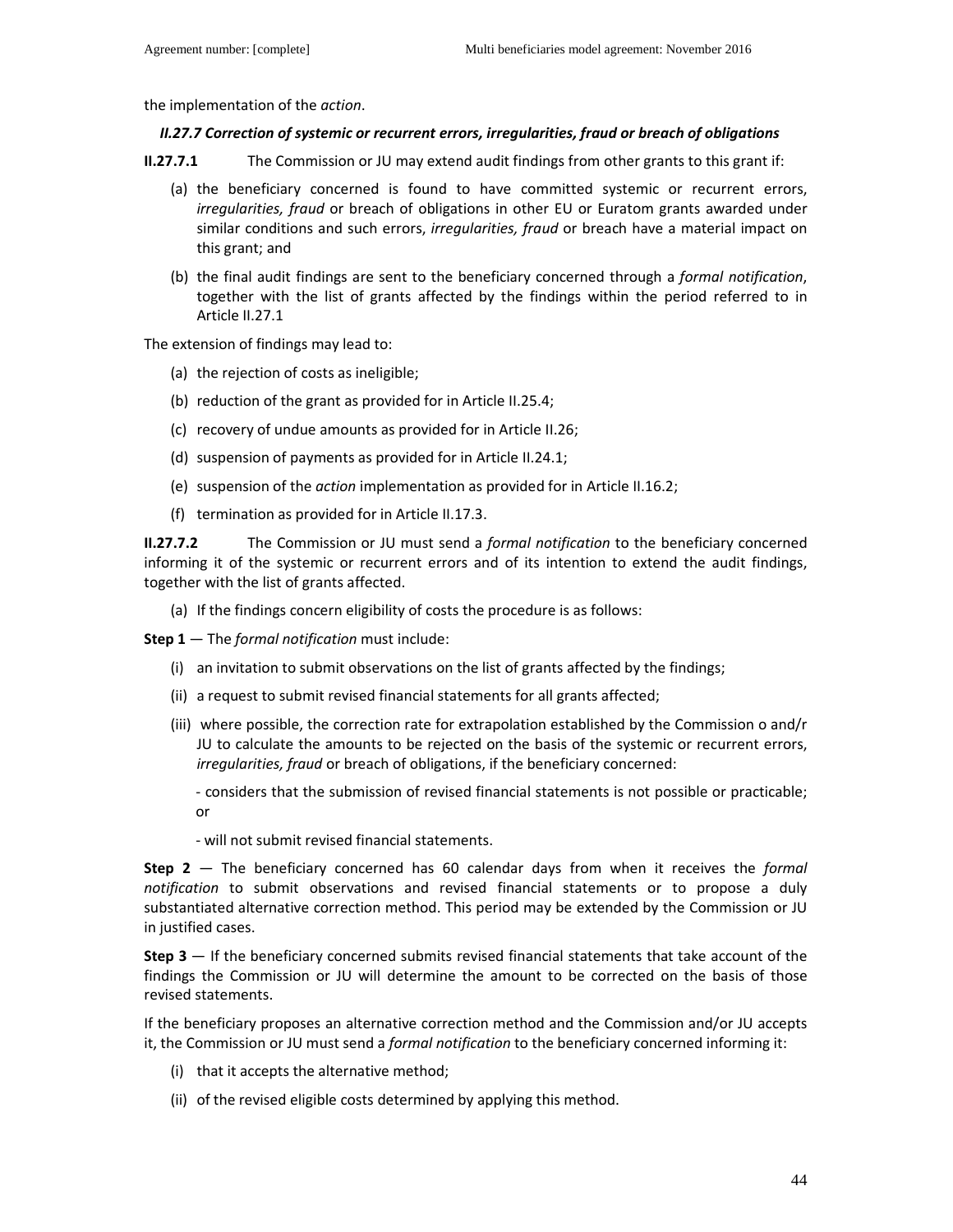Otherwise the Commission or JU must send a *formal notification* to the beneficiary concerned informing it:

- (i) that it does not accept the observations or the alternative method proposed;
- (ii) of the revised eligible costs determined by applying the extrapolation method initially notified to the beneficiary.

If the systemic or recurrent errors, *irregularities, fraud* or breach of obligations are found after the payment of the balance, the amount to be recovered corresponds to the difference between:

- (i) the revised final amount of the grant, determined in accordance with Article II.25 on the basis of the revised eligible costs declared by the beneficiary and approved by the Commission or JU or on the basis of the revised eligible costs after extrapolation; and
- (ii) the total amount paid to the beneficiaries under the Agreement for the implementation of the *action*;

(b) If the findings concern improper implementation or a breach of another obligation the procedure is as follows:

**Step 1** — The *formal notification* must include:

- (i) an invitation to the beneficiary to submit observations on the list of grants affected by the findings and
- (ii) the correction flat rate the Commission or JU intends to apply to the *maximum amount of the grant* or to part of it, according to the principle of proportionality.

**Step 2** — The beneficiary concerned has 60 calendar days from receiving the *formal notification* to submit observations or to propose a duly substantiated alternative flat-rate.

**Step 3** — If the Commission or JU accepts the alternative flat rate proposed by the beneficiary, it must send a *formal notification* to the beneficiary concerned informing it:

- (i) that it accepts the alternative flat-rate;
- (ii) of the corrected grant amount by applying this flat rate.

Otherwise the Commission or JU must send a *formal notification* to the beneficiary concerned informing it:

- (i) that it does not accept the observations or the alternative flat rate proposed;
- (ii) of the corrected grant amount by applying the flat rate initially notified to the beneficiary.

If the systemic or recurrent errors, *irregularities*, *fraud* or breach of obligations are found after the payment of the balance, the amount to be recovered corresponds to the difference between:

- (i) the revised final amount of the grant after flat-rate correction; and
- (ii) the total amount paid to the beneficiaries under the Agreement for the implementation of the *action*.

### *II.27.8 Checks and inspections by OLAF*

 $\overline{a}$ 

The European Anti-Fraud Office (OLAF) has the same rights as the Commission or JU, particularly the right of access, for the purpose of checks and investigations.

Under Council Regulation (Euratom, EC) No 2185/96 $^{11}$  and Regulation (EU, Euratom) No 883/2013<sup>12</sup> OLAF may also carry out on-the-spot checks and inspections in accordance with the procedures laid

<sup>&</sup>lt;sup>11</sup> Council Regulation (Euratom, EC) No 2185/96 of 11 November 1996 concerning on-the-spot checks and inspections carried out by the Commission in order to protect the European Communities' financial interests against fraud and other irregularities.

 $12$  Regulation (EU, Euratom) No 883/2013 of the European Parliament and of the Council of 11 September 2013 concerning investigations conducted by the European Anti-Fraud Office (OLAF).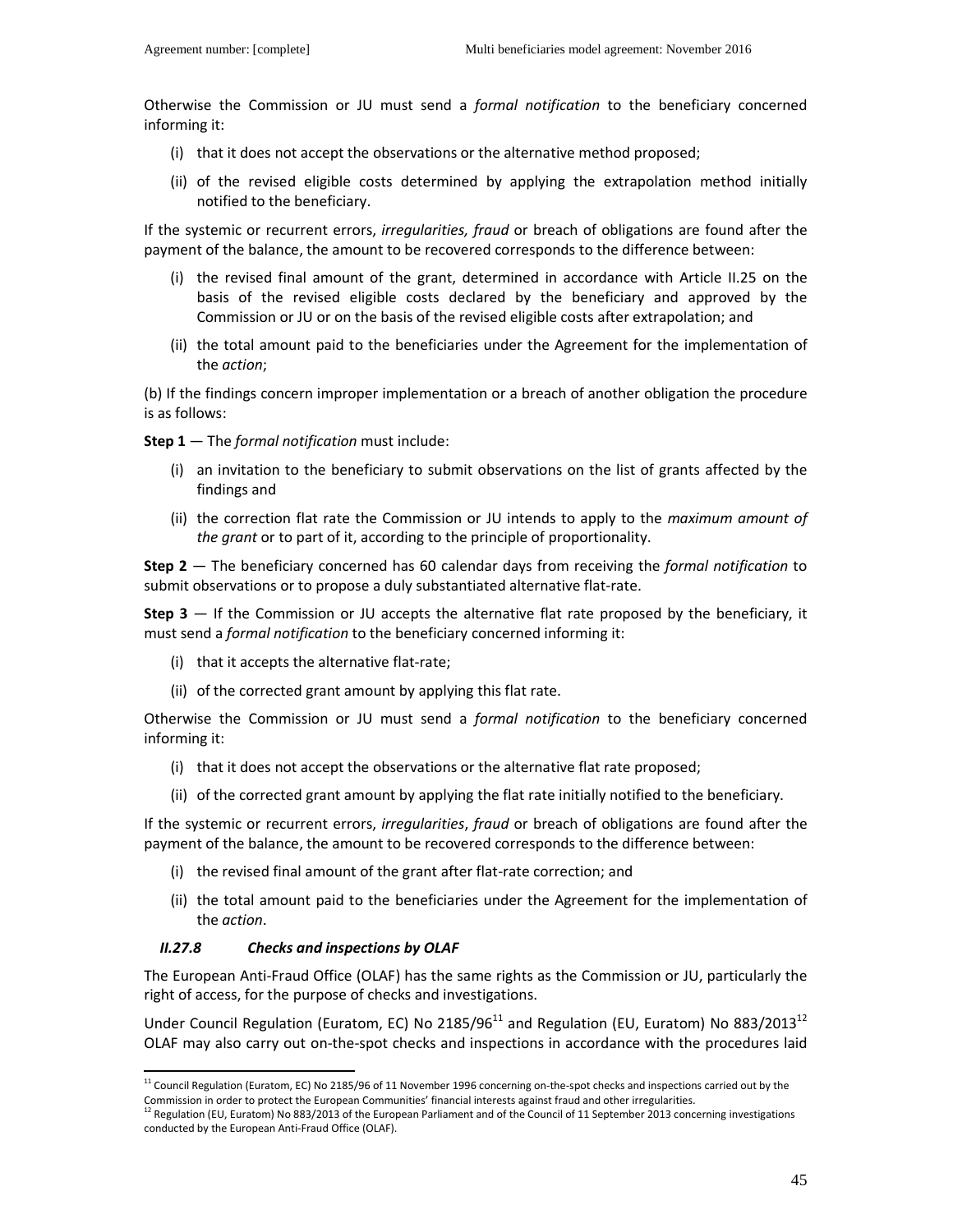down by Union law for the protection of the financial interests of the Union against *fraud* and other *irregularities*.

Where appropriate, OLAF findings may lead to JU recovering amounts from beneficiaries.

Moreover, findings arising from an OLAF investigation may lead to criminal prosecutions under national law.

### *II.27.9 Checks and audits by the European Court of Auditors*

The European Court of Auditors has the same rights as the Commission, particularly the right of access, for the purpose of checks and audits.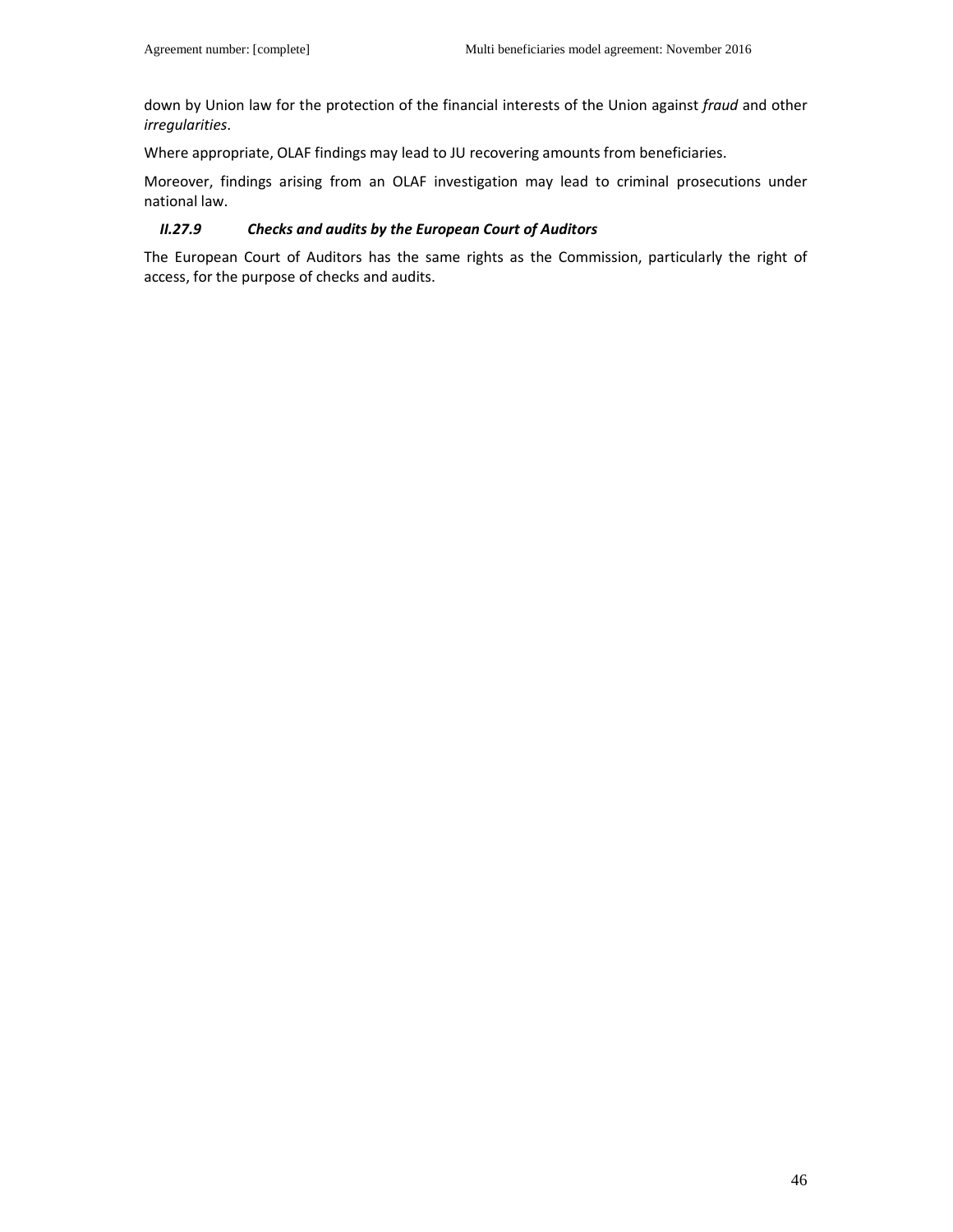# *[Option 1 for signing:* **Annex IV**  Mandate<sup>13</sup>

I, the undersigned,

[forename and surname of the legal representative of the future beneficiary signing this mandate],

representing,

[full official name of the future beneficiary] *[ACRONYM]*

[*official legal status or form*] 14

[*official registration No*] 15

[full official address]

[*VAT number*],

('the beneficiary'),

for the purposes of signing and implementing the grant agreement [Title & No] with JU ('the grant agreement') for the action entitled [insert title of the action] ('the *action*')

hereby:

1. Mandate

[full official name of the coordinator] *[ACRONYM]*

[*official legal status or form*]

[*official registration No*] 16

[full official address]

[*VAT number*],

 $\overline{a}$ 

represented by [forename, surname and function of the legal representative of the coordinator] ('the coordinator')

to sign in my name and on my behalf the grant agreement and its possible subsequent amendments with the JU.

2. Mandate the coordinator to act on behalf of the beneficiary in compliance with the grant agreement.

I hereby confirm that the beneficiary accepts all terms and conditions of the grant agreement and, in particular, all provisions affecting the coordinator and the other beneficiaries. In particular, I acknowledge that, by virtue of this mandate, the coordinator alone is entitled to receive funds from the Commission and distribute the amounts corresponding to the beneficiary's participation in the action.

I hereby accept that the beneficiary will do everything in its power to help the coordinator fulfil its obligations under the grant agreement, and in particular, to provide to the coordinator, on its request, whatever documents or information may be required.

One original version of this Annex to be included for each beneficiary except for the coordinator.

<sup>&</sup>lt;sup>14</sup> To be deleted or filled out in accordance with the 'Legal Entity' form.

 $15$  To be deleted or filled out in accordance with the 'Legal Entity' form.

 $16$  To be deleted or filled out in accordance with the 'Legal Entity' form.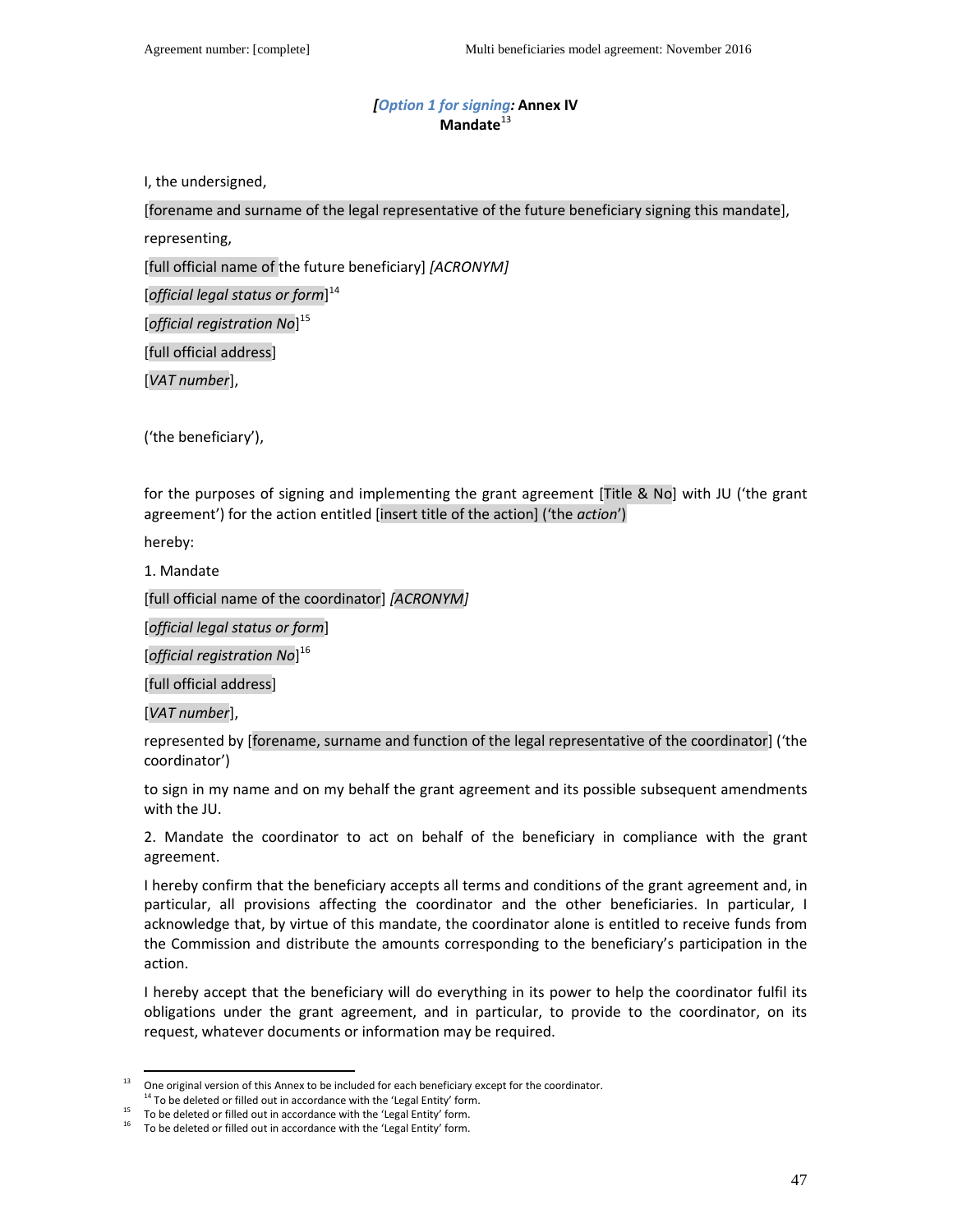I hereby declare that the beneficiary agrees that the provisions of the grant agreement, including this mandate, take precedence over any other agreement between the beneficiary and the coordinator which may have an effect on the implementation of the grant agreement.

This mandate is annexed to the grant agreement and forms an integral part of it.

#### SIGNATURE

[forename, surname, function of the legal representative of the mandating beneficiary]

[signature]

Done at [place], [date] In duplicate in English]